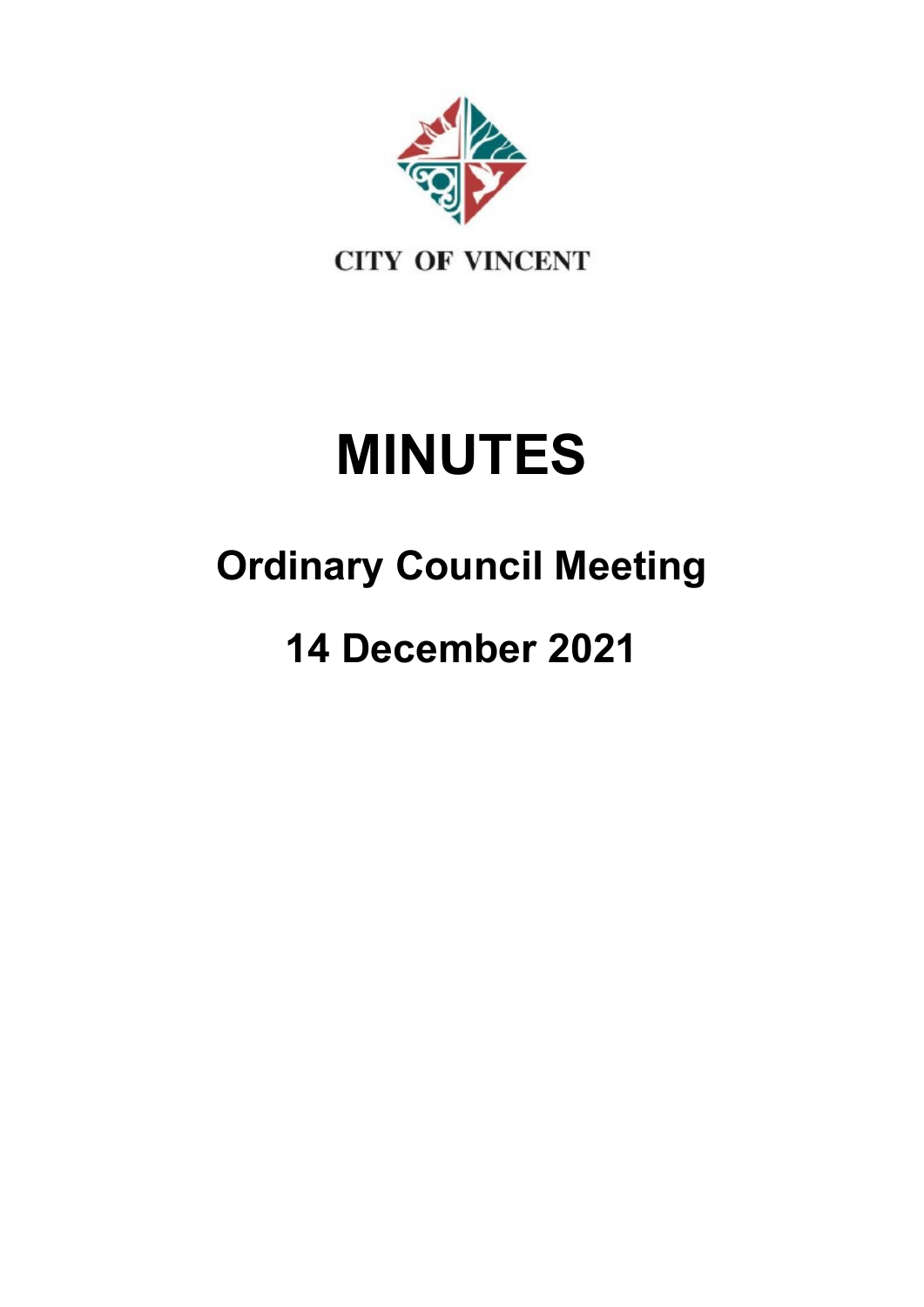# **Table of Contents**

| $\mathbf 1$ |      |                                                                                                                                                                                                                                                        |  |  |
|-------------|------|--------------------------------------------------------------------------------------------------------------------------------------------------------------------------------------------------------------------------------------------------------|--|--|
| 2           |      |                                                                                                                                                                                                                                                        |  |  |
| 3           |      |                                                                                                                                                                                                                                                        |  |  |
|             |      |                                                                                                                                                                                                                                                        |  |  |
| 4           |      |                                                                                                                                                                                                                                                        |  |  |
| 5           |      |                                                                                                                                                                                                                                                        |  |  |
| 6           |      |                                                                                                                                                                                                                                                        |  |  |
| 7           |      |                                                                                                                                                                                                                                                        |  |  |
|             | 7.1  |                                                                                                                                                                                                                                                        |  |  |
| 8           |      |                                                                                                                                                                                                                                                        |  |  |
|             |      |                                                                                                                                                                                                                                                        |  |  |
|             |      |                                                                                                                                                                                                                                                        |  |  |
|             | 9.4  | No. 308 (Lot: 700; S/P: 84556) Oxford Street, Leederville - Proposed Four Grouped                                                                                                                                                                      |  |  |
|             | 9.5  | Nos. 169-173 (Lot: 5; D/P: 42227 & Lot: 99; D/P: 3642) Scarborough Beach Road and<br>Nos. 60-62 (Lot: 5; D/P: 42227 & Lot: 98; D/P: 3642) Coogee Street, Mount Hawthorn<br>- Proposed Change of Use from Shop to Tavern and Associated Alterations and |  |  |
|             | 9.6  | No. 374 (Lot: 801; D/P: 29435) Newcastle Street, Perth - Proposed Amendment to                                                                                                                                                                         |  |  |
|             | 9.7  |                                                                                                                                                                                                                                                        |  |  |
|             | 9.8  |                                                                                                                                                                                                                                                        |  |  |
|             | 9.11 | Britannia North West Reserve Development Plan - Litis Stadium Change Room                                                                                                                                                                              |  |  |
|             | 9.12 | Amendment to Local Planning Policy No. 7.5.2 - Signs and Advertising 26                                                                                                                                                                                |  |  |
|             | 9.13 | Local Planning Policy No. 7.5.15 - Character Areas and Heritage Areas: Outcomes of                                                                                                                                                                     |  |  |
|             | 9.14 | Results of Consultation - Potential Land Sale, 26 Brentham Street, Leederville 28                                                                                                                                                                      |  |  |
|             | 11.1 |                                                                                                                                                                                                                                                        |  |  |
|             | 11.3 | Outcome of advertising and adoption of amendments to Diversity, Access and Equity                                                                                                                                                                      |  |  |
|             | 11.4 | Authorisation of Expenditure for the Period 1 October 2021 to 31 October 2021 31                                                                                                                                                                       |  |  |
|             | 11.5 |                                                                                                                                                                                                                                                        |  |  |
|             | 11.6 |                                                                                                                                                                                                                                                        |  |  |
|             | 11.7 |                                                                                                                                                                                                                                                        |  |  |
|             | 11.8 | Outcome of advertising and adoption of amendments to Community Funding Policy35                                                                                                                                                                        |  |  |
|             | 12.2 | Nomination of Council Members for the vacant local government position on the                                                                                                                                                                          |  |  |
|             | 12.4 |                                                                                                                                                                                                                                                        |  |  |
|             |      |                                                                                                                                                                                                                                                        |  |  |
|             | 12.3 | Report and Minutes of the Audit Committee Meeting held on 10 December 2021 38                                                                                                                                                                          |  |  |
|             | 9.16 | Proposed Lease of Hyde Park Kiosk to Veggie Mama Pty Ltd [ABSOLUTE MAJORITY                                                                                                                                                                            |  |  |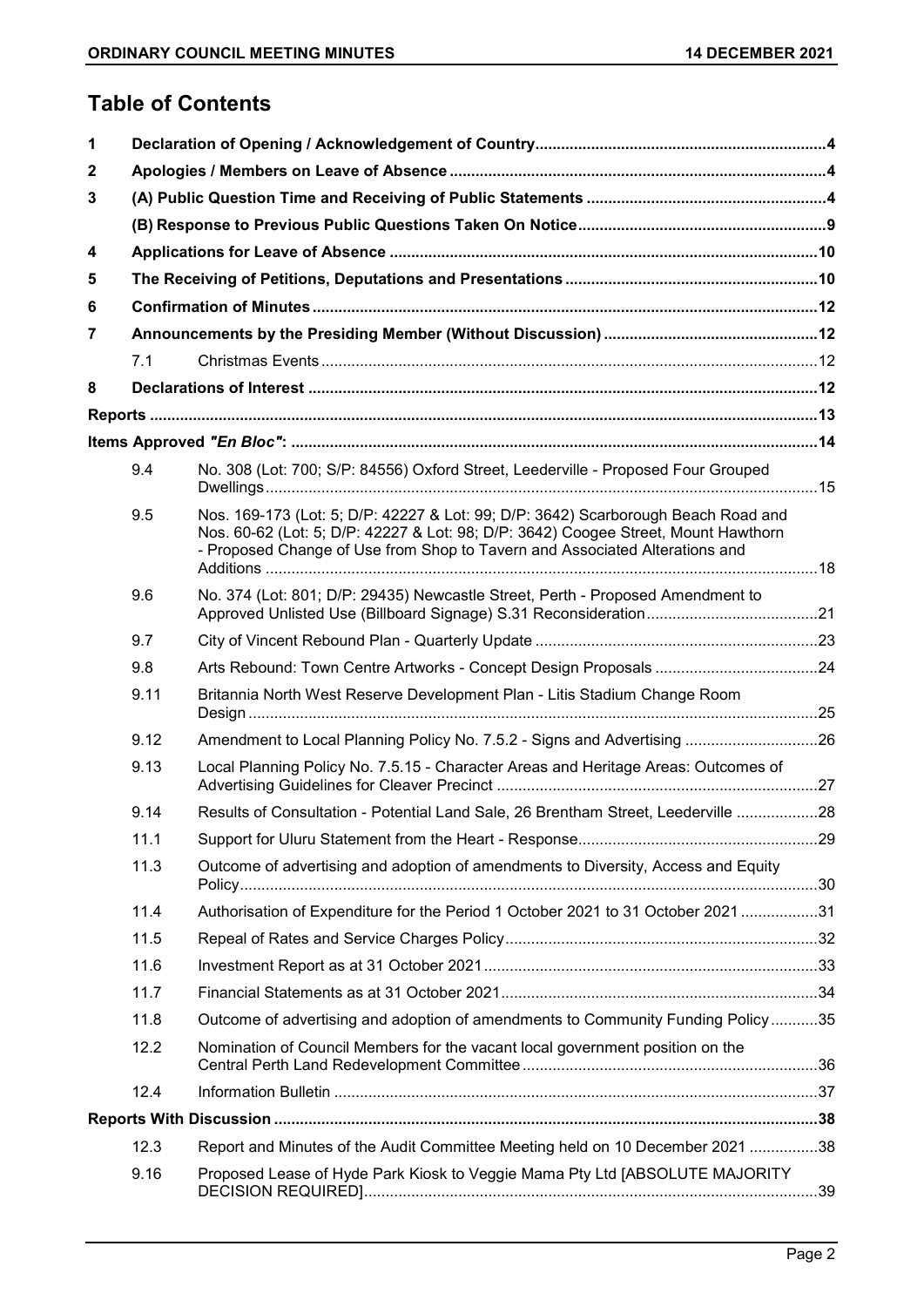|    | 9.1   | No. 305 (Lot: 4, D/P: 1602) Fitzgerald Street, West Perth - Change of Use from<br>Warehouse to Recreation Private (Amendment to Approved) (Unauthorised Existing |  |
|----|-------|------------------------------------------------------------------------------------------------------------------------------------------------------------------|--|
|    | 9.2   | No. 26 (Lot: 29; D/P: 4576) Moir Street, Perth - Proposed Alterations and Additions to                                                                           |  |
|    | 11.2  | Turf Wicket Agreement - North Perth Cricket Club [ABSOLUTE MAJORITY                                                                                              |  |
|    | 9.3   | No. 52 (Lot: 10; D/P: 1069) Bourke Street, Leederville - Proposed Two Grouped                                                                                    |  |
|    | 9.9   | Commencement of Expressions of Interest process inviting redevelopment concepts                                                                                  |  |
|    | 9.10  |                                                                                                                                                                  |  |
|    | 9.15  | Complaints Management Framework - Code of Conduct for Elected Members,<br>Committee Members and Candidates [ABSOLUTE MAJORITY DECISION                           |  |
|    | 10.1  | Asset Management and Sustainability Strategy (AMSS) Implementation Plan 67                                                                                       |  |
|    | 11.9  | Review of City of Vincent Project Management Framework and Monthly Update of                                                                                     |  |
|    | 11.10 | Draft Annual Report 2020/21 [ABSOLUTE MAJORITY DECISION REQUIRED]71                                                                                              |  |
|    | 11.11 | Beatty Park Project - Status Update and Change Request [ABSOLUTE MAJORITY                                                                                        |  |
|    | 12.1  | Council recess period 2021-22 - Delegated Authority to the Chief Executive Officer                                                                               |  |
| 13 |       |                                                                                                                                                                  |  |
| 14 |       | Questions by Members of Which Due Notice Has Been Given (Without Discussion)75                                                                                   |  |
| 15 |       |                                                                                                                                                                  |  |
| 16 |       |                                                                                                                                                                  |  |
| 17 |       |                                                                                                                                                                  |  |
| 18 |       |                                                                                                                                                                  |  |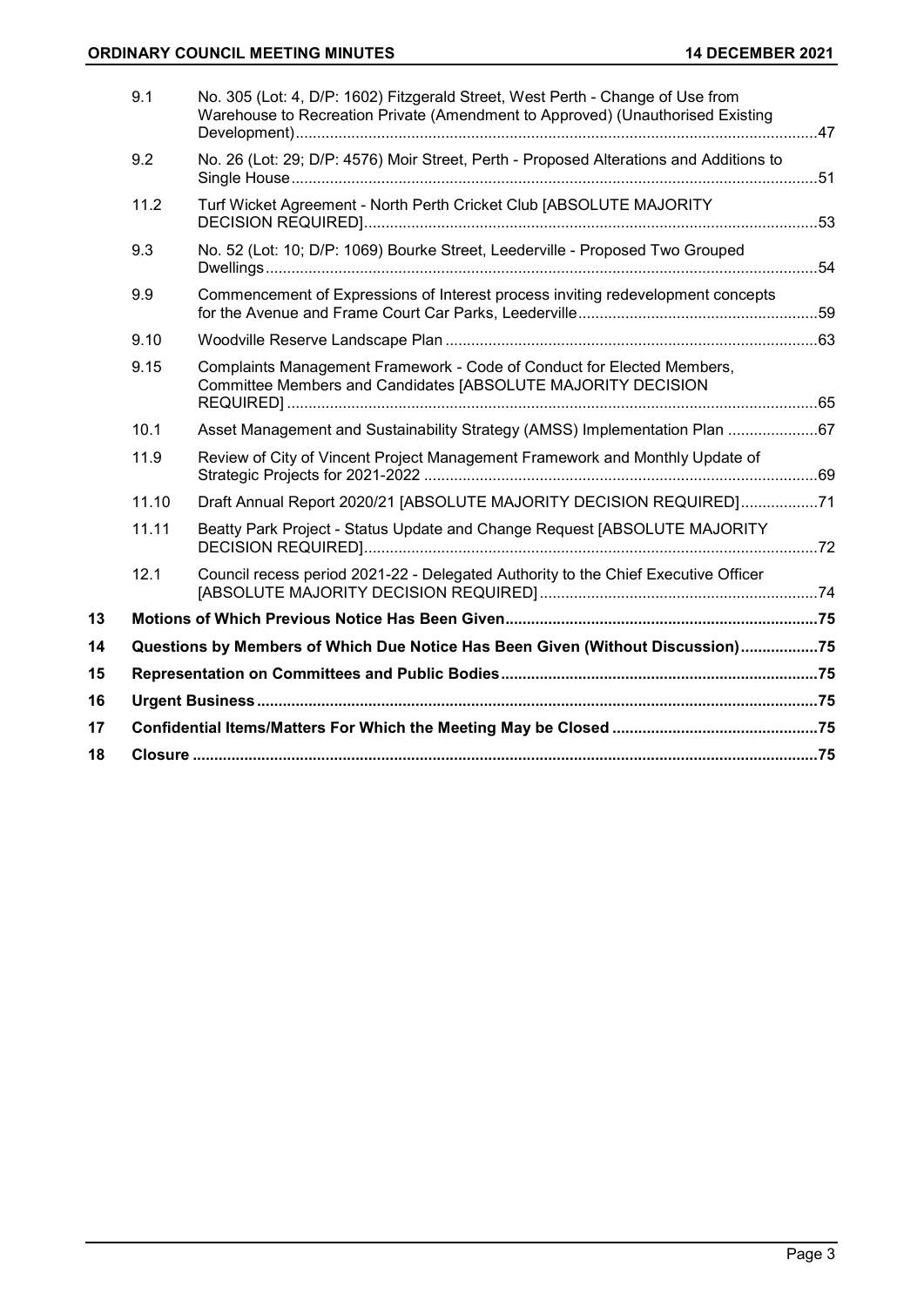# **MINUTES OF CITY OF VINCENT ORDINARY COUNCIL MEETING AT THE ADMINISTRATION AND CIVIC CENTRE, 244 VINCENT STREET, LEEDERVILLE ON TUESDAY, 14 DECEMBER 2021 AT 6.00PM**

| <b>PRESENT:</b> | <b>Mayor Emma Cole</b><br><b>Cr Susan Gontaszewski</b><br><b>Cr Ron Alexander</b><br><b>Cr Alex Castle</b><br><b>Cr Dan Loden</b> | <b>Presiding Member</b><br><b>South Ward</b><br><b>North Ward</b><br>North Ward<br>North Ward (arrived at 6.07, during Item<br>3) |
|-----------------|-----------------------------------------------------------------------------------------------------------------------------------|-----------------------------------------------------------------------------------------------------------------------------------|
|                 | <b>Cr Suzanne Worner</b><br><b>Cr Jonathan Hallett</b><br><b>Cr Ross loppolo</b><br><b>Cr Ashley Wallace</b>                      | <b>North Ward</b><br><b>South Ward</b><br><b>South Ward</b><br><b>South Ward</b>                                                  |
| IN ATTENDANCE:  | David MacLennan<br><b>Andrew Murphy</b>                                                                                           | <b>Chief Executive Officer</b><br><b>Executive Director Infrastructure &amp;</b><br><b>Environment</b>                            |
|                 | Virginia Miltrup                                                                                                                  | <b>Executive Director Community &amp;</b><br><b>Business Services</b>                                                             |
|                 | John Corbellini                                                                                                                   | <b>Executive Director Strategy &amp;</b><br><b>Development</b>                                                                    |
|                 | <b>Jay Naidoo</b>                                                                                                                 | <b>Manager Development &amp; Design</b>                                                                                           |
|                 | <b>Rhys Taylor</b>                                                                                                                | <b>Executive Manager Financial Services</b><br>(arrived at 6.06pm)                                                                |
|                 | <b>Tara Gloster</b>                                                                                                               | <b>Manager Policy &amp; Place (arrived at</b><br>6.07pm)                                                                          |
|                 | <b>Peter Varris</b>                                                                                                               | <b>Executive Manager Corporate Strategy</b><br><b>&amp;Governance</b>                                                             |
|                 | <b>Mark Ambrose</b>                                                                                                               | Senior Director Financial Audit - Office of<br>the Auditor General (arrived at 7.00pm -<br>7.50 <sub>pm</sub>                     |
|                 | <b>Jeff Sweetman</b>                                                                                                              | A/Assistant Director Financial Audit -<br><b>Office of the Auditor General (arrived at</b><br>7.00pm - 7.50pm)                    |
|                 | <b>Wendy Barnard</b>                                                                                                              | <b>Council Liaison Officer</b>                                                                                                    |

**Public:** Approximately 28 members of the public.

# <span id="page-3-0"></span>**1 DECLARATION OF OPENING / ACKNOWLEDGEMENT OF COUNTRY**

The Presiding Member, Mayor Emma Cole declared the meeting open at 6.00pm and read the following Acknowledgement of Country statement:

"The City of Vincent would like to acknowledge the Traditional Owners of the land, the Whadjuk people of the Noongar nation and pay our respects to Elders past, present and emerging".

# <span id="page-3-1"></span>**2 APOLOGIES / MEMBERS ON LEAVE OF ABSENCE**

Nil

# <span id="page-3-2"></span>**3 (A) PUBLIC QUESTION TIME AND RECEIVING OF PUBLIC STATEMENTS**

The following questions and statements were received at the meeting. This is not a verbatim record of questions and statements made at the meeting.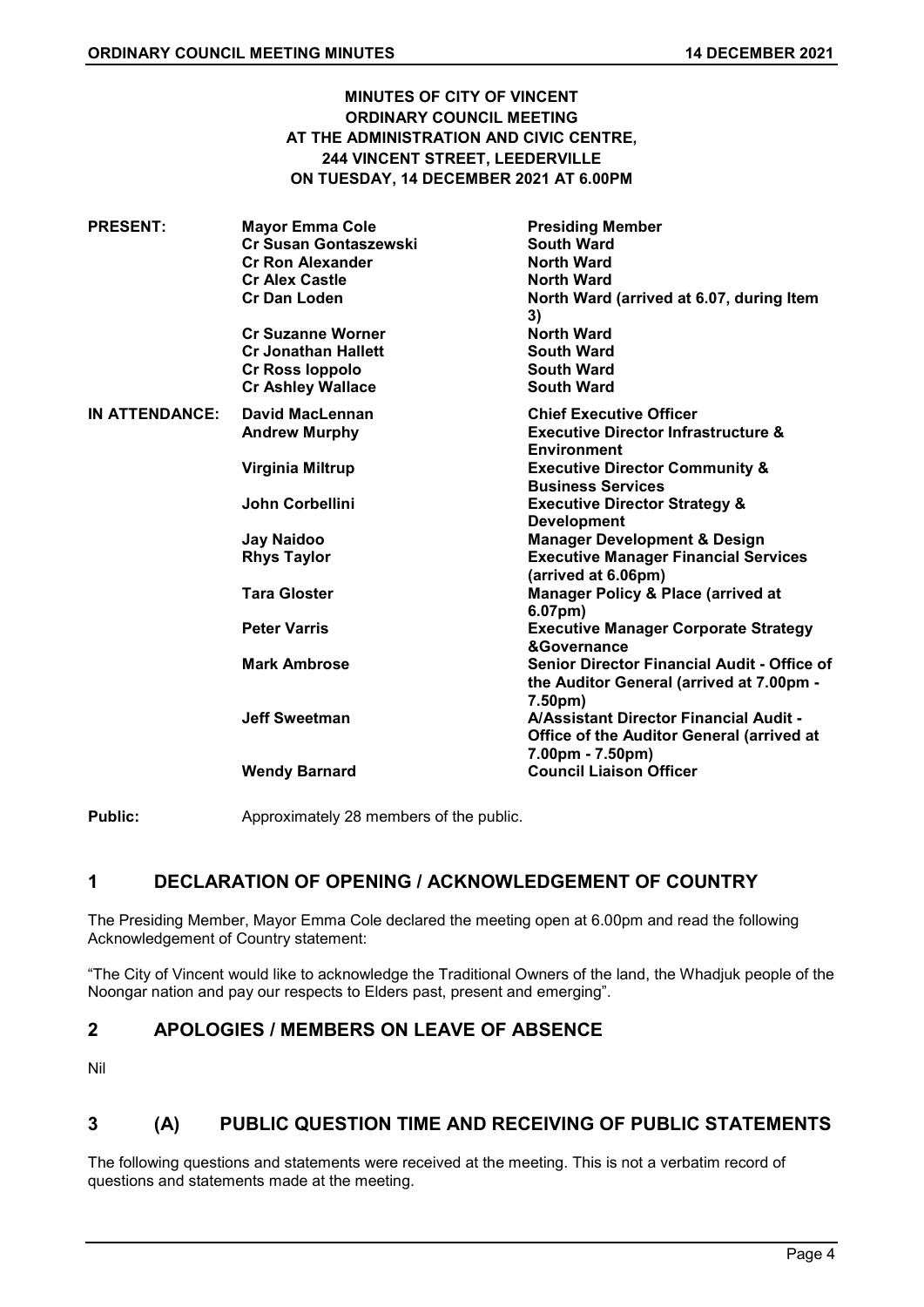#### **3.1 John Viska of North Perth – Item 9.16**

- Spoke against the recommendation
- Mentioned that Hyde Park has always been free from commercial enterprises, purely recreational space with no advertising signage
- Stated that the Heritage Council of WA has entered it onto the State register of heritage places
- Mentioned that Heritage Impact Statement has been requested by the Minister before the approval will be considered. This entails:
	- A. Tree Protection and management plan by a suitably qualified arboriculturist.
	- B. Details of proposed excavation associated with service installations or upgrades
	- C. Details of any signage, seats, bins or shade installations.
- Urges Council to reject the proposal due to a questionable public consultation and the impact of the ongoing expense on ratepayers.

*The Presiding Member, Emma Cole, thanked Mr Viska for his comments.*

#### **3.2 Lyn Oliver of North Perth – Item 9.16**

- Spoke against the recommendation
- Mentioned that she completed the first survey, and was surprised it didn't mention the historical, unique nature of the park
- Mentioned that she doesn't agree with the exclusive nature of the lease
- Stated that she does not agree with the cost to ratepayers

*The Presiding Member, Emma Cole, thanked Ms Oliver for her comments.*

#### **3.3 Brian Easton – Item 9.16**

- Spoke against the recommendation
- Mentioned that Hyde Park has historical, cultural, heritage, environment, recreational and artistic value
- Stated that it is used by many people to carry out various activities
- Mentioned that his concern is that the proposal is without clear community support
- Stated that the service delivery vehicles will be accessing the park near the playground
- Mentioned that the kiosk is not required, neither is the increase in waste
- Urges Council to reject the proposal and carry out a further community survey

*The Presiding Member, Emma Cole, thanked Mr Easton for his comments.*

#### **3.4 Sue Carland of Perth – Item 9.16**

- Spoke against the recommendation
- Mentioned that she is confused about the recommendation considering the results of the community survey
- Stated that she likes the food trucks

*The Presiding Member, Emma Cole, thanked Ms Caland for her comments.*

#### **3.5 Richard Zielinski of North Perth – Item 9.1**

- Spoke against the recommendation
- Mentioned that multiple residents have complained
- Stated that noise and vibration monitoring has been done in their premises and it was found to be above recommended limits, but no action was taken

*The Presiding Member, Emma Cole, thanked Mr Zielinski for his comments and advised that some of those items would be raised during discussion on the item.*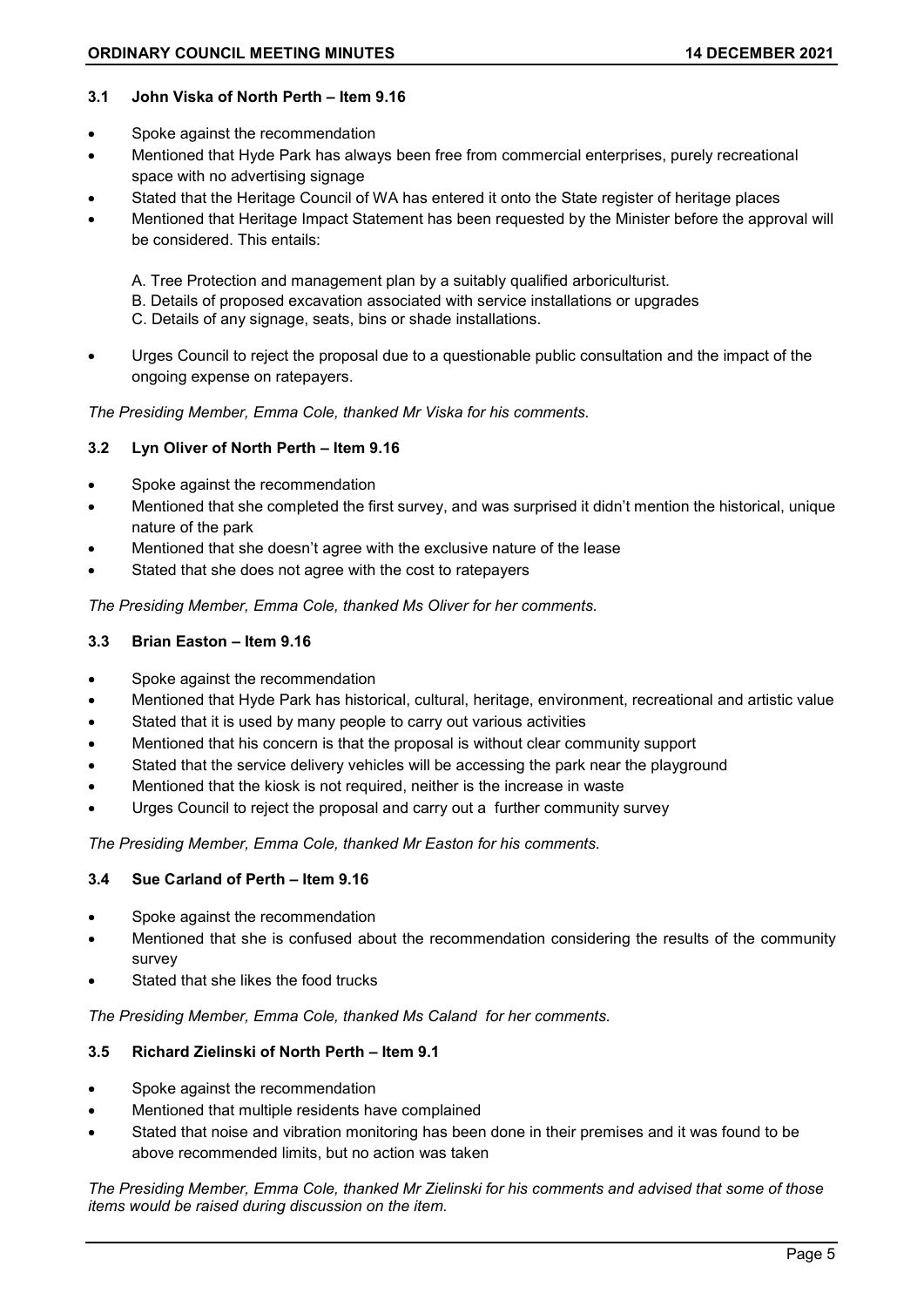#### **3.6 Monique Arnoldi of West Perth – Item 9.1**

- Spoke against the recommendation
- Mentioned that the gym is causing a constant disruption
- Stated that the gym has been non compliant for a long period of time
- Mentioned the evidence that she has collected to back up her claim

*The Presiding Member, Emma Cole, thanked Ms Arnoldi for her comments.*

# **3.7 Peter Arnoldi of West Perth - Item 9.1**

- Spoke against the recommendation
- Mentioned he lives 30m from the gym
- Mentioned that the noise and vibration is intrusive, making their house shake
- Suggested that the building be renovated to contain the noise, no amplified music before 7am or after 7pm, trainers should not shout instructions and the weights should not be dropped
- Mentioned that the recommendation would allow the gym to operation for over 14 hours a day
- Queried if this is the case, when would COVID cleaning be done

*The Presiding Member, Emma Cole, thanked Mr Arnoldi for his comments.*

# **3.8 Robert Marchei of West Perth – Item 9.1**

- Spoke against the recommendation
- Mentioned that he lives three doors west of gym
- Stated that the noise starts at 6am and is affecting his family's mental health

*The Presiding Member, Emma Cole, thanked Mr Marchei for his comments.*

# **3.9 Sondra Anderson of West Perth – Item 9.1**

- Owns a house that adjoins the south wall of the gym
- Mentioned that she has been a frequent complainant
- Mentioned that the compliance enforcement should be with the City, not reliant on the residents

*The Presiding Member, Emma Cole, thanked Ms Anderson for her comments.*

# **3.10 Stephen Graves of Mt Lawley – Item 9.16**

Mr Graves submitted a report from Dr May Carter prior to the meeting, and added the following comments:

- Spoke against the recommendation
- Thanked Council for allowing the public to express their opinion
- Mentioned that the lease terms are overly favourable and should be considered further
- Stated that Hyde Park is a treasure
- Mentioned that the community survey shows that the kiosk is not what the majority of the community want
- Stated that the treatment of the food van owners has not been good
- Mentioned that another café is not considered, there are many options surrounding the park

*The Presiding Member, Emma Cole, thanked Mr Graves for his comments and thanked him for referring to Council's openness.*

# **3.11 Wayne Bayliss of West Perth – Item 9.16**

- Spoke against the recommendation
- Mentioned that Hyde Park is rare in WA
- Requested Council to consider the historical nature of the park when making their decision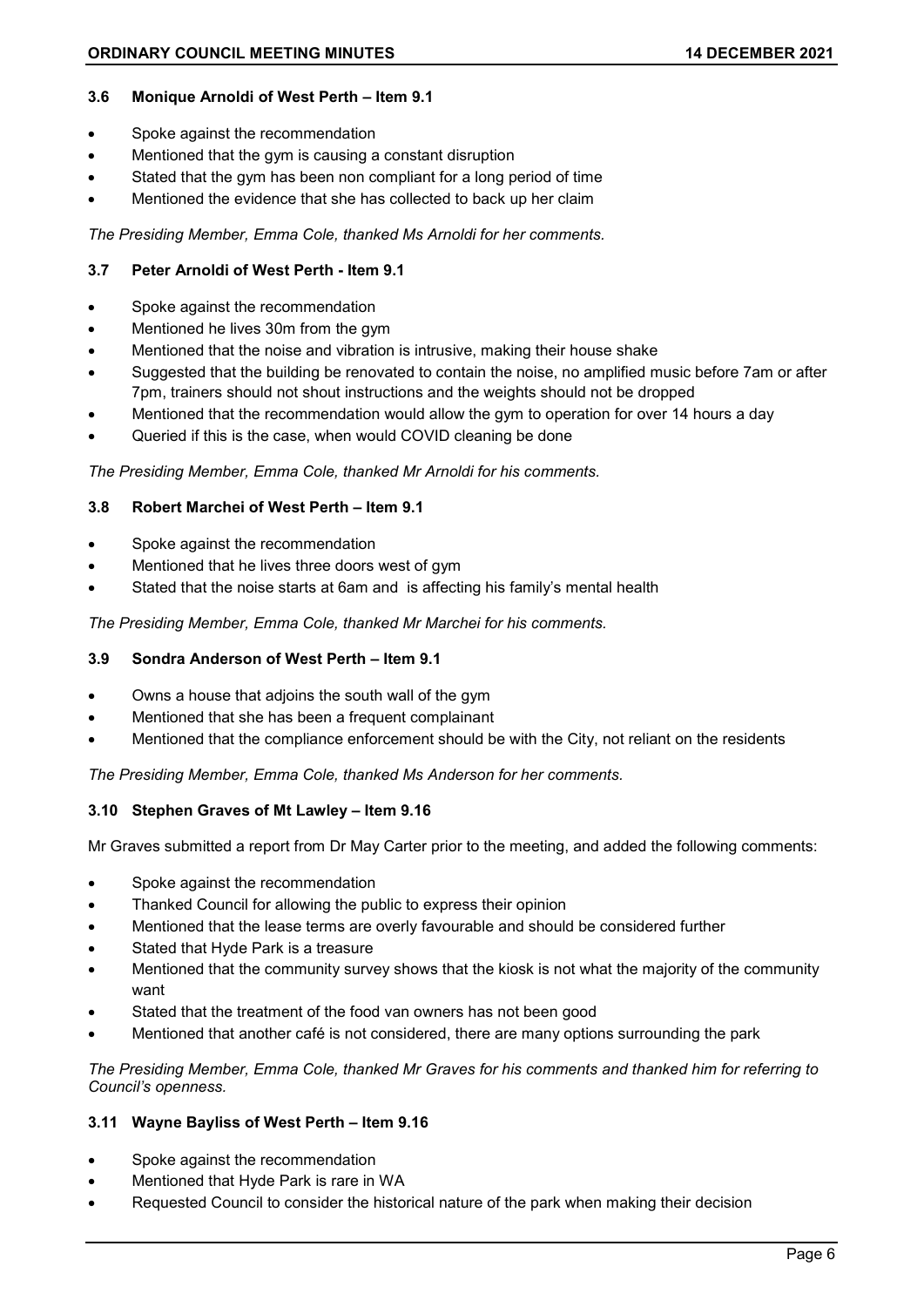*The Presiding Member, Emma Cole, thanked Mr Bayliss for his comments.*

#### **3.12 Emily Hopkiss of Wembley – Item 9.16**

- Spoke against the recommendation
- Stated that the uncommercial nature of the park should be kept
- Mentioned that a liquor licence next to the playground is not family friendly
- Stated that most of the survey respondents do not support the kiosk
- Urged Council to consider community sentiment in their decision

#### *The Presiding Member, Emma Cole, thanked Ms Hopkiss for his comments*

#### **3.13 Marion Granich of Perth – Item 9.2**

- Spoke against the recommendation
- Mentioned that the bulk and scale of the development does not fit in with the current streetscape
- Stated that some the development application details exceed the Deemed to Comply conditions
- Mentioned that the proposed overshadowing is excessive and would impact the neighbours
- Urged Council to consider the heritage importance of the area when making their decision

*The Presiding Member, Emma Cole, thanked Ms Granich for her comments.*

# **3.14 Peter Rossi of North Perth – Item 9.16**

- Spoke against the recommendation
- Spoke in support of the food vans, which add to the ambience of the park
- Mentioned that the kiosk is in a poor location
- Stated that the community want food vans and do not want a kiosk
- Urged Council to undertake another community survey

*The Presiding Member, Emma Cole, thanked Mr Rossi for his comments.*

#### **3.15 Julian Coyne of North Perth – Item 9.16**

- Spoke against the recommendation
- Mentioned that the food vans add to the value of the park
- Queried the process and feels the decision is being rushed
- Mentioned that he is concerned about the liquor licence

*The Presiding Member, Emma Cole, thanked Mr Coyne for his comments and clarified that no liquor would be sold from the kiosk.*

# **3.16 Thomas Young of North Perth – Item 9.16**

- Spoke against the recommendation
- Mentioned that the community does not support this recommendation
- Stated that he is concerned about the speed of the decision
- Mentioned that the community survey was not structured correctly

*The Presiding Member, Emma Cole, thanked Mr Young for his comments.*

# **3.17 Dudley Maier of Highgate – Item 9.16**

At the Briefing the mayor mentioned the passion speakers brought to this item. My observation is that the passion is mainly coming from people who are concerned with the process that's been followed, and the recommendation that's been made. I see the passion coming from people who do not support the recommendation, most of whom are regular users of the park - I don't see it from people who want a kiosk.

My concerns are about the process and the financial aspects.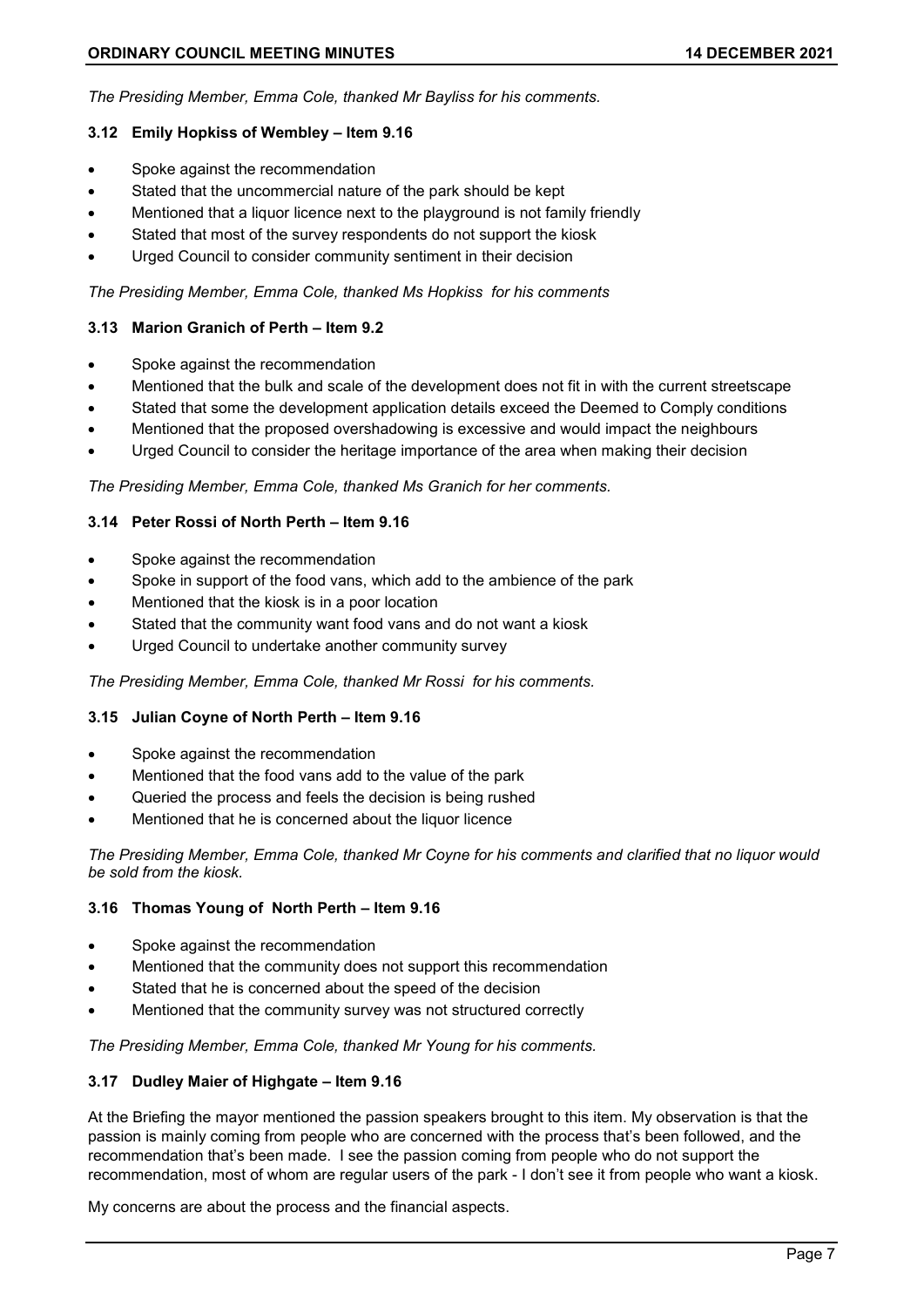Firstly, I was concerned that the tender went out without giving a clear indication of whether the food vans would be there or not – whether there would be competition or not.

Business requires certainty. It makes it difficult for a business to decide how much to offer if they don't know if they will have competition or not.

Given the overwhelming response from the community was that they wanted competition, and in fact they preferred food vans, it is not hard to accept that some potential tenderers assumed that the chance of competition from vans would be high, and therefore decided not to risk spending the money on developing a tender.

Secondly, there is the tender document itself. There was so much detail missing that the City had to issue an addenda to clarify such basic things such as exactly what facilities the city would provide, what the tenderer must provide, who would cover utility costs etc.

Thirdly, there's the issue of the rent. Firstly, the recommendation should refer to the 'rent' and not the 'proposed rent', and it shouldn't 'include GST'! The effective rent for both the tenderer and the City is approximately \$27,300, not \$30,000. The accepted practice is to exclude GST.

The professional advice was that the City could expect between \$30,000 and \$60,000 – presumably \$30,000 if there is competition, and \$60,000 if there isn't. So it is baffling that the administration recommend an amount that is even below the lower estimate, even though there is no competition. They should have negotiated a better deal.

I also see the estimated upgrade cost to the community has gone from between \$30,000 to \$35,000, to now being \$55,000. And last week the lease was to initially be for 2 years, and now it is for 5 years! It doesn't instil any confidence.

I think you may have been able to mount a case for a kiosk, but the onus would have been on you to explain why, and win people over rather than just steamroll it through. At this stage I don't think there is the necessary community support, or sufficient confidence in the process.

*The Presiding Member, Emma Cole, thanked Mr Maier for his comments.*

# **3.18 Alan Stewart of Perth – Item 9.2**

- Stated that he is the applicant for this development application
- Mentioned that the current house has been extensively restored
- Stated that the development fits into the area and the property
- Mentioned that the R Codes variations are minor
- Stated that the development overshadowing is minor and does not affect the garden of the neighbours
- Mentioned that the Heritage Council supports the application

*The Presiding Member, Emma Cole, thanked Mr Stewart for his comments.*

# **3.19 Carol Scafe of Perth – Item 9.2**

- Spoke against the recommendation
- Mentioned that she opposes a two storey development in a row of modest, single storey workers cottages, which are unique in WA
- Stated that this development will set a planning precedent for size, bulk and overshadowing
- Stated that the overshadowing is excessive and the development will loom over the neighbour
- Mentioned that the precinct received a UNESCO award for cultural heritage conservation and that this cultural importance has been neglected in the application

#### *The Presiding Member, Emma Cole, thanked Ms Scafe for her comments.*

#### **3.20 Maria Chelengo of Northbridge – Item 9.16**

Spoke against the recommendation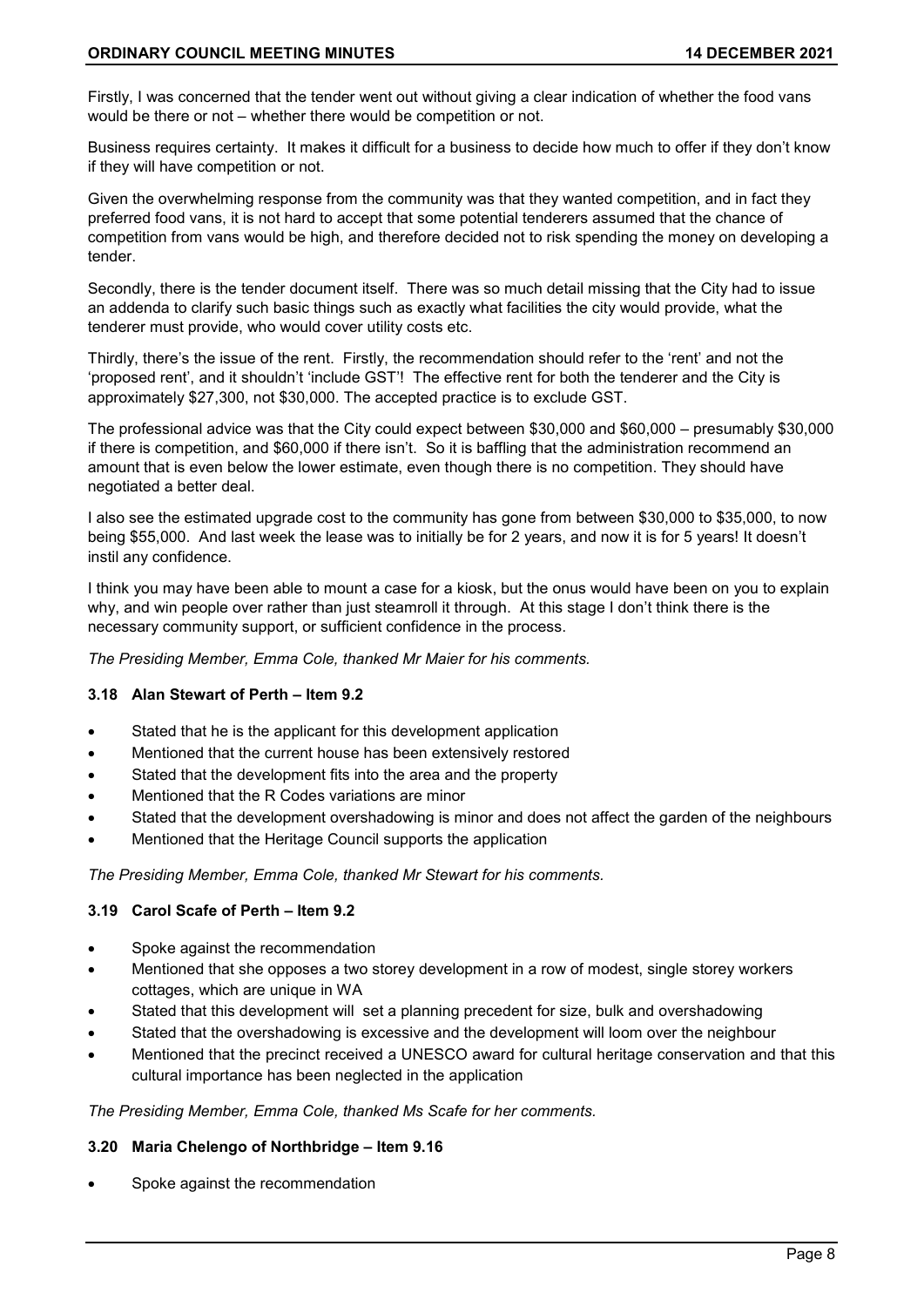- Queried why an additional building is being added to the park, when the current buildings are not being maintained
- Mentioned that the kiosk is unnecessary and funded by ratepayers who do not support it
- Stated that the food trucks add value to the park

*The Presiding Member, Emma Cole, thanked Ms Chelengo for her comments.*

# **3.21 David McLoughlin of Perth – Item 9.2**

- Spoke against the recommendation
- Resident of Moir Street
- Stated that the overshadowing is excessive
- Mentioned that the Brookman/Moir Guidelines are clear on the topic of overshadowing
- Urges Council to exercise discretion in considering this application

*The Presiding Member, Emma Cole, thanked Mr McLoughlin for his comments.*

# **3.22 Marcus Scippotani of West Perth – Item 9.2**

- Spoke in favour of the recommendation
- Stated that he is a member of the gym
- Mentioned that he understands the complaints, but suggests that the garage be soundproofed and the mats improved, so that everybody's needs are met

*The Presiding Member, Emma Cole, thanked Mr Scippotani for his comments.*

#### **3.23 Isabel Clements of – Item 9.16**

- Spoke in favour of the recommendation
- Mentioned that the community is in support of the food trucks
- Stated that a kiosk would destroy the reputation of the park

*The Presiding Member, Emma Cole, thanked Ms Clements for her comments and advised that renovations are planned in the toilets at Hyde Park and there is budget allocated.*

Mr Ambrose and Mr Sweetman from the Office of the Auditor General joined the meeting.

The following statements were submitted prior to the Meeting.

[Public Questions and Statements 14 December 2021](file://cov01srdata/COV01SRDATA/CorpServ/Governance&Risk/COUNCIL/Uploads%20(web%20and%20docs%20on%20tap)/2021/Ordinary%20Council%20Meetings/14%20December%202021/PUBLIC%20QUESTIONS%20AND%20STATEMENTS%2014%20DECEMBER%202021%20ORDINARY%20COUNCIL%20MEETING.pdf)

Administrations' responses will be provided in the Agenda for the 8 February 2022 Ordinary Council Meeting.

<span id="page-8-0"></span>There being no further speakers, Public Question Time closed at approximately 7.01pm.

# **(B) RESPONSE TO PREVIOUS PUBLIC QUESTIONS TAKEN ON NOTICE**

# **3.3 Dudley Maier of Highgate**

- Queried the response to his question about the publication of the Audit Committee meeting agenda.
- Stated that the Meeting Procedures Policy states that the Audit Committee agendas must be published on the City's website
- Stated that the Meeting Proceedings Guidelines which deals with how meetings are conducted, not with the agendas and minutes, and are not applicable to the Audit Committee
- Queried if the City would publish the agendas as required by the policy

*No. Reference is made to the response to your question in the 16 November 2021 Ordinary Council Minutes. Council adopted both the Meeting Procedures Policy and supporting Guidelines which state that*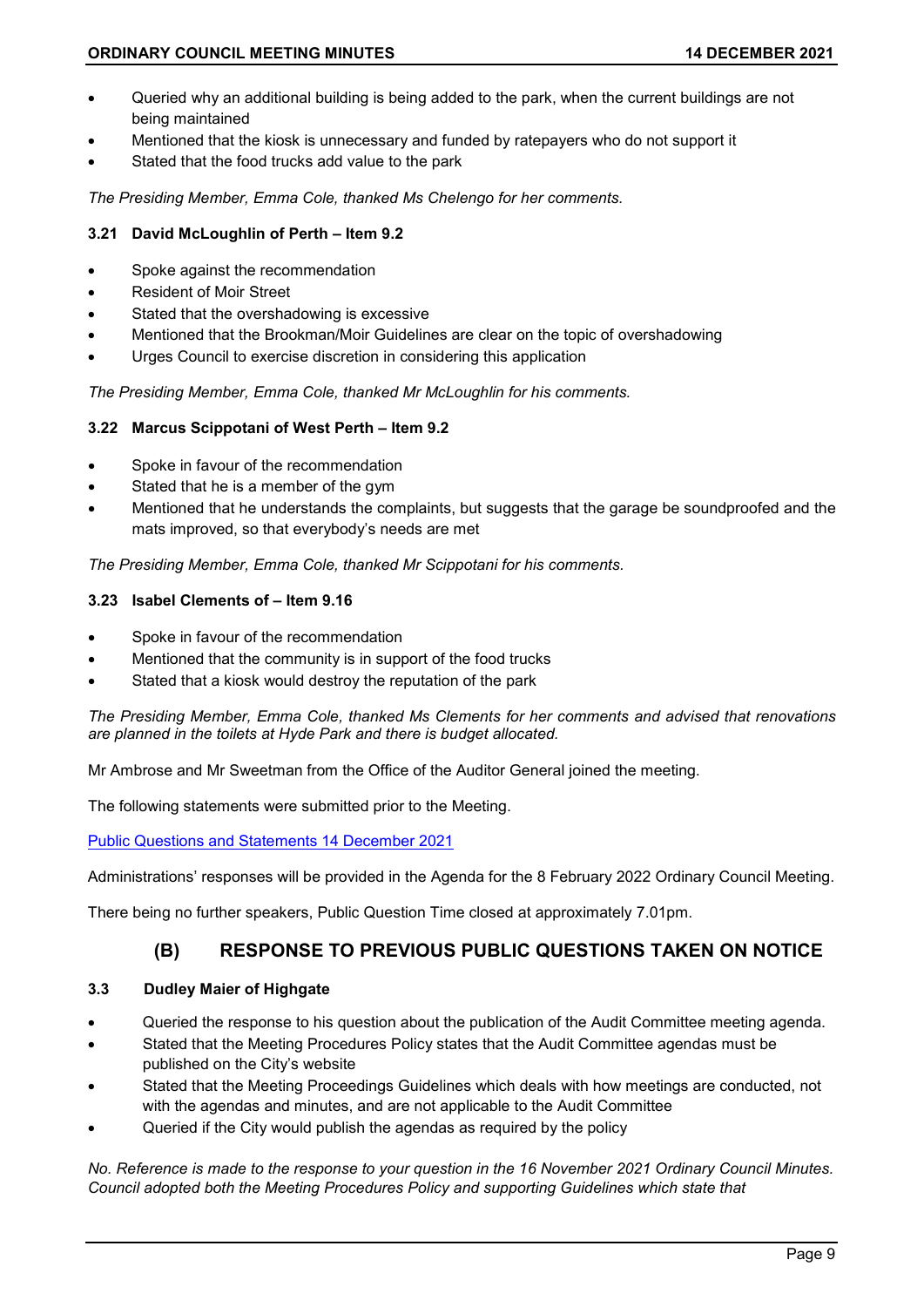*"Committees that do not have delegated powers or duties to make decisions are not subject to these guidelines". Therefore Audit Committee agendas are not required to be published on the City's website.*

# <span id="page-9-0"></span>**4 APPLICATIONS FOR LEAVE OF ABSENCE**

Nil

# <span id="page-9-1"></span>**5 THE RECEIVING OF PETITIONS, DEPUTATIONS AND PRESENTATIONS**

- **5.1** Islam Bouyihia submitted a petition with 753 signatures requesting that Council:
	- *1. Note that the undersigned support the retention of food trucks in Hyde Park and not supporting the permanent kiosk.*
	- *2. If it proceeds with the award of a tender for the operation of a kiosk at Hyde Park, not exclude food trucks from continuing to operate at Hyde Park.*

#### **PETITION**

#### **COUNCIL DECISION**

#### **Moved: Cr Loden, Seconded: Cr Wallace**

#### **That the petition be received and dealt with during the discussion of Item 9.16.**

#### **CARRIED UNANIMOUSLY (9-0)**

**For:** Mayor Cole, Cr Gontaszewski, Cr Castle, Cr Loden, Cr Worner, Cr Hallett, Cr Ioppolo and Cr **Wallace** 

#### **Against:** Nil

Cr Alexander did not vote due to his proximity interest.

#### **Council received the following deputations:**

#### **5.2 Mr Islam Bouyihia of Highgate– Item 9.16**

- Submitted an additional 50 signatures to the petition he had previously submitted.
- Stated that he is the owner of What the Flip food truck
- Stated that Hyde Park is a sanctuary that needs to be protected, and the public do not want it to be changed
- Mentioned he has tried to limit the impact on the park from his food truck
- Stated that he has built a strong customer base and is an excellent business operator
- Asked Council to redo the consultation process
- Mentioned that the food vans have no downside on the environment
- Stated that the kiosk will bring unwanted advertising

# **5.3 Mr Bjorn Voon of Morley - Item 9.1**

- Stated that he is the owner of Fibre Activ Gym
- Stated that he offers a service to the community, and the gym is his livelihood
- Stated that the gym is in a commercial area
- Mentioned that he is willing to work with the residents on any issues
- Stated that the changes he has already made have reduced the number of clients who attend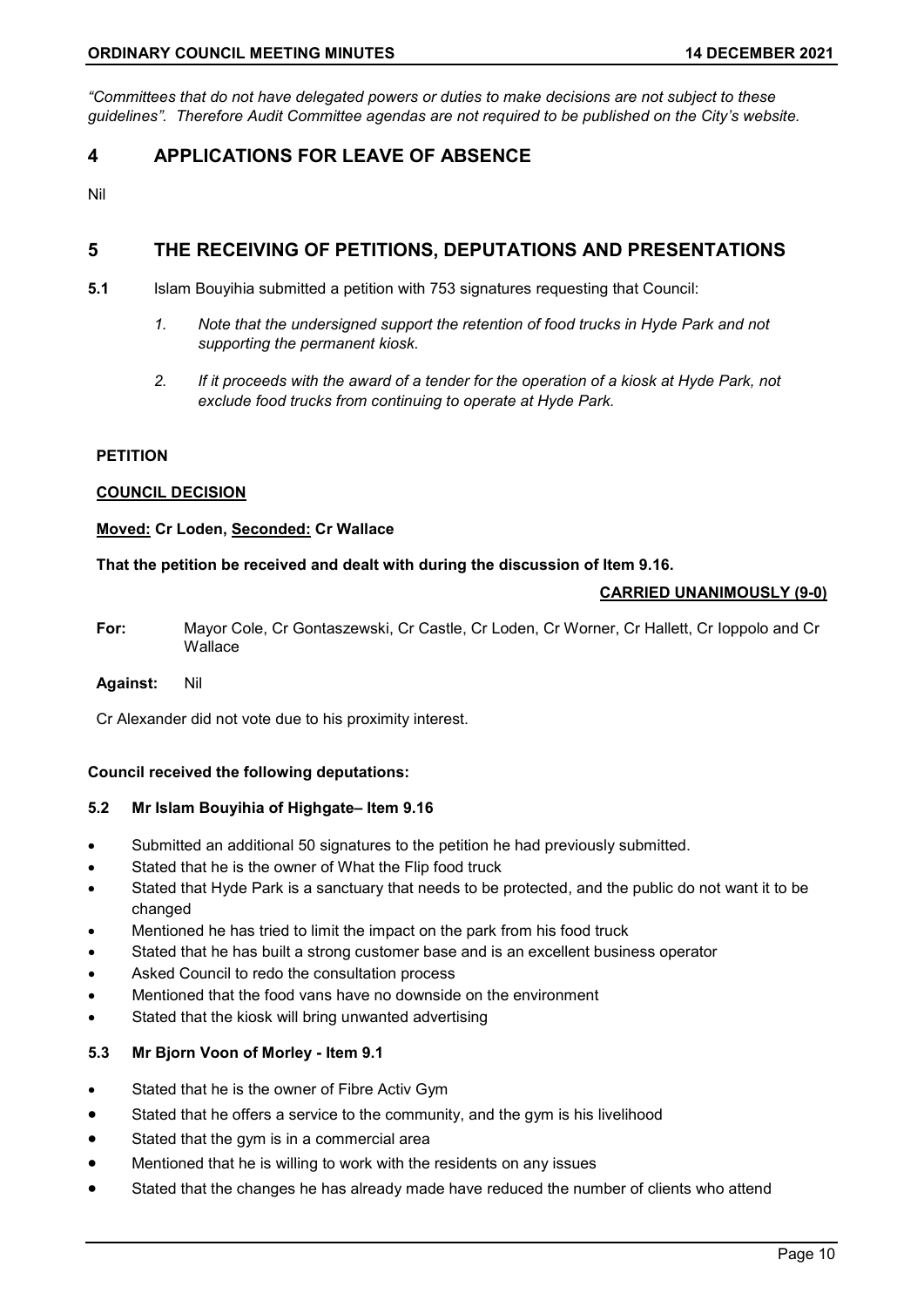- Reinforced that the change to the hours will depend on the improvements being made
- Asked if running is allowed on the footpath, as long as the noise is kept down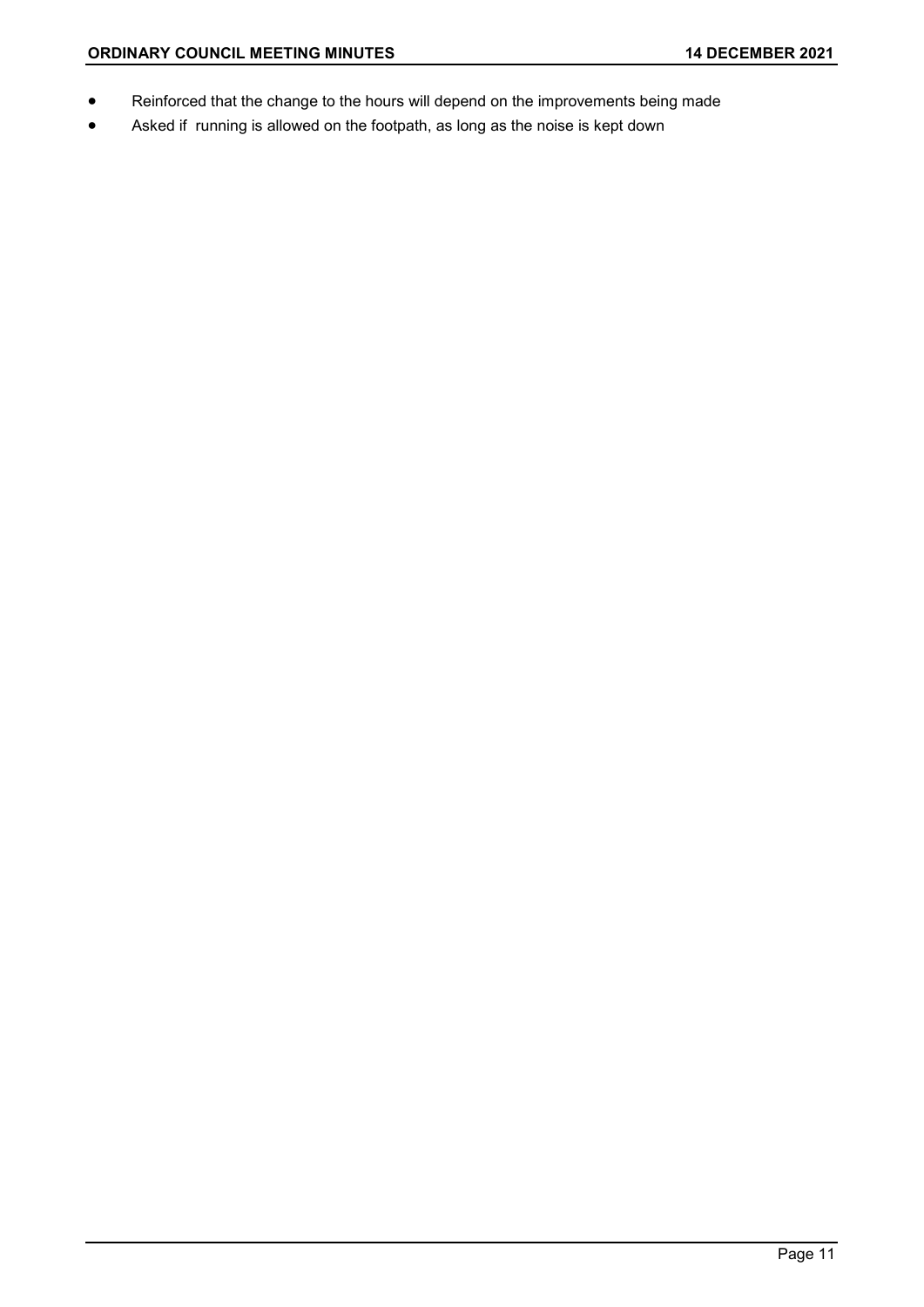# <span id="page-11-0"></span>**6 CONFIRMATION OF MINUTES**

# **COUNCIL DECISION**

# **Moved: Cr Loden, Seconded: Cr Hallett**

**That the minutes of the Ordinary Meeting held on 16 November 2021 be confirmed.**

#### **CARRIED (9-0)**

- **For:** Mayor Cole, Cr Gontaszewski, Cr Alexander, Cr Castle, Cr Loden, Cr Worner, Cr Hallett, Cr Ioppolo and Cr Wallace
- **Against:** Nil

# <span id="page-11-1"></span>**7 ANNOUNCEMENTS BY THE PRESIDING MEMBER (WITHOUT DISCUSSION)**

The Presiding Member Emma Cole made the following announcement:

# <span id="page-11-2"></span>**7.1 CHRISTMAS EVENTS**

Community events have been popular and well attended.

# <span id="page-11-3"></span>**8 DECLARATIONS OF INTEREST**

- 8.1 David MacLennan, CEO, declared an impartiality interest in Item 9.16 Proposed Lease of Hyde Park Kiosk to Veggie Mama Pty Ltd, which refers the applicant engaging a contractor to dispose of rubbish and intend to facilitate a Container Deposit Scheme drop off bin with proceeds contributing to People Who Care, RUAH, and Derbarl Yerrigan Health Services. The extent of his interest is that he is married to an employee at Derbarl Yerrigan Health Services. The CEO has had no direct contact with Veggie Mama and no involvement in their proposal to facilitate a Container Deposit Scheme drop off bin with proceeds contributing to Derbarl Yerrigan Health Services.
- 8.2 Cr Alex Castle declared an impartiality interest in Item 9.11 Britannia North West Reserve Development Plan. The extent of her interest is as the President of the Floreat Athena Football Club supported her during her election campaign. She also purchased a ticket to the Floreat Athena vs Adelaide United match and received an additional minor amount of hospitality, below the threshold for declaration.
- 8.3 Cr Ron Alexander declared a proximity interest in Item 9.16 [Proposed Lease of Hyde Park Kiosk to](https://www.vincent.wa.gov.au/Profiles/vincent/Assets/ClientData/Documents/Council/Agendas/2021/7_December_2021_Briefing/Item_5_16_Proposed_Lease_of_Hyde_Park_Kiosk_to_Veggie_Mama_Pty_Ltd.pdf)  [Veggie Mama Pty Ltd.](https://www.vincent.wa.gov.au/Profiles/vincent/Assets/ClientData/Documents/Council/Agendas/2021/7_December_2021_Briefing/Item_5_16_Proposed_Lease_of_Hyde_Park_Kiosk_to_Veggie_Mama_Pty_Ltd.pdf) The extent of his interest is that he lives opposite Hyde Park. He is not seeking approval to participate in the debate, but requests approval from Council to vote in the matter.
- 8.4 David MacLennan, CEO, declared an impartiality interest in Item 9.11 Britannia North West Reserve Development Plan. The extent of his interest is that his niece is one of the girls referred by the Club President as playing in the Floreat Athena Club.
- 8.5 Mayor Cole declared an impartiality interest in Item 9.11 Britannia North West Reserve Development Plan. The extent of her interest is that her son is a junior player of the Club.
- 8.6 Cr Dan Loden declared an impartiality interest Item 9.11 Britannia North West Reserve Development Plan. The extent of his interest is that he plays indoor soccer with people who are members of the Floreat Athena Club and executive, and his daughter plays for the Club.
- 8.7 Cr Suzanne Worner declared an impartiality interest Item 9.11 Britannia North West Reserve Development Plan. The extent of her interest is she is friends with Andrew Kailis who is a part of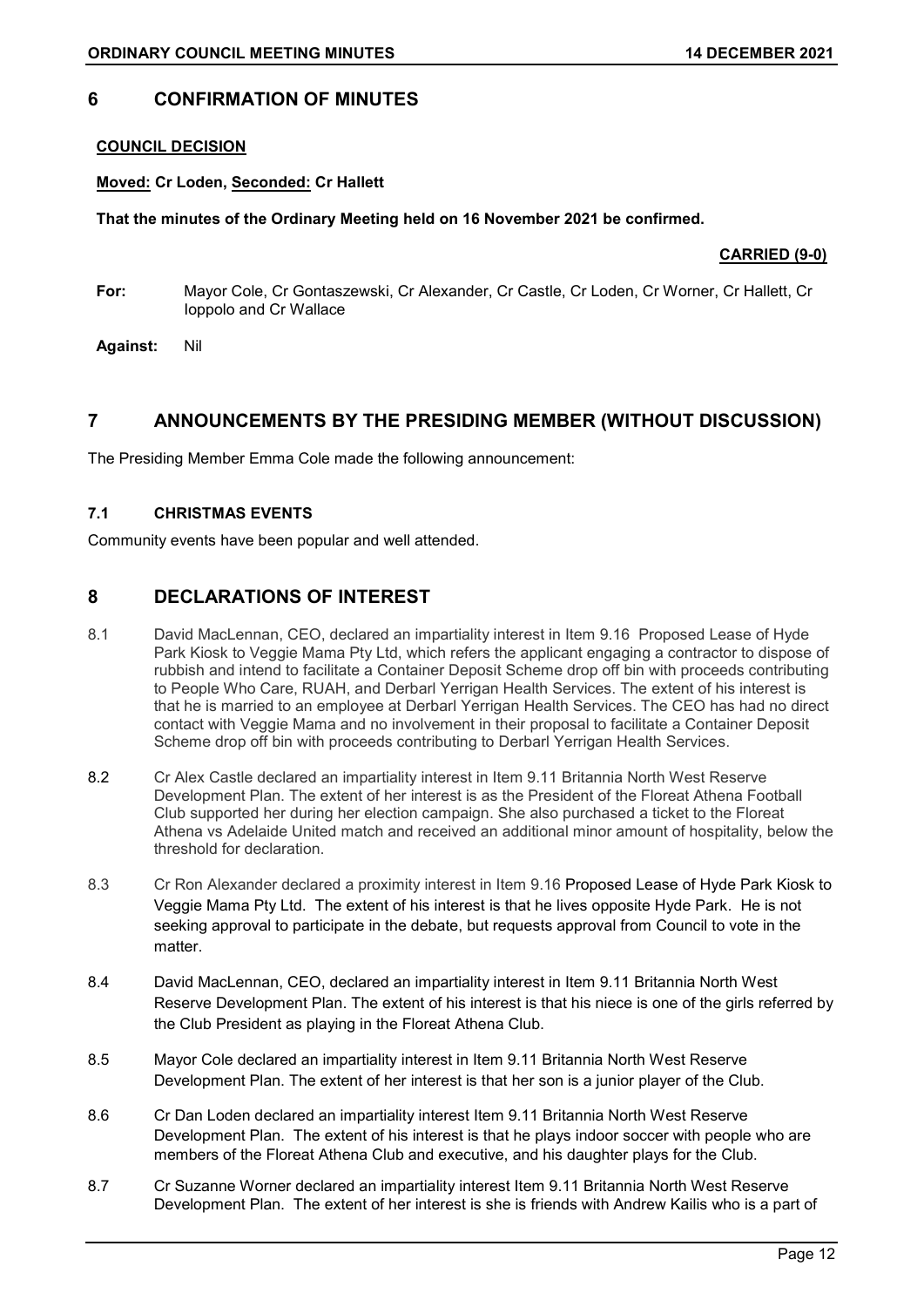the FAFC and her company, UpBeat Events, has provided quotes and assistance for their upcoming New Year's Eve event.

- At 7:16 pm, Cr Susan Gontaszewski left the meeting.
- At 7:17 pm, Cr Susan Gontaszewski returned to the meeting.

NOTE: Cr Alexander submitted a request for Council consider permitting him to participate (speaking and voting in regards Item 9.16 Proposed Lease of Hyde Park Kiosk to Veggie Mama Pty Ltd, on which he has a Proximity Interest. Cr Alexander believes that his interest is trivial and in common to a substantial number of electors as his home is a significant distance from the location for the proposed kiosk.

At 7:20 pm, Cr Ron Alexander left the meeting.

The Executive Manager Corporate Strategy & Governance advised of the rules regarding a proximity interest and dealing with a request to participate in the decision making process.

#### **COUNCIL DECISION**

#### **Moved: Cr Ioppolo, Seconded: Cr Hallett**

**That Council APPROVES Cr Alexander's request to participate in the debate and vote on Item 9.16 Proposed Lease of Hyde Park Kiosk to Veggie Mama Pty Ltd.**

**LOST (7-1)**

#### **For:** Cr Ioppolo

**Against:** Mayor Cole, Cr Gontaszewski, Cr Castle, Cr Loden, Cr Worner, Cr Hallett, and Cr Wallace

**(Cr Alexander was absent from the Council Chamber and did not vote.**

#### **COUNCIL DECISION**

#### **Moved: Cr Loden, Seconded: Cr Gontaszewski**

**That Council APPROVES Cr Alexander's request to participate in the debate but not vote on Item 9.16 Proposed Lease of Hyde Park Kiosk to Veggie Mama Pty Ltd.**

#### **CARRIED (5-**

# **3)**

**For:** Mayor Cole, Cr Gontaszewski, Cr Ioppolo, Cr Loden, and Cr Wallace

**Against:** Cr Castle, Cr Hallett, Cr Worner,

**(Cr Alexander was absent from the Council Chamber and did not vote.)**

<span id="page-12-0"></span>At 7:40 pm, Cr Ron Alexander returned to the meeting.

# **REPORTS**

The Presiding Member, Mayor Emma Cole, advised the meeting of:

(a) **Items which are the subject of a question, comment or deputation from Members of the Public, being:**

Items 9.1, 9.2 and 9.16.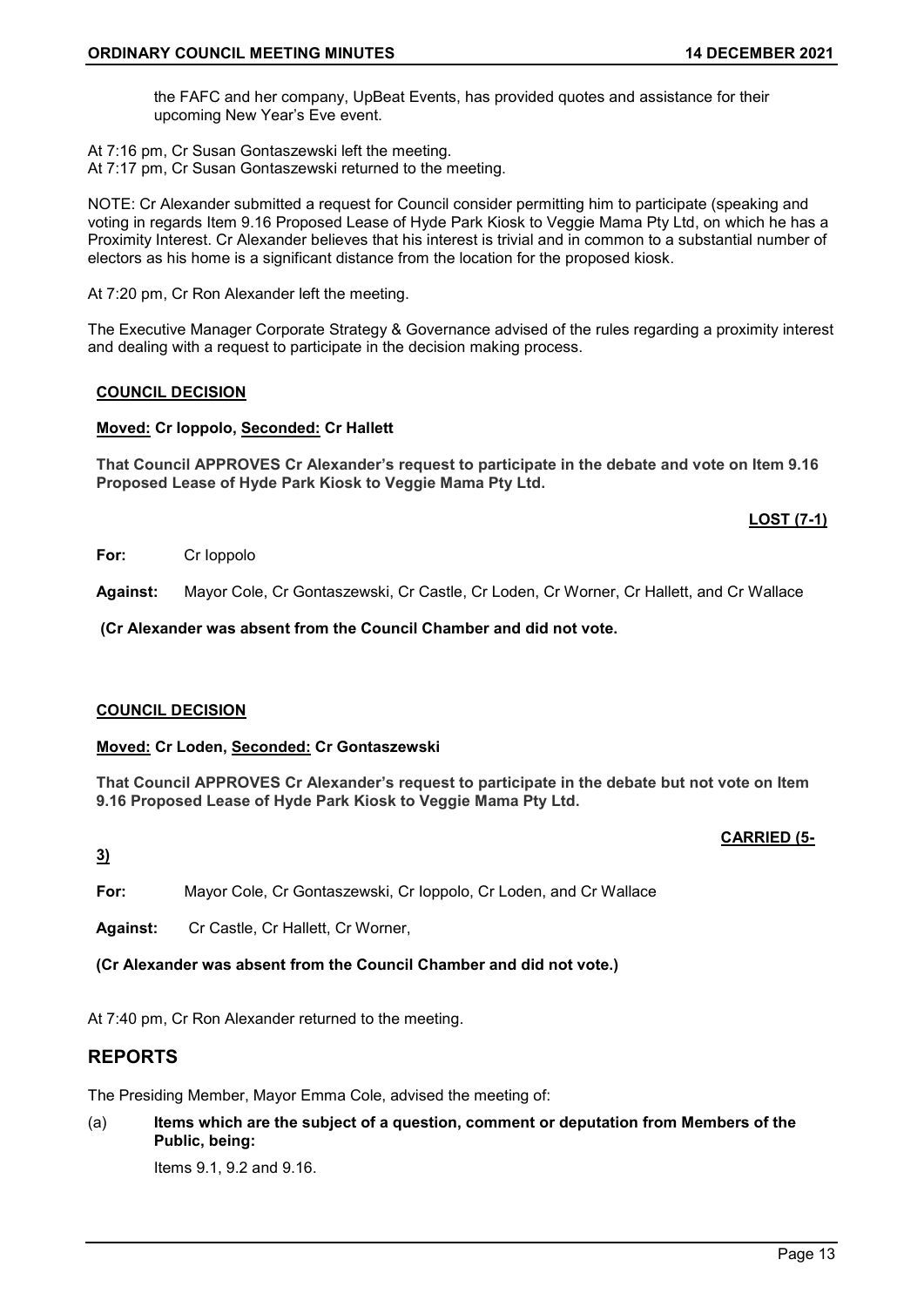(b) **Items which require an Absolute Majority decision which have not already been the subject of a public question/comment, being:**

Items 9.15, 9.16, 11.2, 11.10, 11.11, 12.1 and 12.3.

(c) **Items which Council Members/Officers have declared a financial or proximity interest, being:**

Item 9.16.

The Presiding Member, Mayor Emma Cole, requested Council Members to indicate:

(d) **Items which Council Members wish to discuss which have not already been the subject of a public question/comment or require an absolute majority decision and the following was advised:**

| <b>COUNCIL MEMBER</b> | <b>ITEMS TO BE DISCUSSED</b>               |
|-----------------------|--------------------------------------------|
| Cr Gontaszewski       | 9.10 and 10.1                              |
| Cr Alexander          | 9.1, 9.2 and 9.16                          |
| Cr loppolo            | 9.1, 9.2, 9.3, 9.9, 9.16, 11.9 and<br>11.1 |
| Cr Wallace            | 9.3                                        |

The Presiding Member, Mayor Emma Cole therefore requested the Chief Executive Officer, David MacLennan, to advise the meeting of:

# (e) **Unopposed items which will be moved "En Bloc", being:**

Items 9.4, 9.5, 9.6, 9.7, 9.8, 9.11, 9.12, 9.13, 9.14, 11.1, 11.3, 11.4, 11.5, 11.6, 11.7, 11.8, 12.2 and 12.4

# (f) **Confidential Reports which will be considered behind closed doors, being:**

Nil

# <span id="page-13-0"></span>**ITEMS APPROVED** *"EN BLOC"***:**

The following Items were adopted unopposed and without discussion *"En Bloc"*, as recommended:

# **COUNCIL DECISION**

**Moved: Cr Castle, Seconded: Cr Wallace**

**That the following unopposed items be adopted "En Bloc", as recommended: Items 9.4, 9.5, 9.6, 9.7, 9.8, 9.11, 9.12, 9.13, 9.14, 11.1, 11.3, 11.4, 11.5, 11.6, 11.7, 11.8, 12.2 and 12.4**

#### **CARRIED (9-0)**

- **For:** Mayor Cole, Cr Gontaszewski, Cr Alexander, Cr Castle, Cr Loden, Cr Worner, Cr Hallett, Cr Ioppolo and Cr Wallace
- **Against:** Nil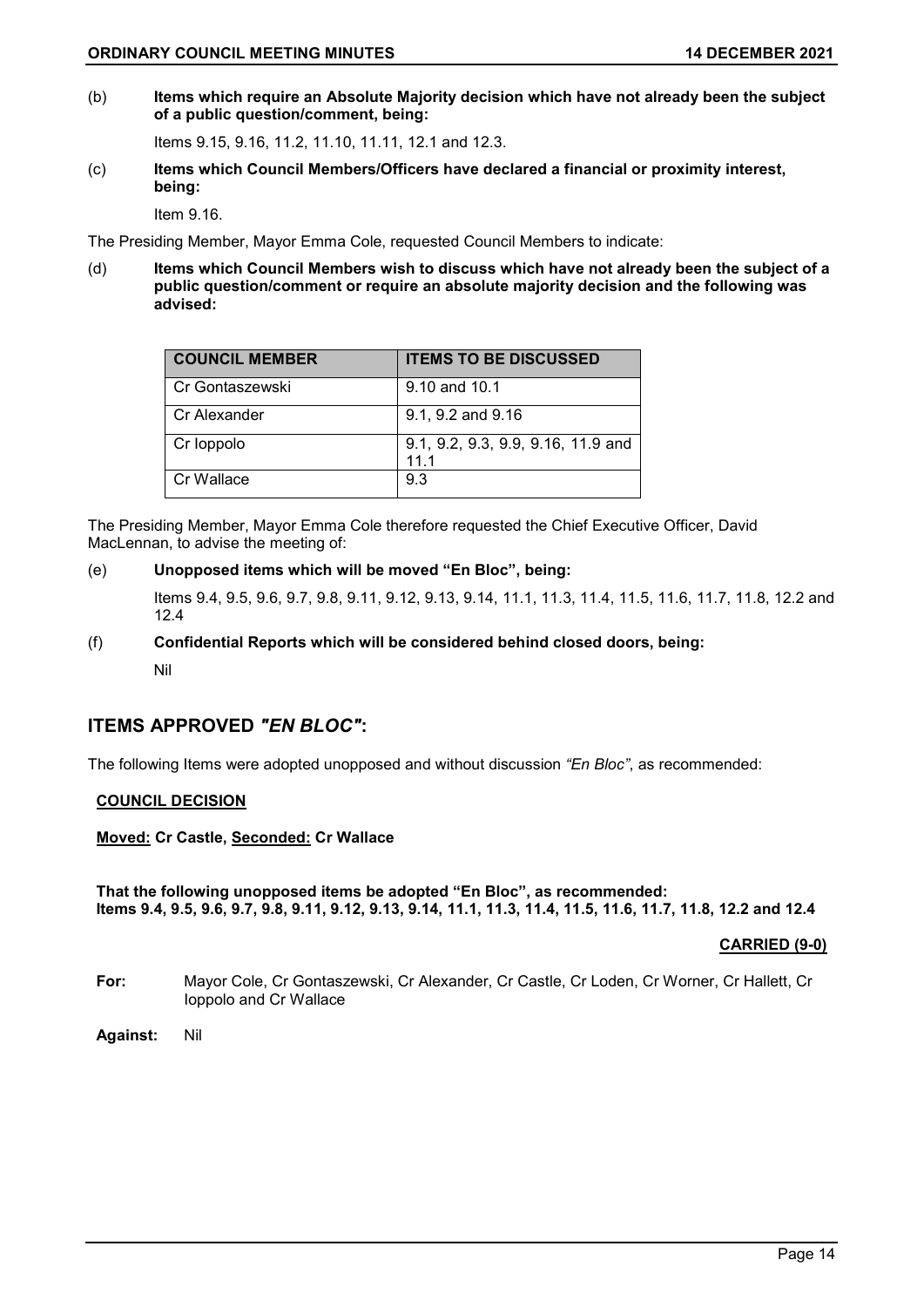<span id="page-14-0"></span>**9.4 NO. 308 (LOT: 700; S/P: 84556) OXFORD STREET, LEEDERVILLE - PROPOSED FOUR GROUPED DWELLINGS**

**Ward: North**

- 
- **Attachments: 1. Consultation and Location Map 2. Final Development Plans** 
	-
	- **3. Lodged and Advertised Development Plans**
	- **4. Summary of Submissions - Administration's Response**
	- **5. Summary of Submissions - Applicant's Response**
	- **6. Environmentally Sustainable Design Report**
	- **7. Urban Design Study**
	- **8. Determination Advice Notes**

#### **RECOMMENDATION:**

**That Council, in accordance with the provisions of the City of Vincent Local Planning Scheme No. 2 and the Metropolitan Region Scheme, APPROVES the application for Four Grouped Dwellings at No. 308 (Lot: 700; S/P: 84556) Oxford Street, Leederville, in accordance with the plans shown in Attachment 2, subject to the following conditions, with the associated determination advice notes in Attachment 8:**

**1. Development Plans**

**This approval is for Four Grouped Dwellings as shown on the approved plans dated 24 November 2021. No other development forms part of this approval;**

**2. Boundary Walls**

**The surface finish of boundary walls facing an adjoining property shall be of a good and clean condition, prior to the occupation or use of the development, and thereafter maintained, to the satisfaction of the City. The finish of boundary walls is to be fully rendered or face brick, or material as otherwise approved, to the satisfaction of the City;**

**3. External Fixtures**

**All external fixtures, such as television antennas (of a non-standard type), radio and other antennaes, satellite dishes, solar panels, external hot water heaters, air conditioners, and the like, shall not be visible from the street(s), are designed integrally with the building, and be located so as not to be visually obtrusive to the satisfaction of the City;**

**4. Visual Privacy**

**Prior to occupancy or use of the development, all privacy screening shown on the approved plans shall be installed and shall be visually impermeable and is to comply in all respects with the requirements of Clause 5.4.1 of the Residential Design Codes (Visual Privacy) deemed to comply provisions, to the satisfaction of the City;**

- **5. Colours and Materials**
	- **5.1 Prior to first occupation or use of the development, the colours, materials and finishes of the development shall be in accordance with the details and annotations as indicated on the approved plans which forms part of this approval, and thereafter maintained, to the satisfaction of the City; and**
	- **5.2 The metre boxes are to be painted the same colour as the wall it is attached to so as to not be visually obtrusive, to the satisfaction of the City;**
- **6. Landscaping**

**All landscaping works shall be undertaken in accordance with the approved plans dated 24 November 2021, with the addition of the following:**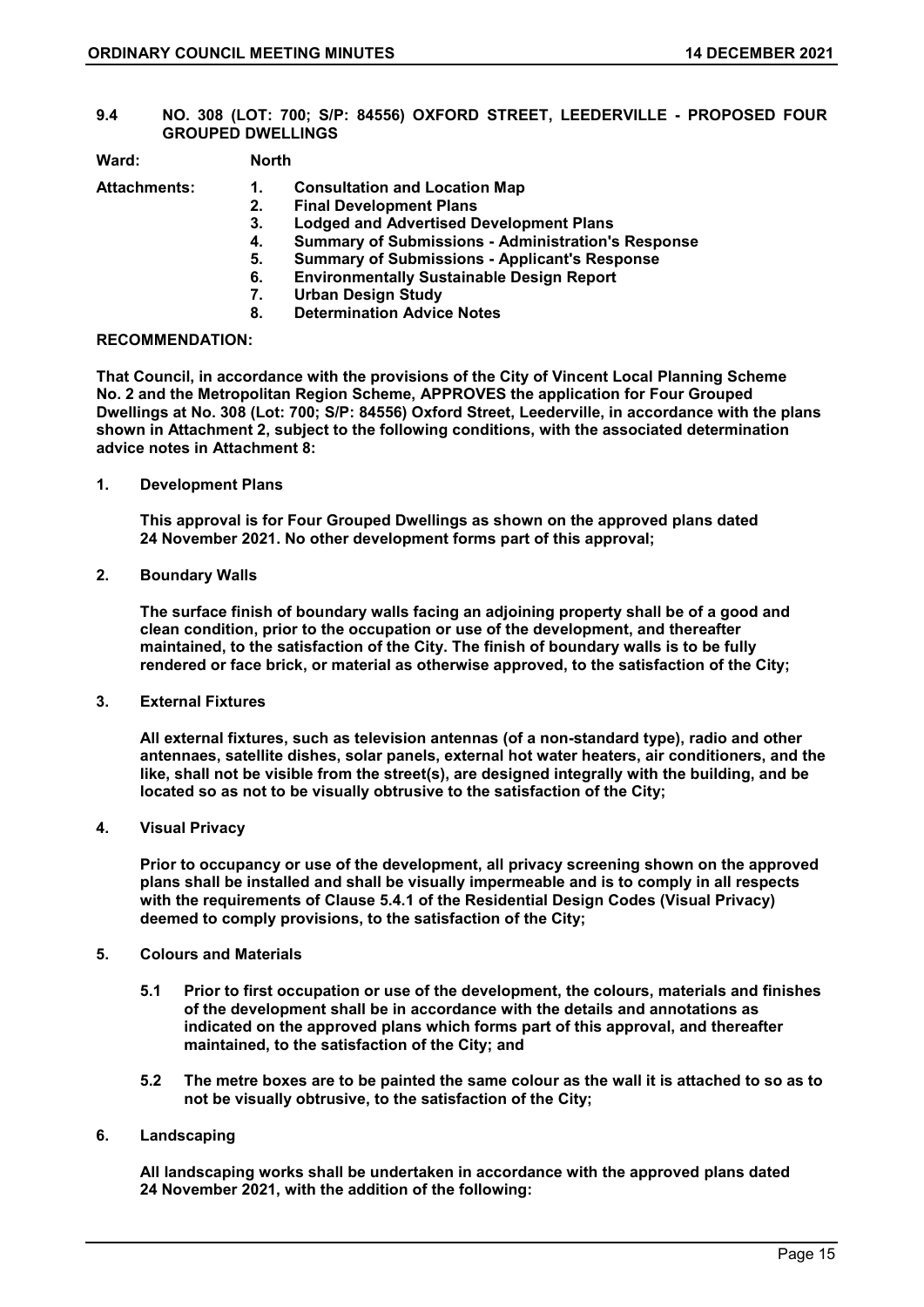• **One additional Cottonwood Tree shall be planted within the front setback area of Unit 1.**

**The landscaping works shall be undertaken prior to the occupancy or use of the development and maintained thereafter to the satisfaction of the City at the expense of the owners/occupiers;**

**7. Stormwater**

**Stormwater from all roofed and paved areas shall be collected and contained on site. Stormwater must not affect or be allowed to flow onto or into any other property or road reserve;**

**8. Sight Lines**

**No walls, letterboxes or fences above 0.75 metres in height to be constructed within 1.5 metre of where:**

- **Walls, letterboxes or fences adjoin vehicle access points to the site; or**
- **A driveway meets a public street; or**
- **Two streets intersect;**

**Unless otherwise approved by the City of Vincent;**

- **9. Car Parking and Access**
	- **9.1 The layout and dimensions of all driveway(s) and parking area(s) shall be in accordance with AS2890.1;**
	- **9.2 All driveways, car parking and manoeuvring area(s) which form part of this approval shall be sealed, drained, paved and line marked in accordance with the approved plans prior to the first occupation of the development and maintained thereafter by the owner/occupier to the satisfaction of the City; and**
	- **9.3 No good or materials being stored, either temporarily or permanently, in the parking or landscape areas or within the access driveways. All goods and materials are to be stored within the buildings or storage yards, where provided;**
- **10. Waste Collection**

**The Oxford Street verge abutting the subject site shall be modified to accommodate the bin collection point for the development to the City's verge specifications. All costs associated with the works shall be borne by the applicant. Works shall be completed to the City's satisfaction prior to occupancy of the development; and**

**11. Construction Management Plan**

**A Construction Management Plan shall be lodged with and approved by the City prior to the issue of a building permit. This plan is to detail how construction (including demolition and/or forward works) will be managed to minimise disruption in the area and shall include:**

- **Storage of materials and equipment on site;**
- **Parking arrangements for contractors and sub-contractors;**
- **Notification to affected landowners;**
- **Construction times; and**
- **Impact on traffic movement.**

**The approved management plan shall be complied with for the duration of the construction of the development***.*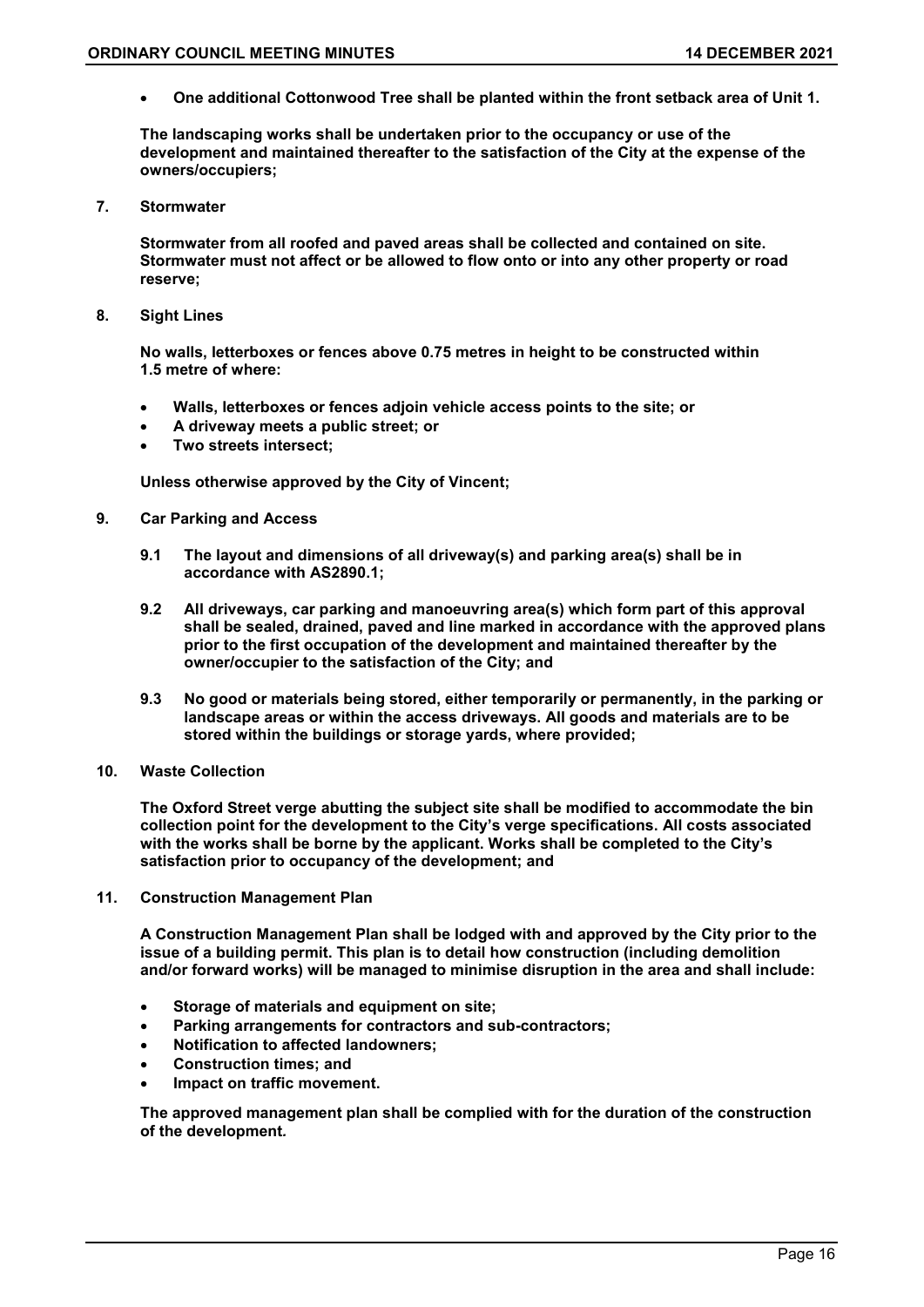# **COUNCIL DECISION ITEM 9.4**

# **Moved: Cr Castle, Seconded: Cr Wallace**

# **That the recommendation be adopted.**

- **For:** Mayor Cole, Cr Gontaszewski, Cr Alexander, Cr Castle, Cr Loden, Cr Worner, Cr Hallett, Cr Ioppolo and Cr Wallace
- **Against:** Nil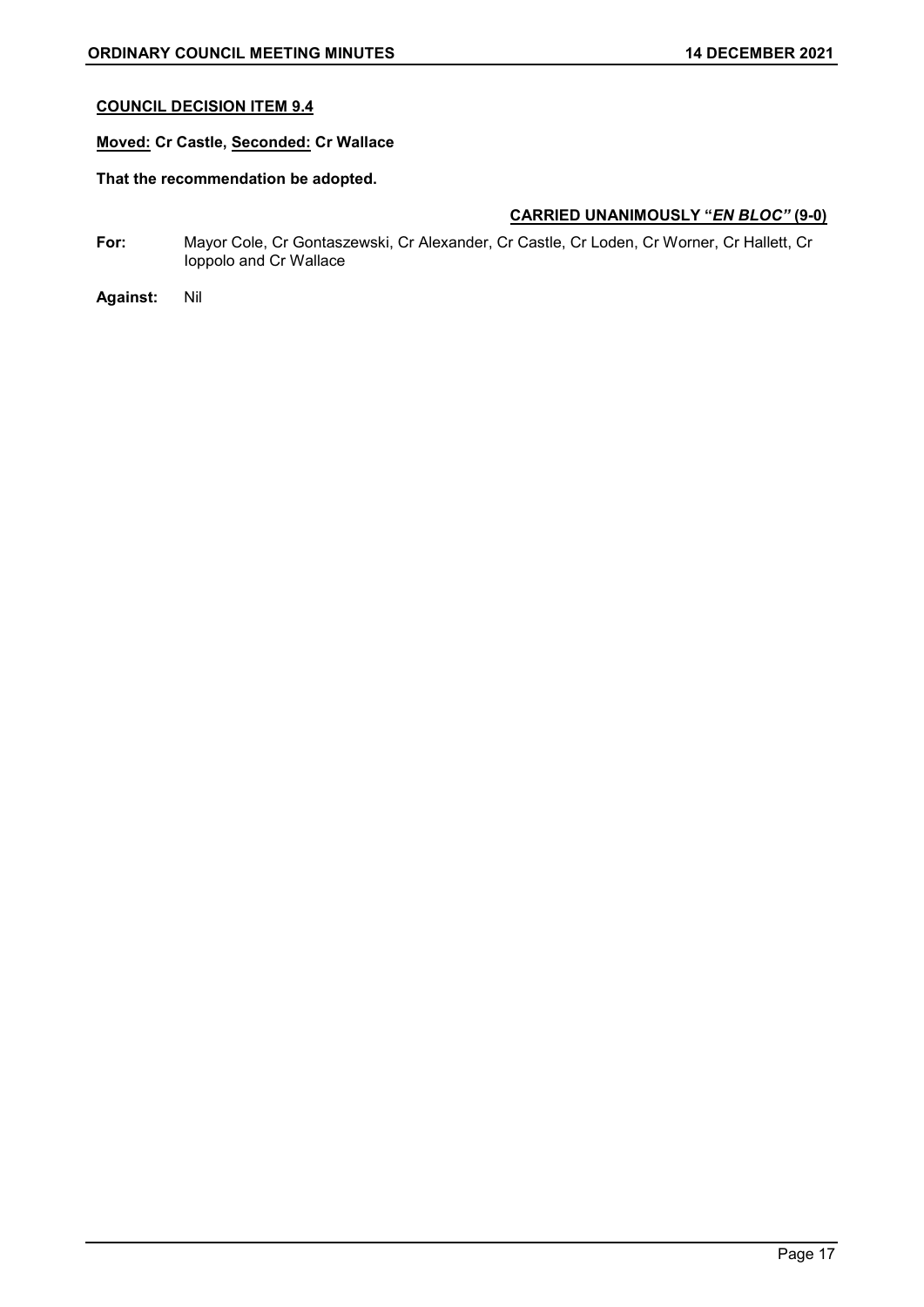<span id="page-17-0"></span>**9.5 NOS. 169-173 (LOT: 5; D/P: 42227 & LOT: 99; D/P: 3642) SCARBOROUGH BEACH ROAD AND NOS. 60-62 (LOT: 5; D/P: 42227 & LOT: 98; D/P: 3642) COOGEE STREET, MOUNT HAWTHORN - PROPOSED CHANGE OF USE FROM SHOP TO TAVERN AND ASSOCIATED ALTERATIONS AND ADDITIONS**

| Ward: | <b>North Ward</b> |
|-------|-------------------|
|-------|-------------------|

| Attachments: |  |  |
|--------------|--|--|
|--------------|--|--|

- **Attachments: 1. Location and Consultation Map** 
	- **2. Development Plans**
	- **3. Parking Management Plan**
	- **4. Acoustic Report**
	- **5. Applicant Justification**
	- **6. 3D Rendered Images**
	- **7. Previous Development Approval and Plans**
	- **8. Summary of Submissions - Administration's Response**
	- **9. Summary of Submissions - Applicant's Response**
	- **10. Determination Advice Notes**

#### **RECOMMENDATION:**

**That Council, in accordance with the provisions of the City of Vincent Local Planning Scheme No. 2 and the Metropolitan Region Scheme, APPROVES the application for a proposed Change of Use from Shop to Tavern and Associated Alterations and Additions at Nos. 169-173 (Lot: 5; D/P: 42227 & Lot: 99; D/P: 3642) Scarborough Beach Road and Nos. 60-62 (Lot: 5 D/P: 42227 & Lot: 98 D/P: 3642) Coogee Street, Mount Hawthorn in accordance with the plans provided in Attachment 2, subject to the following conditions, with the associated determination advice notes in Attachment 10:**

**1. Development Plans**

**This approval relates to a Change of Use from Shop to Tavern and Associated Alterations and Additions on the plans dated 14 July 2021. It does not relate to any other development on the site;**

- **2. Use of Premises**
	- **2.1 This approval is for a Tavern as defined in the City of Vincent Local Planning Scheme No. 2;**
	- **2.2 The proposed Tavern shall be limited to a maximum of 34 persons at any given time including patrons and staff; and**
	- **2.3 The proposed Tavern shall be limited to the following hours of operation:**
		- **9:00am to 9:00pm Monday to Saturday; and**
		- **10:00am to 7:00pm Sunday and public holidays;**
- **3. Building Design**
	- **3.1 The development shall maintain an active and interactive relationship and uninterrupted views between the use of the development and Scarborough Beach Road during the hours of the development's operation to the satisfaction of the City;**
	- **3.2 Glazing and/or tinting to the Scarborough Beach Road frontage shall be a minimum of 70 percent visually permeable to provide unobscured visibility. Darkened, obscured, mirrored or tinted glass or other similar materials as considered by the City is prohibited; and**
	- **3.3 All external fixtures and building plant, including air conditioning units, piping, ducting and water tanks, shall be located so as to minimise any visual and noise impact on surrounding landowners, and be screened from view from the street, and surrounding properties to the satisfaction of the City;**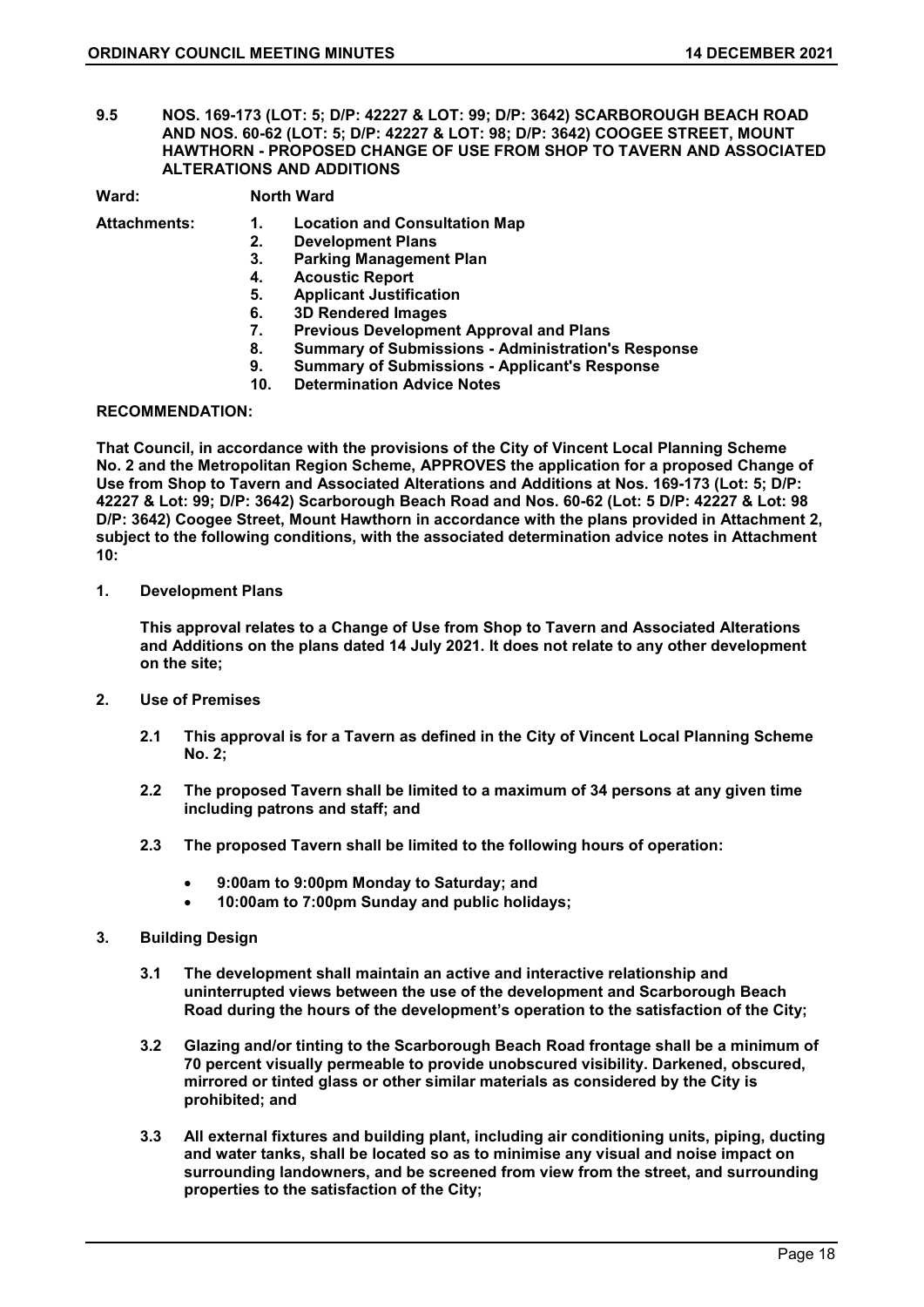#### **4. Signage**

**All signage is to be in strict accordance with the City's Policy No. 7.5.2 – Signs and Advertising, unless further development approval is obtained;**

**5. Parking Management Plan**

**Prior to the occupation or use of the development, an updated Parking Management Plan shall be submitted to and approved by the City. The Parking Management Plan shall include, but is not limited to, addressing the following:**

- **Three (3) car parking bays being allocated and sign marked for the exclusive use of the Tavern premises;**
- **Six (6) car parking bays being allocated and sign marked for the exclusive use of the Consulting Rooms (Akasha Wellness Clinic) premises; and**
- **Three (3) car parking bays being allocated and sign marked for the exclusive use of the Shop (IGA) premises time with these being limited to 15 minutes and located closest to the IGA entrance.**

**The approved Parking Management Plan shall be implemented, and the development shall be carried out in accordance with the approved Parking Management Plan and approved plans, to the satisfaction of the City at the expense of the owners/occupiers;**

**6. Bicycle Facilities**

**A minimum of one short term and one long term bicycle parking bays shall be provided on site prior to occupation or use of the development. The design and construction of the bicycle bays shall be in accordance with Australian Standards AS 2890.3:2015 Parking Facilities Part 3: Bicycle Parking;**

- **7. Waste Management Plan**
	- **7.1 Prior to the issuing of a Building Permit, an updated Waste Management Plan shall be submitted to and approved by the City. The Waste Management Plan shall include, but is not limited to, addressing the following:**
		- **the location of bin storage areas and bin collection areas;**
		- **the number, volume and type of bins, and the type of waste to be placed in the bins;**
		- **details on the future ongoing management of the bins and the bin storage areas, including cleaning, rotation and moving bins to and from the bin collection areas; and**
		- **frequency and collection time of bins. Waste collection shall be limited to day time hours defined as 7:00am to 7:00pm Monday to Saturday and 9:00am to 7:00pm Sunday and public holidays as referenced in the approved Acoustic Report;**
	- **7.2 The approved Waste Management Plan identified in Condition 7.1 shall be implemented at all times to the satisfaction of the City;**
- **8. Noise Management**

**All of the recommended measures included in the approved Acoustic Report prepared by Gabriel Hearne Farell Pty Ltd and dated 1 September 2021 shall be implemented as part of the development, to the satisfaction of the City, prior to the occupancy or use of the development and maintained thereafter to the satisfaction of the City at the expense of the owners/occupiers;**

**9. Venue Management Plan**

**In accordance with City's Policy No. 7.5.7 – Licensed Premises, a Venue Management Plan shall be lodged with and approved by the City prior to the occupation or use of the development. The Venue Management Plan shall address, but is not limited to, the following:**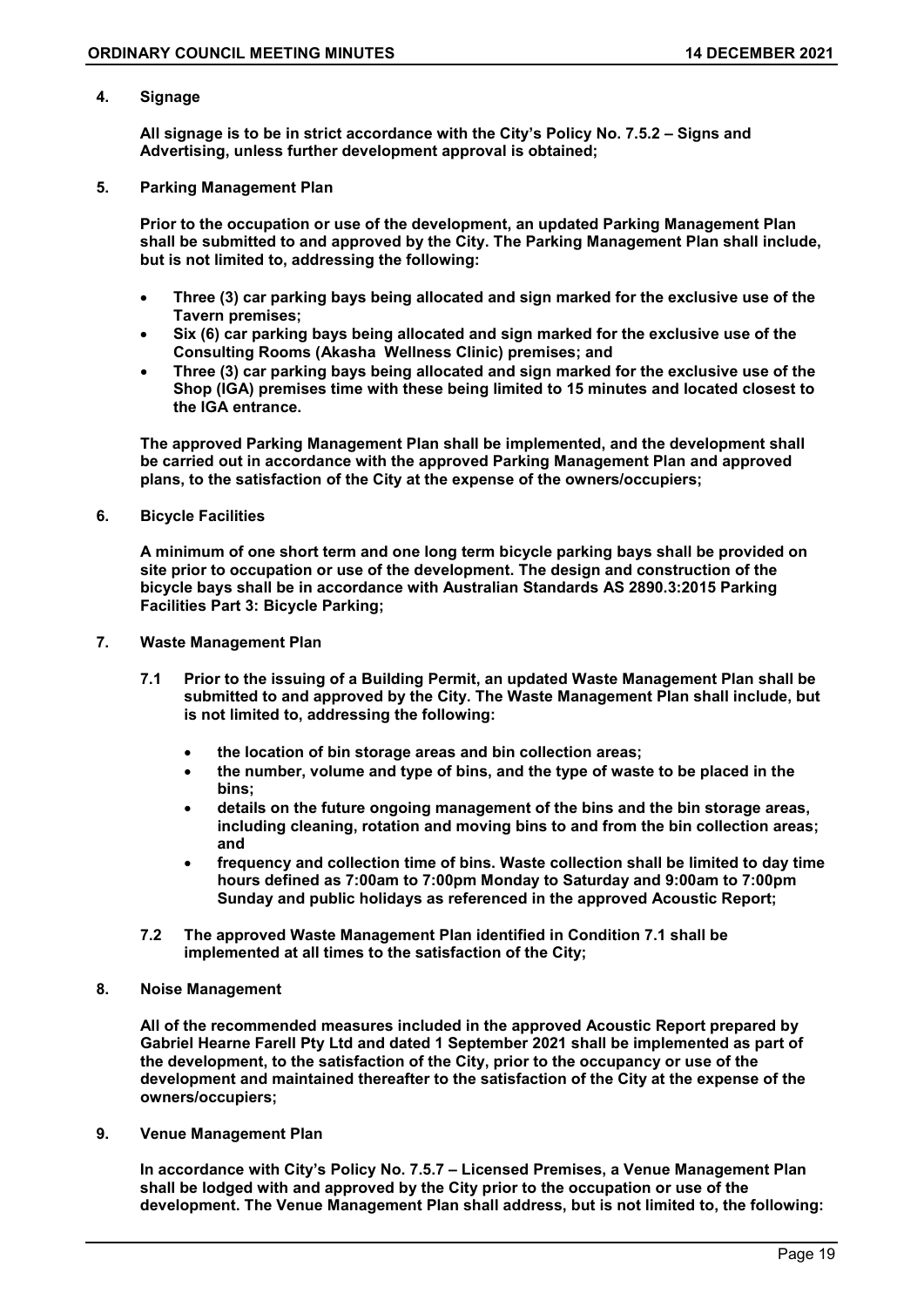- **Noise control and management, including music not being played in the 'seminar room' at a level louder than conversation level as per the approved Acoustic Report assessment;**
- **The number of** patrons**;**
- **Hours of operation;**
- **Patron and anti-social behaviour; and**
- **Complaints management.**

**The approved Venue Management Plan shall be implemented and maintained thereafter, to the satisfaction of the City;**

**10. Colours and Materials**

**Prior to first occupation or use of the development, the colours, materials and finishes of the proposed additions shall be in accordance with the details as indicated on the approved plans which forms part of this approval, and thereafter maintained, to the satisfaction of the City; and**

**11. Stormwater**

**Stormwater from all roofed areas shall be collected and contained on site. Stormwater must not affect or be allowed to flow onto or into any other property or road reserve.**

#### **COUNCIL DECISION ITEM 9.5**

#### **Moved: Cr Castle, Seconded: Cr Wallace**

#### **That the recommendation be adopted.**

- **For:** Mayor Cole, Cr Gontaszewski, Cr Alexander, Cr Castle, Cr Loden, Cr Worner, Cr Hallett, Cr Ioppolo and Cr Wallace
- **Against:** Nil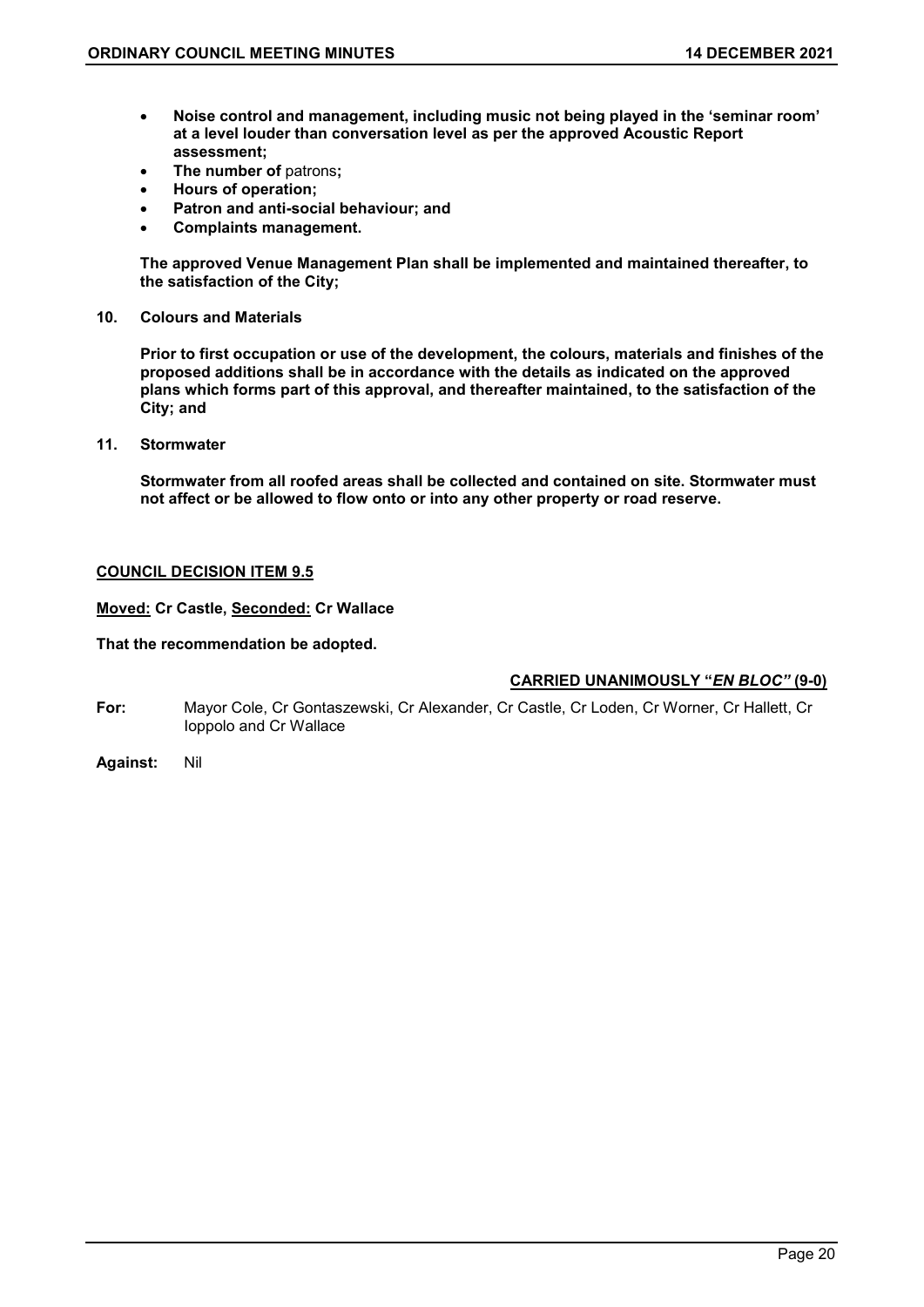#### <span id="page-20-0"></span>**9.6 NO. 374 (LOT: 801; D/P: 29435) NEWCASTLE STREET, PERTH - PROPOSED AMENDMENT TO APPROVED UNLISTED USE (BILLBOARD SIGNAGE) S.31 RECONSIDERATION**

**Ward: South**

- 
- 
- **Attachments: 1. Consultation and Location Map** 
	- **2. Development Plans**
	- **3. Applicant's Written Justification**
	- **4. Site Photo of Existing Billboard Signage**
	- **5. Council Minutes 14 September 2021**
	- **6. Previous Approvals Council Minutes**
	- **7. Previously Approved Plans**
	- **8. Summary of Submissions - Administration's Response**
	- **9. Summary of Submissions - Applicant's Response**
	- **10. Determination Advice Notes**

#### **RECOMMENDATION:**

**That Council, in accordance with Section 31 of the** *State Administrative Tribunal Act 2004***, SETS ASIDE its decision dated 14 September 2021 and SUBSITITUES its new decision to, in accordance with the City of Vincent Local Planning Scheme No. 2 and the Metropolitan Region Scheme, APPROVES the application for an Amendment to Approved Unlisted Use (Billboard Signage) at No. 374 (Lot: 801; D/P: 29435) Newcastle Street, Perth, in accordance with the plans shown in Attachment 2, subject to the following conditions, with the associated determination advice notes in Attachment 10:**

**1. Time Limited Approval**

**This approval is valid for a period of three (3) years from the date of this approval. After this period, the use shall cease to operate with the structures be removed and the land made good unless a further approval is obtained prior to the expiration of this period (refer to advice notes);**

- **2. Sign Management**
	- **2.1 This approval is for an Unlisted Use (Billboard Signage) as shown on the Development Plans dated 27 May 2021. No other development forms part of this approval;**
	- **2.2 The signage shall not have flashing, intermittent or running lighting;**
	- **2.3 The applicant/owner shall maintain adequate setback from motorists' line of sight through the traffic signals to the nearest edge of the billboards, to the satisfaction of the City;**
	- **2.4 The billboards shall not display advertising material which by virtue of colour or content may confuse the motorist or imitate the traffic signals or road signs, to the satisfaction of the City; and**
	- **2.5 Advertising content shall not contain material (by reasonable definition) that may be offensive to the public or cause unacceptable levels of distraction, to the satisfaction of the City; and**
- **3. Site Amenities**
	- **3.1 Appropriate seating and a drinking fountain shall be conveniently located within the site, to the satisfaction of the City; and**
	- **3.2 The site shall be appropriately landscaped using waterwise plants with a preference for local Australian plants, to the satisfaction of the City. The landscaping shall be planted and maintained thereafter to the satisfaction of the City, at the expense of the owner(s)/occupiers.**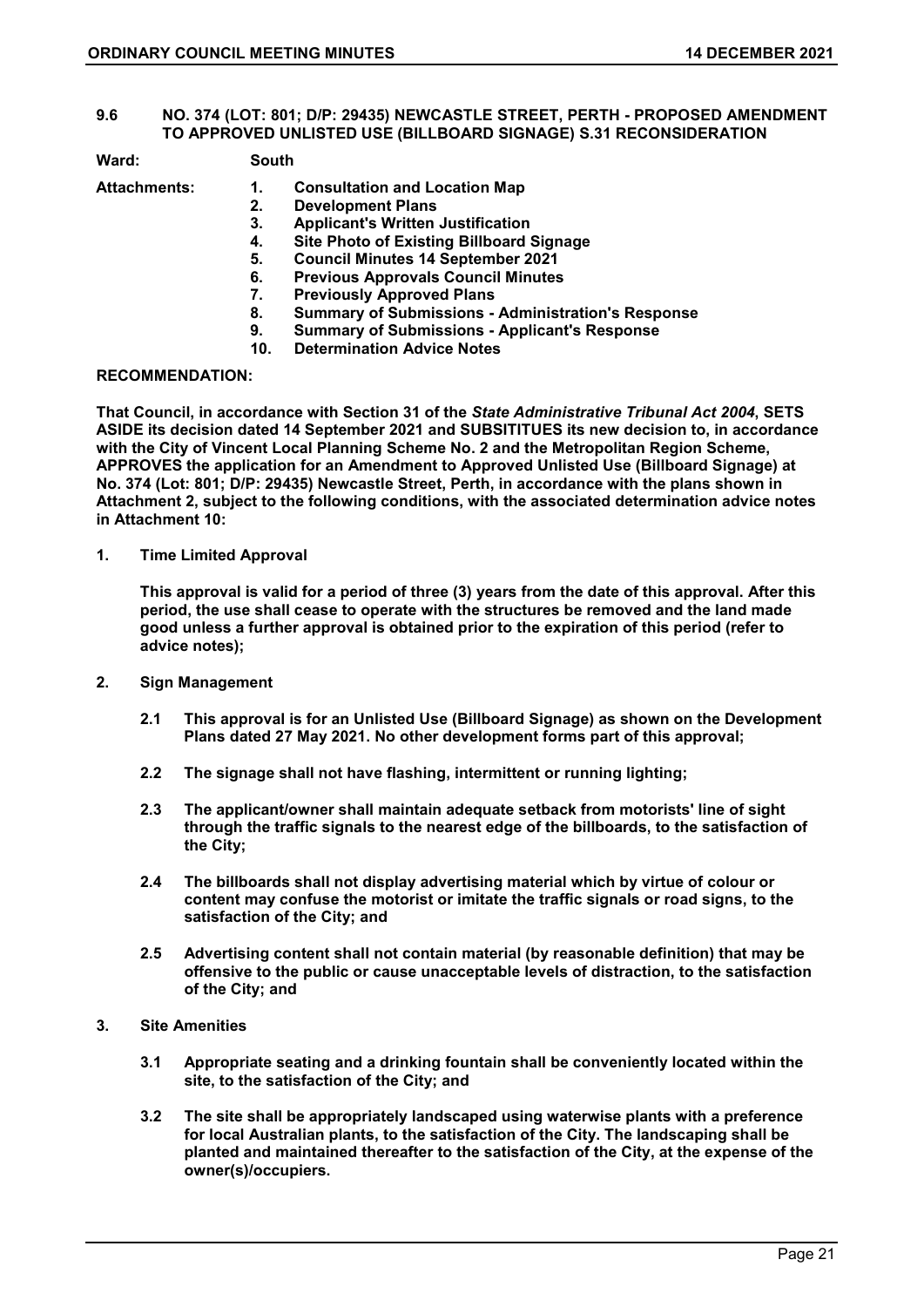# **COUNCIL DECISION ITEM 9.6**

# **Moved: Cr Castle, Seconded: Cr Wallace**

# **That the recommendation be adopted.**

- **For:** Mayor Cole, Cr Gontaszewski, Cr Alexander, Cr Castle, Cr Loden, Cr Worner, Cr Hallett, Cr Ioppolo and Cr Wallace
- **Against:** Nil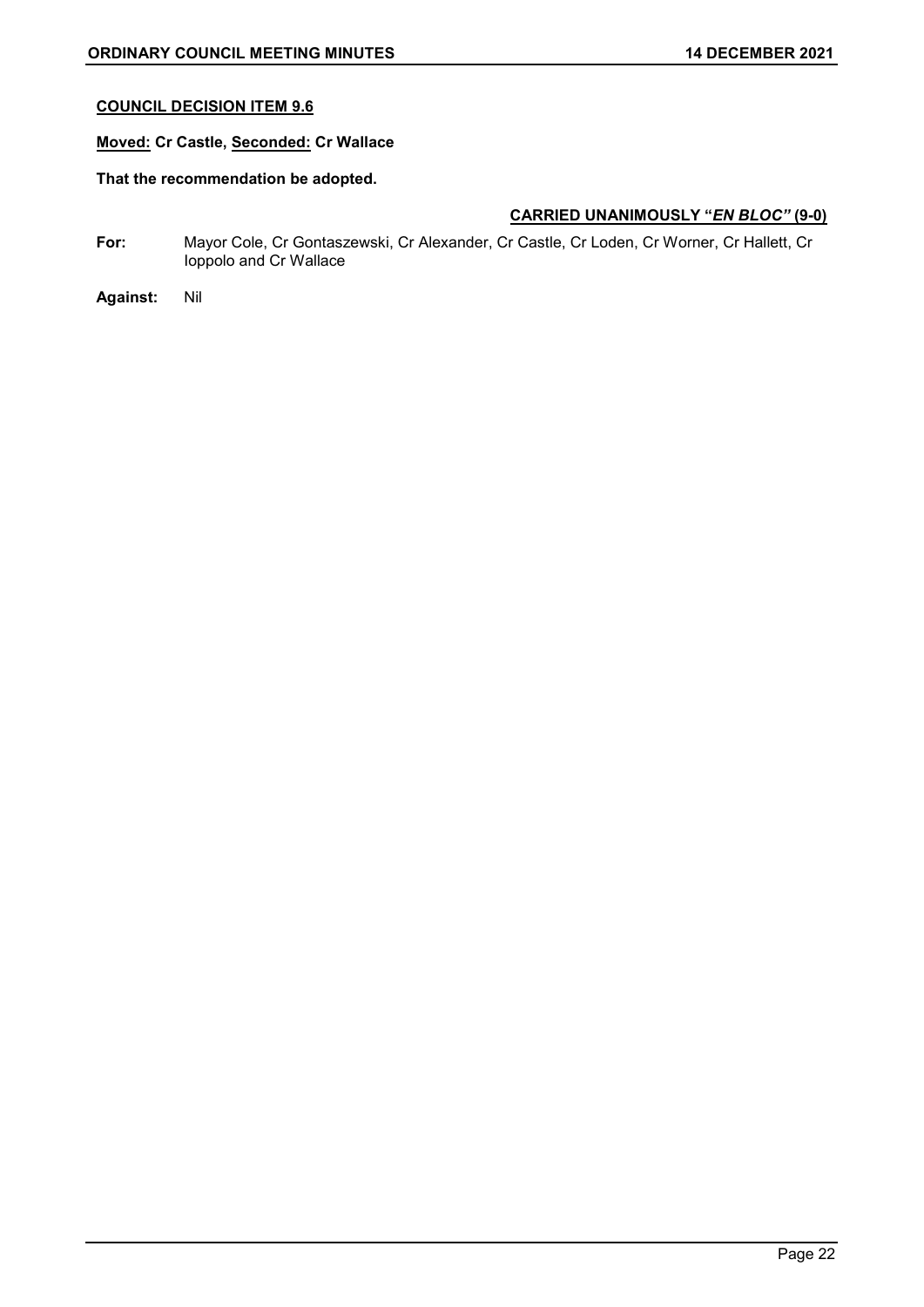#### <span id="page-22-0"></span>**9.7 CITY OF VINCENT REBOUND PLAN - QUARTERLY UPDATE**

**Attachments: 1. Vincent Rebound Plan - Implementation Framework 2. Rebound Roundtable Forward Agenda** 

#### **RECOMMENDATION:**

**That Council NOTES the:**

- **1. Quarterly update on the City of Vincent Rebound Plan implementation included as Attachment 1, and the monthly reporting to the Rebound Roundtable; and**
- **2. Rebound Roundtable Forward Agenda included as Attachment 2.**

#### **COUNCIL DECISION ITEM 9.7**

**Moved: Cr Castle, Seconded: Cr Wallace**

**That the recommendation be adopted.**

- **For:** Mayor Cole, Cr Gontaszewski, Cr Alexander, Cr Castle, Cr Loden, Cr Worner, Cr Hallett, Cr Ioppolo and Cr Wallace
- **Against:** Nil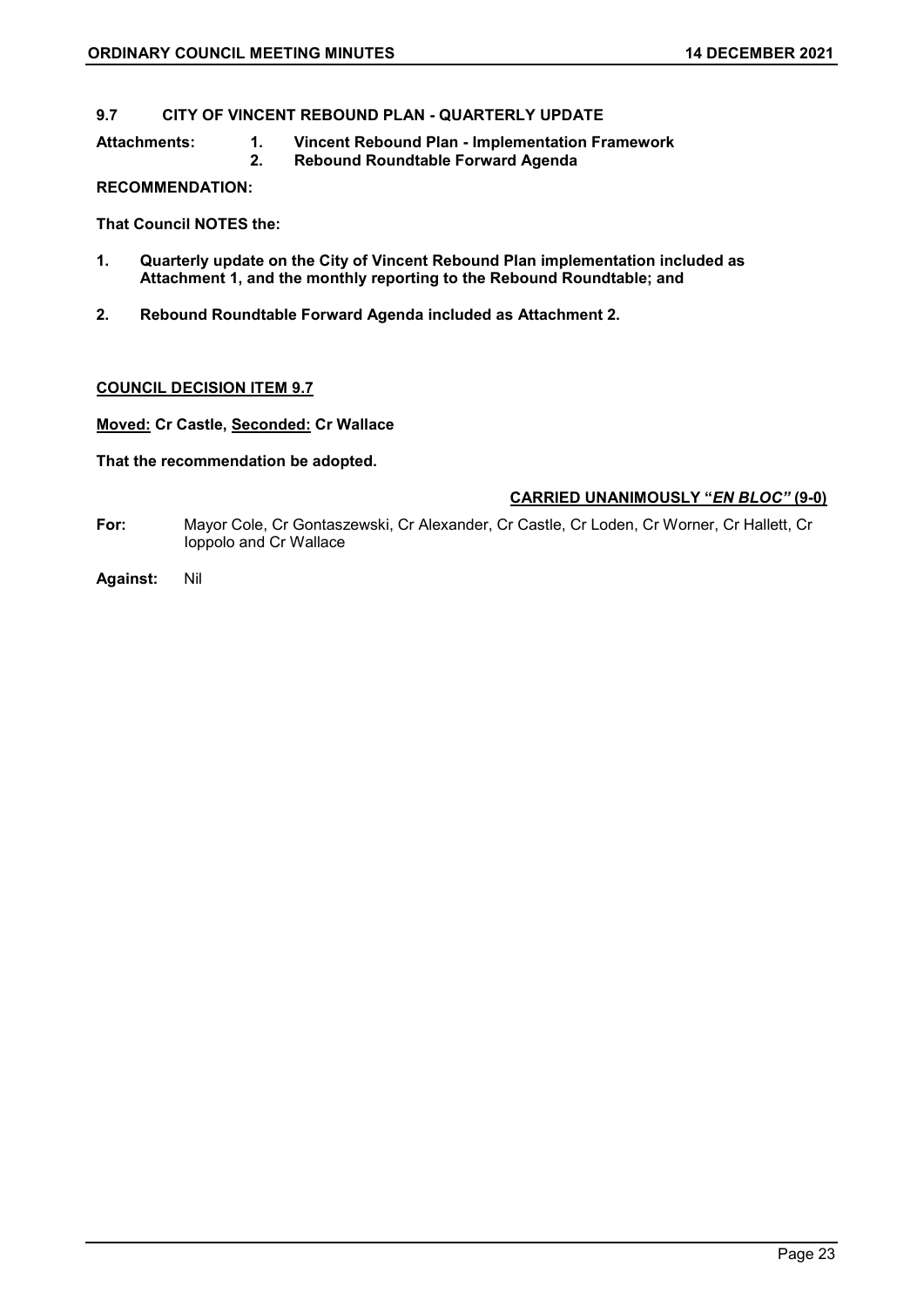#### <span id="page-23-0"></span>**9.8 ARTS REBOUND: TOWN CENTRE ARTWORKS - CONCEPT DESIGN PROPOSALS**

- **Attachments: 1. Arts Rebound: Town Centre Artworks - EOI** 
	- **2. Arts Rebound: Town Centre Artworks - Artwork Brief**
	- **3. Arts Rebound Concept Design Proposal Submissions - Assessments - Confidential**
	- **4. William Street Town Centre Arts Rebound Concept Design Proposal - Confidential**
	- **5. Leederville Town Centre Arts Rebound Concept Design Proposal - Confidential**

#### **RECOMMENDATION:**

**That Council:**

- **1. NOTES the assessments of the Arts Rebound: Town Centre Artworks Concept Design Proposal submissions included as Attachment 3; and**
- **2. ENDORSES the:**
	- **2.1 William Street Town Centre Arts Rebound Concept Design Proposal for design development, fabrication and installation with the associated cost of \$215,000, as recommended by the Assessment Panel, and detailed in Confidential Attachment 4; and**
	- **2.2 Leederville Town Centre Arts Rebound Concept Design Proposal for design development, fabrication and installation with the associated cost of \$80,000, as recommended by the Assessment Panel, and detailed in Confidential Attachment 5.**

#### **COUNCIL DECISION ITEM 9.8**

**Moved: Cr Castle, Seconded: Cr Wallace**

**That the recommendation be adopted.**

- **For:** Mayor Cole, Cr Gontaszewski, Cr Alexander, Cr Castle, Cr Loden, Cr Worner, Cr Hallett, Cr Ioppolo and Cr Wallace
- **Against:** Nil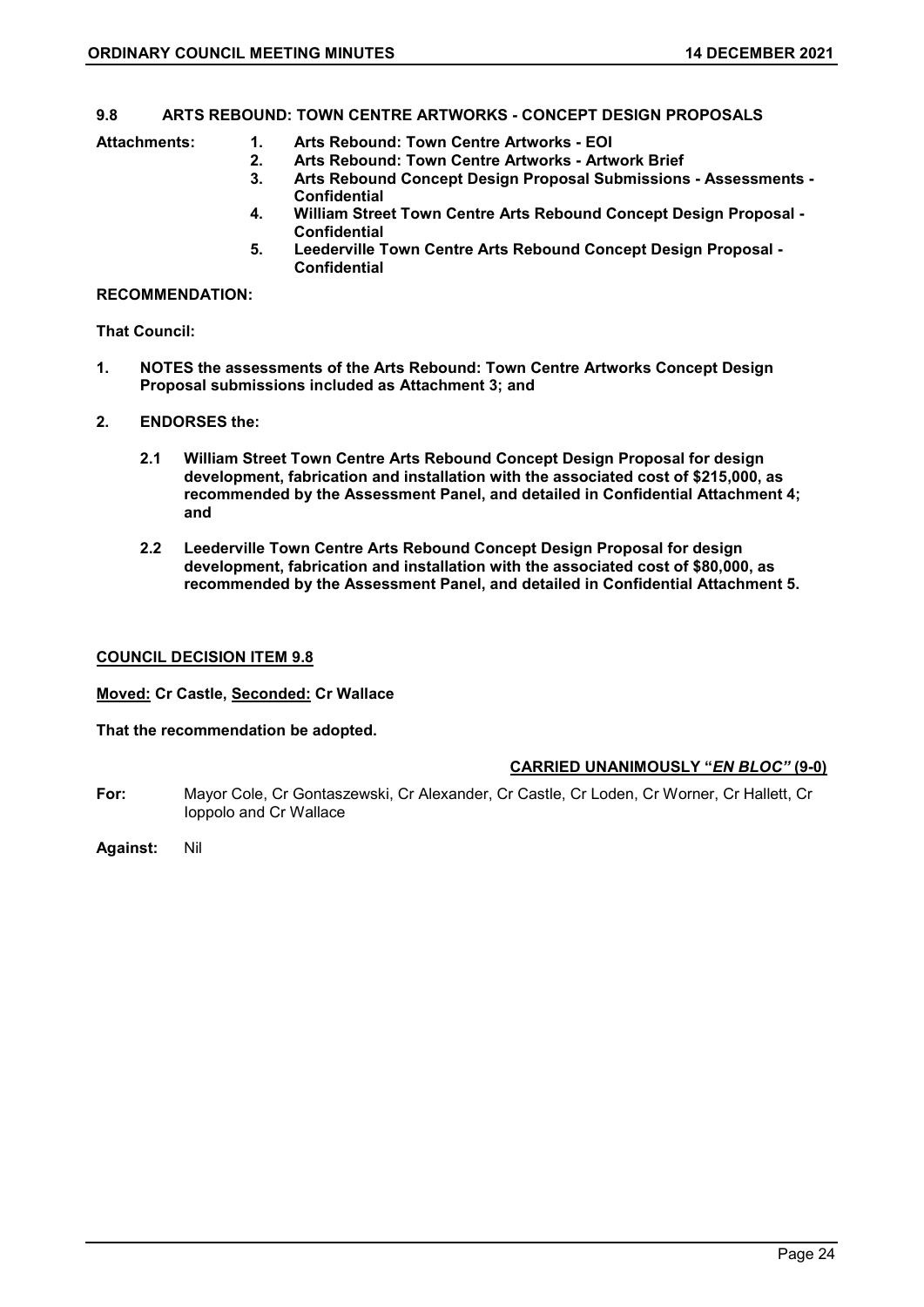<span id="page-24-0"></span>**9.11 BRITANNIA NORTH WEST RESERVE DEVELOPMENT PLAN - LITIS STADIUM CHANGE ROOM DESIGN**

- **Attachments: 1. Litis Stadium Change Room Concept Design** 
	- **2. Litis Stadium Change Room Concept Perspectives**

# **RECOMMENDATION:**

**That Council:**

- **1. ENDORSES the Litis Stadium Change Room Concept Design, included as Attachment 1, for the purposes of formal submission to the Australian Federal Government to secure \$3 million funding; and**
- **2. APPROVES the CEO authority to sign off on relevant documentation relating to securing the \$3 million funding.**

#### **COUNCIL DECISION ITEM 9.11**

**Moved: Cr Castle, Seconded: Cr Wallace**

**That the recommendation be adopted.**

- **For:** Mayor Cole, Cr Gontaszewski, Cr Alexander, Cr Castle, Cr Loden, Cr Worner, Cr Hallett, Cr Ioppolo and Cr Wallace
- **Against:** Nil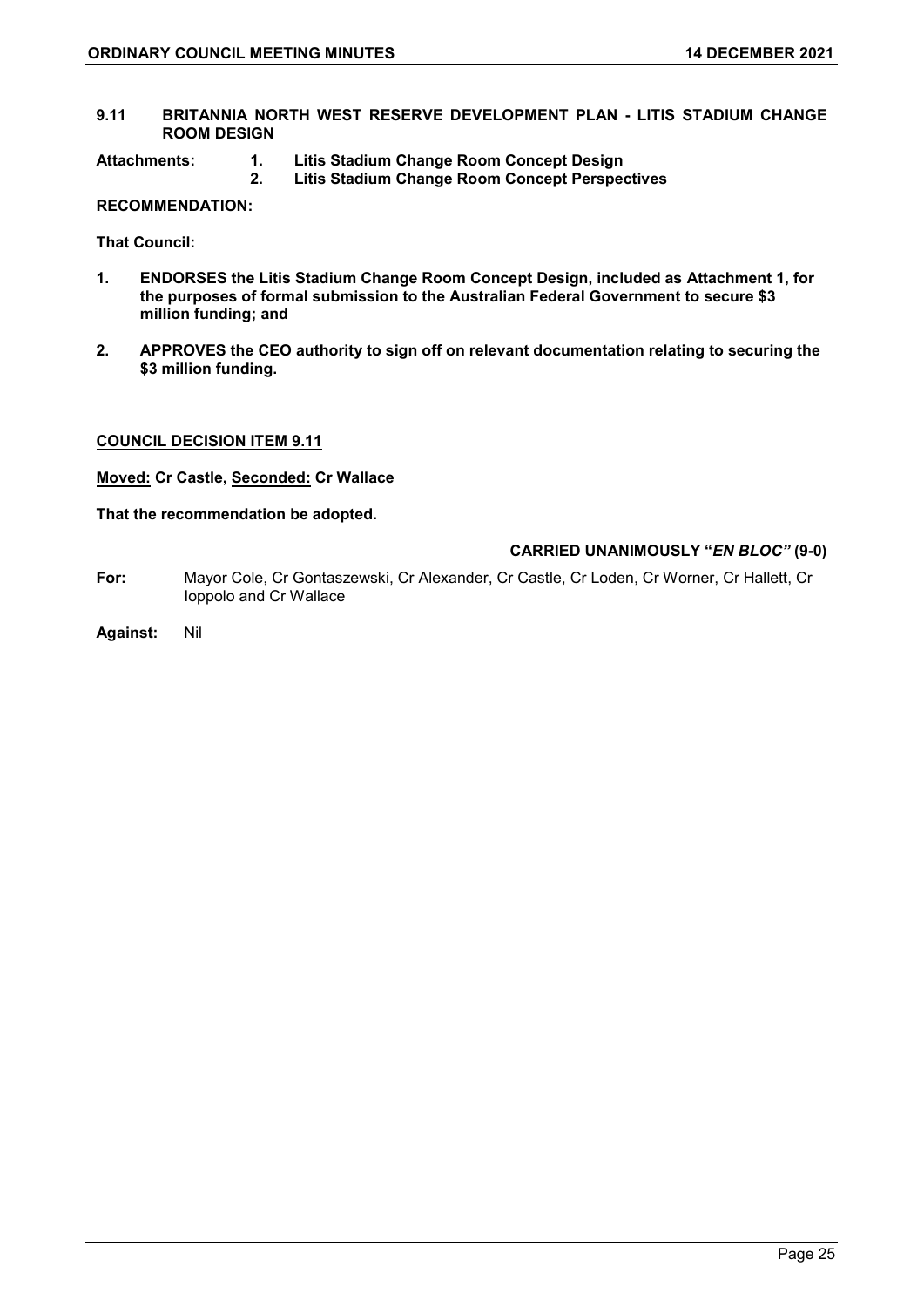# <span id="page-25-0"></span>**9.12 AMENDMENT TO LOCAL PLANNING POLICY NO. 7.5.2 - SIGNS AND ADVERTISING**

- **Attachments: 1. Summary of Consultation** 
	- **2. Schedule of Modifications**
	- **3. Draft Amendment to Local Planning Policy No. 7.5.2 - Signs and Advertising**

#### **RECOMMENDATION:**

**That Council:**

- **1. PREPARES an amendment to Local Planning Policy No. 7.5.2 – Signs and Advertising, included at Attachment 3, in accordance with Schedule 2, Part 2, Clause 5(1) of the** *Planning and Development (Local Planning Schemes) Regulations 2015***;**
- **2. AUTHORISES the Chief Executive Officer to advertise the proposed amendment in accordance with Schedule 2, Part 2, Clause 4(1)(a) of the** *Planning and Development (Local Planning Schemes) Regulations 2015***; and**
- **3. REQUESTS the Chief Executive Officer amend Local Planning Scheme No. 2 to prohibit third party advertising/billboards throughout Vincent as part of the next Local Planning Scheme Review.**

#### **COUNCIL DECISION ITEM 9.12**

#### **Moved: Cr Castle, Seconded: Cr Wallace**

**That the recommendation be adopted.**

- **For:** Mayor Cole, Cr Gontaszewski, Cr Alexander, Cr Castle, Cr Loden, Cr Worner, Cr Hallett, Cr Ioppolo and Cr Wallace
- **Against:** Nil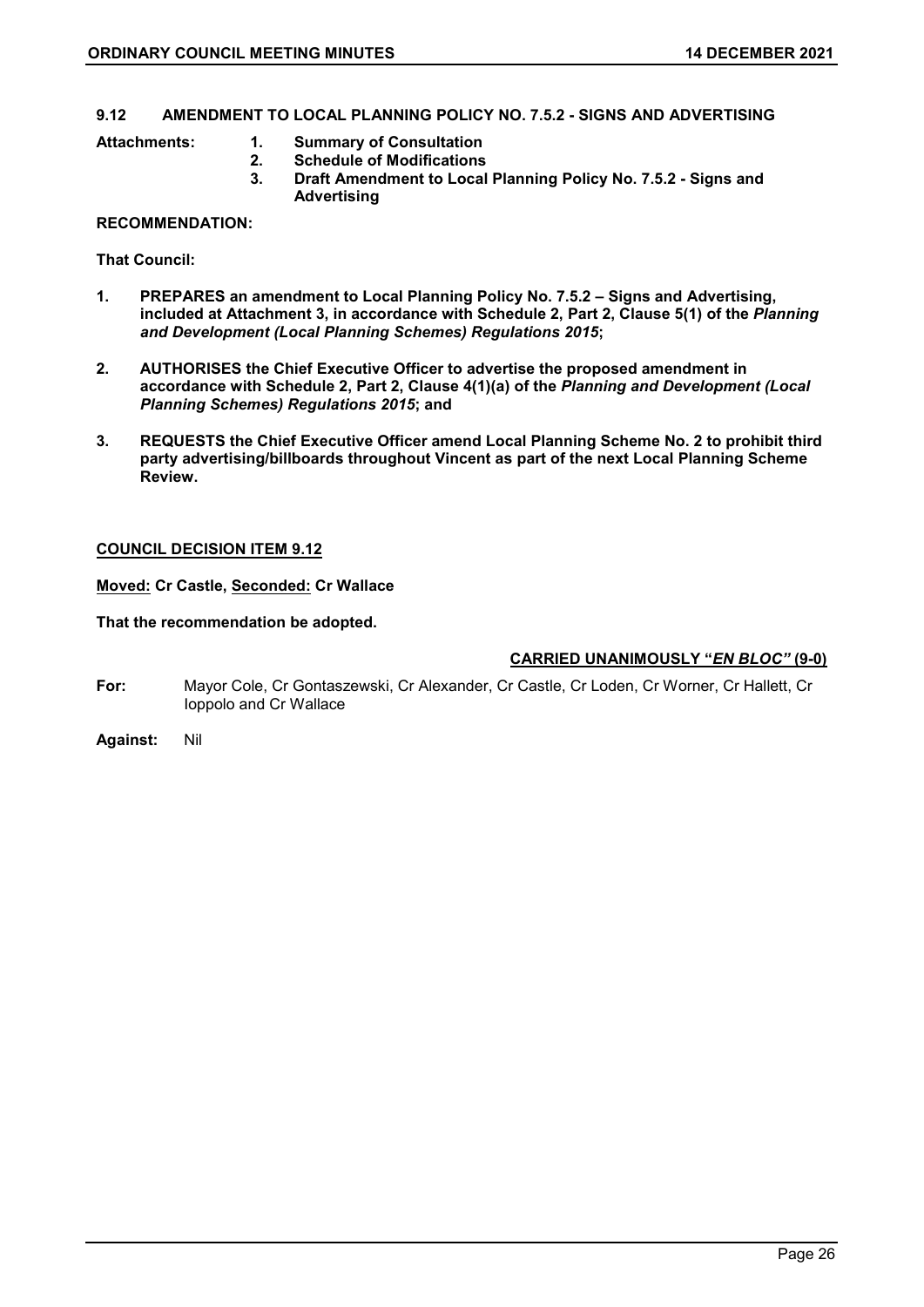#### <span id="page-26-0"></span>**9.13 LOCAL PLANNING POLICY NO. 7.5.15 - CHARACTER AREAS AND HERITAGE AREAS: OUTCOMES OF ADVERTISING GUIDELINES FOR CLEAVER PRECINCT**

- **Attachments: 1. Community Consultation Survey - Redacted** 
	- **2. Summary of Submissions and Schedule of Modifications**
	- **3. Local Planning Policy No. 7.5.15 - Character Areas and Heritage Areas**
	- **4. Appendix 6 - Florence Street Design Guidelines**
	- **5. Appendix 7 - Prospect Place Design Guidelines**
	- **6. Appendix 8 - Hammond Street Design Guidelines**
	- **7. Appendix 9 - Strathcona Street Design Guidelines**

**RECOMMENDATION:**

**That Council:**

- **1. NOTES Administration's responses to community feedback, included in the Summary of Submissions and Schedule of Modifications included at Attachment 2; and**
- **2. PROCEEDS with the amendment to Local Planning Policy No. 7.5.15 - Character Areas and Heritage Areas with modifications, included at Attachment 3, including the guidelines for Strathcona Street, Hammond Street, Florence Street and Prospect Place, included as Attachment 4, 5, 6 and 7 respectively pursuant to clause 5 of Schedule 2 of the** *Planning and Development (Local Planning Schemes) Regulations 2015***.**

#### **COUNCIL DECISION ITEM 9.13**

#### **Moved: Cr Castle, Seconded: Cr Wallace**

#### **That the recommendation be adopted.**

- **For:** Mayor Cole, Cr Gontaszewski, Cr Alexander, Cr Castle, Cr Loden, Cr Worner, Cr Hallett, Cr Ioppolo and Cr Wallace
- **Against:** Nil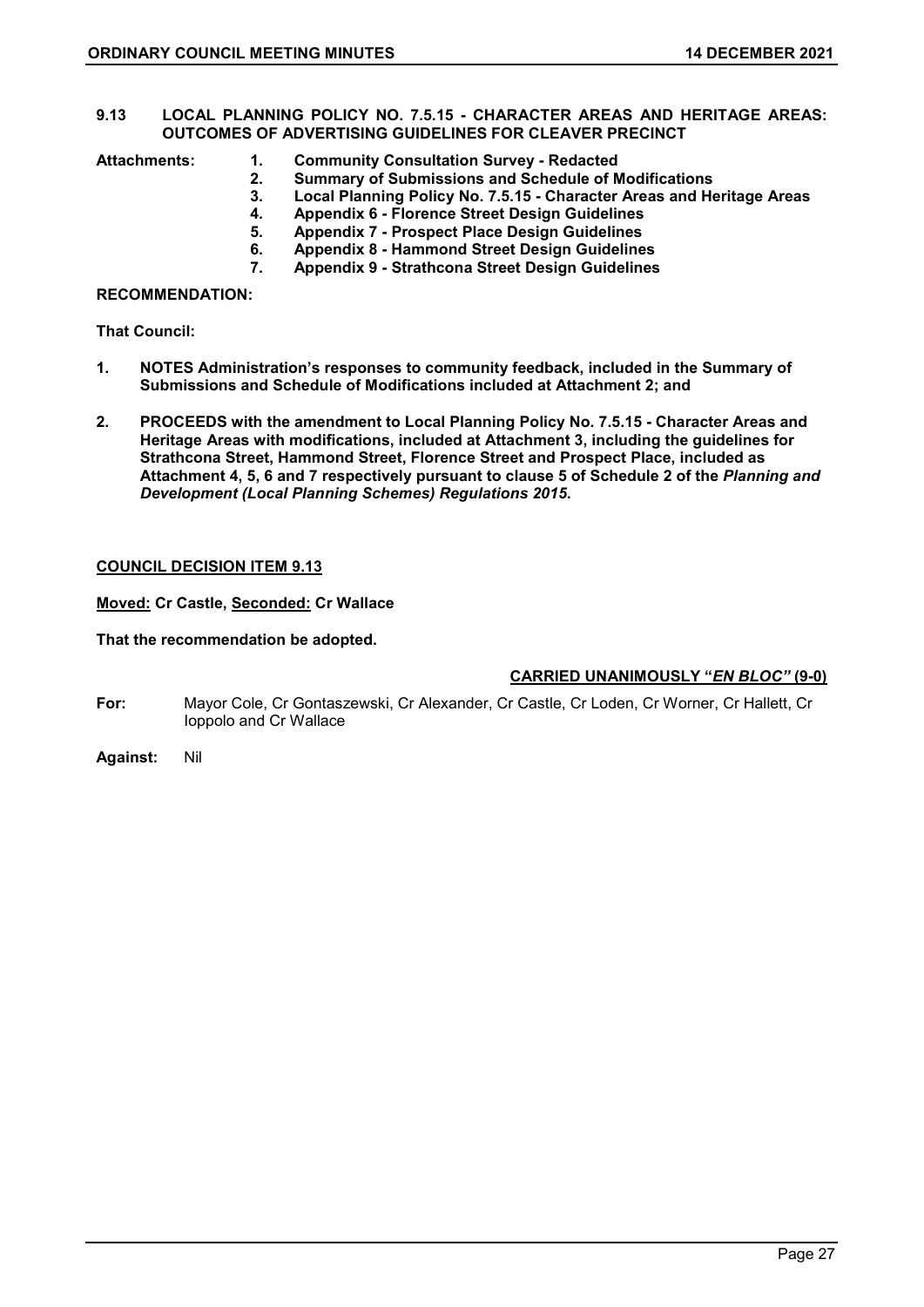<span id="page-27-0"></span>**9.14 RESULTS OF CONSULTATION - POTENTIAL LAND SALE, 26 BRENTHAM STREET, LEEDERVILLE**

- **Attachments: 1. 26 Brentham Street - Location and Current State of Land** 
	- **2. 26 Brentham Street - Land and Surrounding Public Open Space** 
		- **3. Summary of Community Consultation - Detail**
		- **4. Summary of Community Consultation - Graphs** 
			- **5. Concerns Raised and Administration Response**

**RECOMMENDATION:**

**That Council NOTES:**

- **1. the public submissions received in response to the community consultation on the potential sale of lot 37 (No. 26) Brentham Street, Leederville, as at Attachment 3;**
- **2. that Administration will investigate the interest of adjoining landholders Sisters of Mercy, Aranmore Catholic Primary School, and Rosewood Care Group Inc in acquiring the land for the purposes of education and/or age care;**
- **3. that Administration will present a further report to Council by March 2022 following liaison with Sisters of Mercy, Aranmore Catholic Primary School, and Rosewood Care Group Inc;**
- **4. Administration will provide advice to Council in the March 2022 report on the landscaping approach for Brentham Reserve including the potential to re-locate the current play equipment or build new play equipment in close proximity to the school; and**
- **5. any decision to sell all or part of this lot would require further public consultation including for a potential re-zoning.**

#### **COUNCIL DECISION ITEM 9.14**

**Moved: Cr Castle, Seconded: Cr Wallace**

**That the recommendation be adopted.**

#### **CARRIED UNANIMOUSLY "***EN BLOC"* **(9-0)**

**For:** Mayor Cole, Cr Gontaszewski, Cr Alexander, Cr Castle, Cr Loden, Cr Worner, Cr Hallett, Cr Ioppolo and Cr Wallace

**Against:** Nil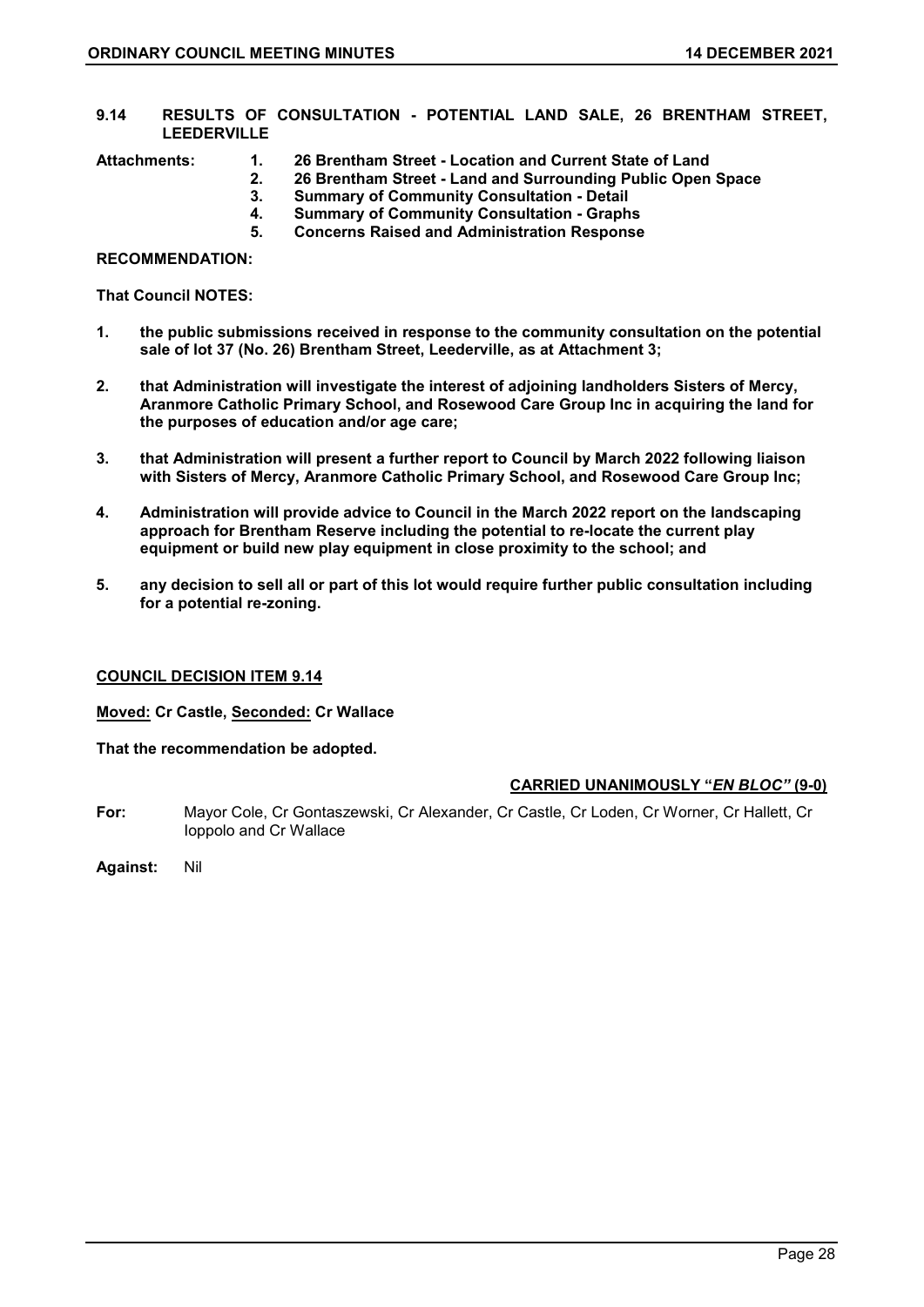<span id="page-28-0"></span>**11.1 SUPPORT FOR ULURU STATEMENT FROM THE HEART - RESPONSE**

**Attachments: 1. Correspondence from the Hon Ben Morton MP relating to the Uluru Statement from the Heart** 

#### **RECOMMENDATION:**

**That Council NOTES the receipt of a letter on 2 November 2021 from Hon Ben Morton MP, Minister Assisting the Prime Minister and Cabinet. This letter is in response to a letter sent to the Prime Minister by the City of Vincent, in support of the Uluru Statement from the Heart.**

#### **COUNCIL DECISION ITEM 11.1**

#### **Moved: Cr Castle, Seconded: Cr Wallace**

#### **That the recommendation be adopted.**

- **For:** Mayor Cole, Cr Gontaszewski, Cr Alexander, Cr Castle, Cr Loden, Cr Worner, Cr Hallett, Cr Ioppolo and Cr Wallace
- **Against:** Nil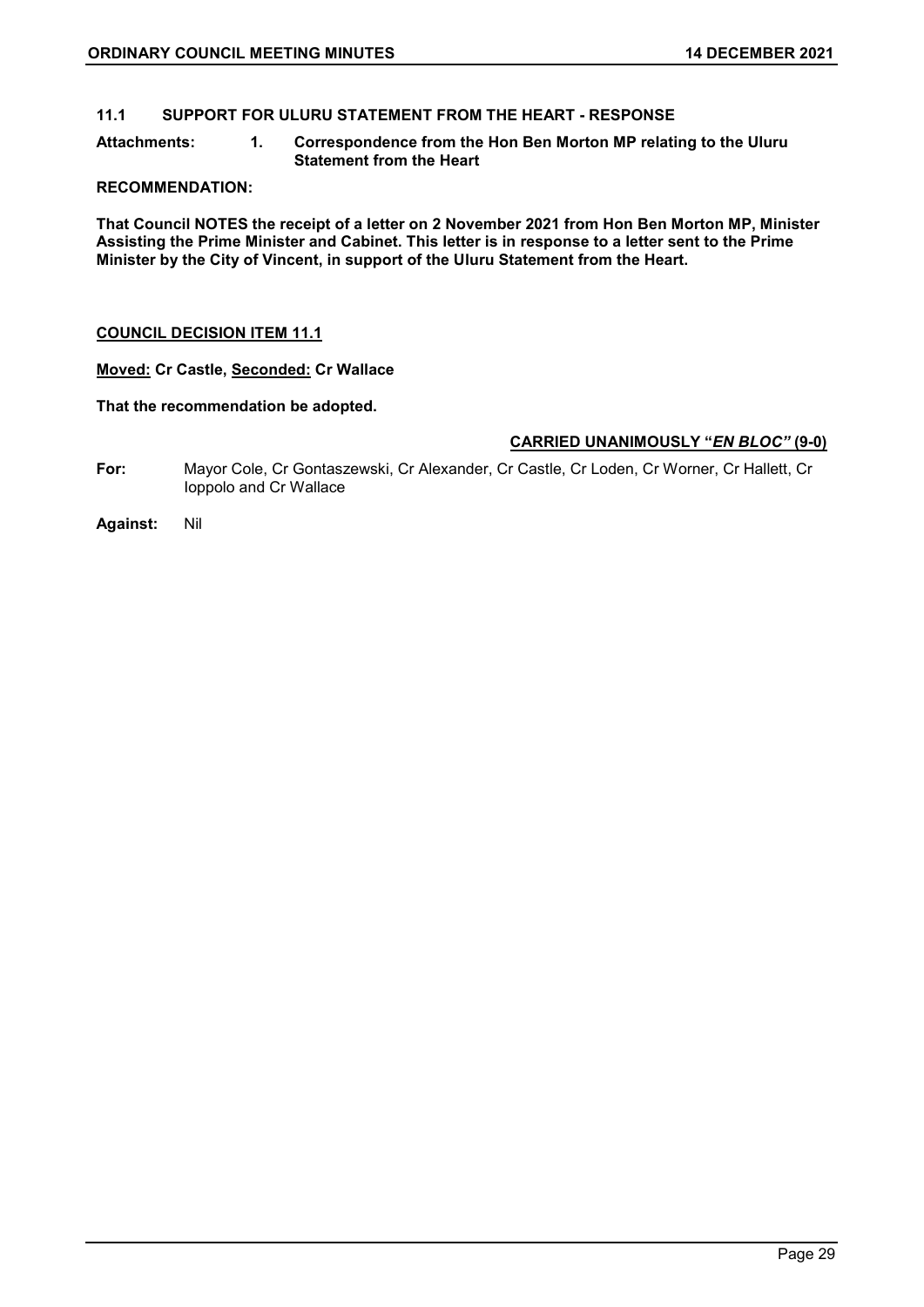#### <span id="page-29-0"></span>**11.3 OUTCOME OF ADVERTISING AND ADOPTION OF AMENDMENTS TO DIVERSITY, ACCESS AND EQUITY POLICY**

- **Attachments: 1. Summary of Submissions - Diversity, Access and Equity Policy** 
	- **2. Diversity, Access and Equity Policy**
	- **3. Diversity, Access and Equity Policy - Marked Up**

## **RECOMMENDATION:**

**That Council:**

- **1. NOTES the submissions received in relation to the Diversity, Access and Equity Policy at Attachment 1; and**
- **2. ADOPTS the Diversity, Access and Equity Policy at Attachment 2.**

#### **COUNCIL DECISION ITEM 11.3**

**Moved: Cr Castle, Seconded: Cr Wallace**

#### **That the recommendation be adopted.**

- **For:** Mayor Cole, Cr Gontaszewski, Cr Alexander, Cr Castle, Cr Loden, Cr Worner, Cr Hallett, Cr Ioppolo and Cr Wallace
- **Against:** Nil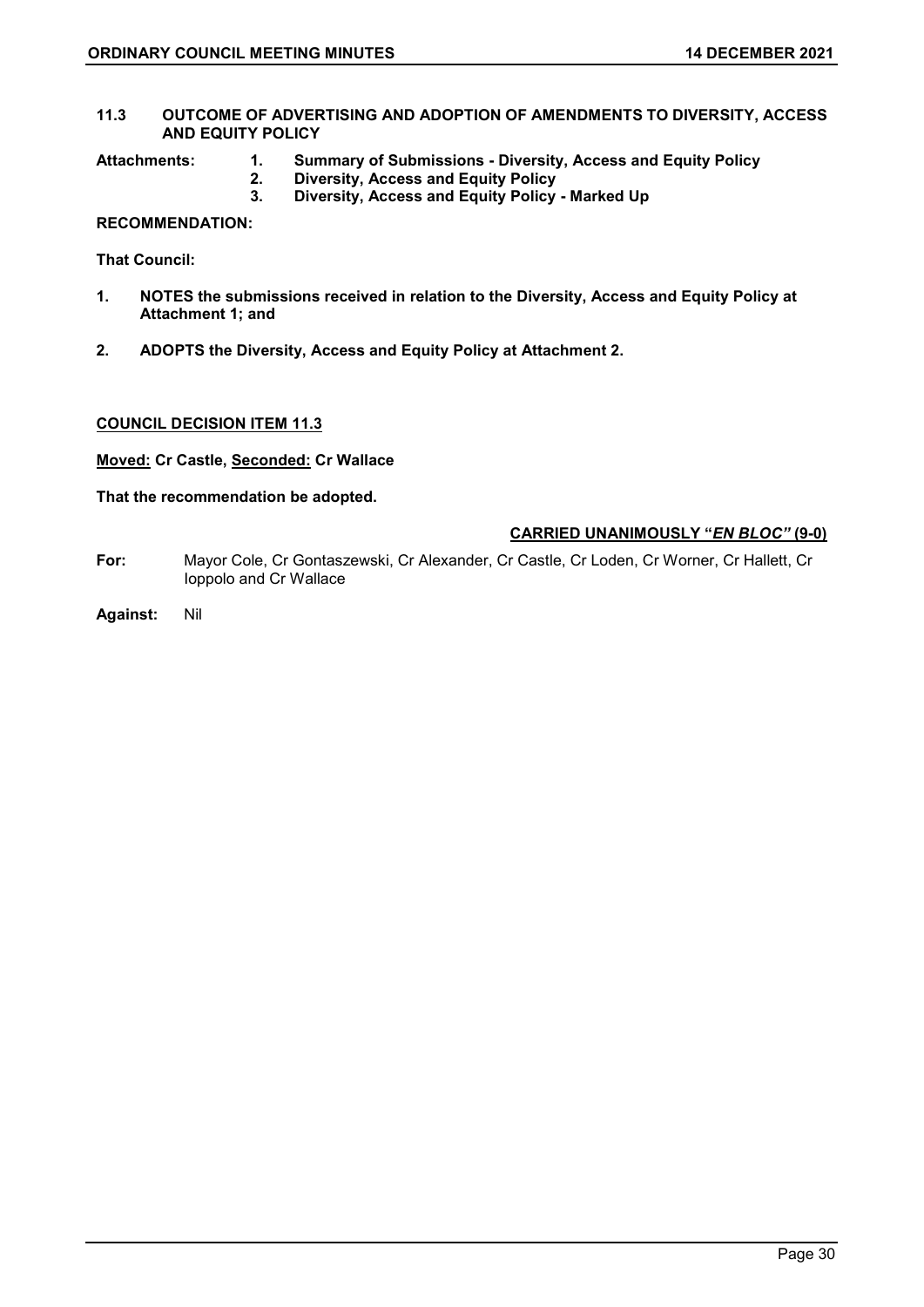- <span id="page-30-0"></span>**11.4 AUTHORISATION OF EXPENDITURE FOR THE PERIOD 1 OCTOBER 2021 TO 31 OCTOBER 2021**
- 
- **Attachments: 1. Payments by EFT, BPAY and Payroll October 21** 
	- **2. Payments by Cheque October 21** 
		- **3. Payments by Direct Debit October 21**

# **RECOMMENDATION:**

**That Council RECEIVES the list of accounts paid under delegated authority for the period 1 October 2021 to 31 October 2021 as detailed in Attachments 1, 2 and 3 as summarised below:**

| <b>EFT payments, including payroll and BPAY</b> | \$8.040.993.65 |
|-------------------------------------------------|----------------|
| Cheques                                         | \$2,339.53     |
| Direct debits, including credit cards           | \$173.807.86   |

Total payments for October 2021 **68,217,141.04** 

#### **COUNCIL DECISION ITEM 11.4**

**Moved: Cr Castle, Seconded: Cr Wallace**

#### **That the recommendation be adopted.**

- **For:** Mayor Cole, Cr Gontaszewski, Cr Alexander, Cr Castle, Cr Loden, Cr Worner, Cr Hallett, Cr Ioppolo and Cr Wallace
- **Against:** Nil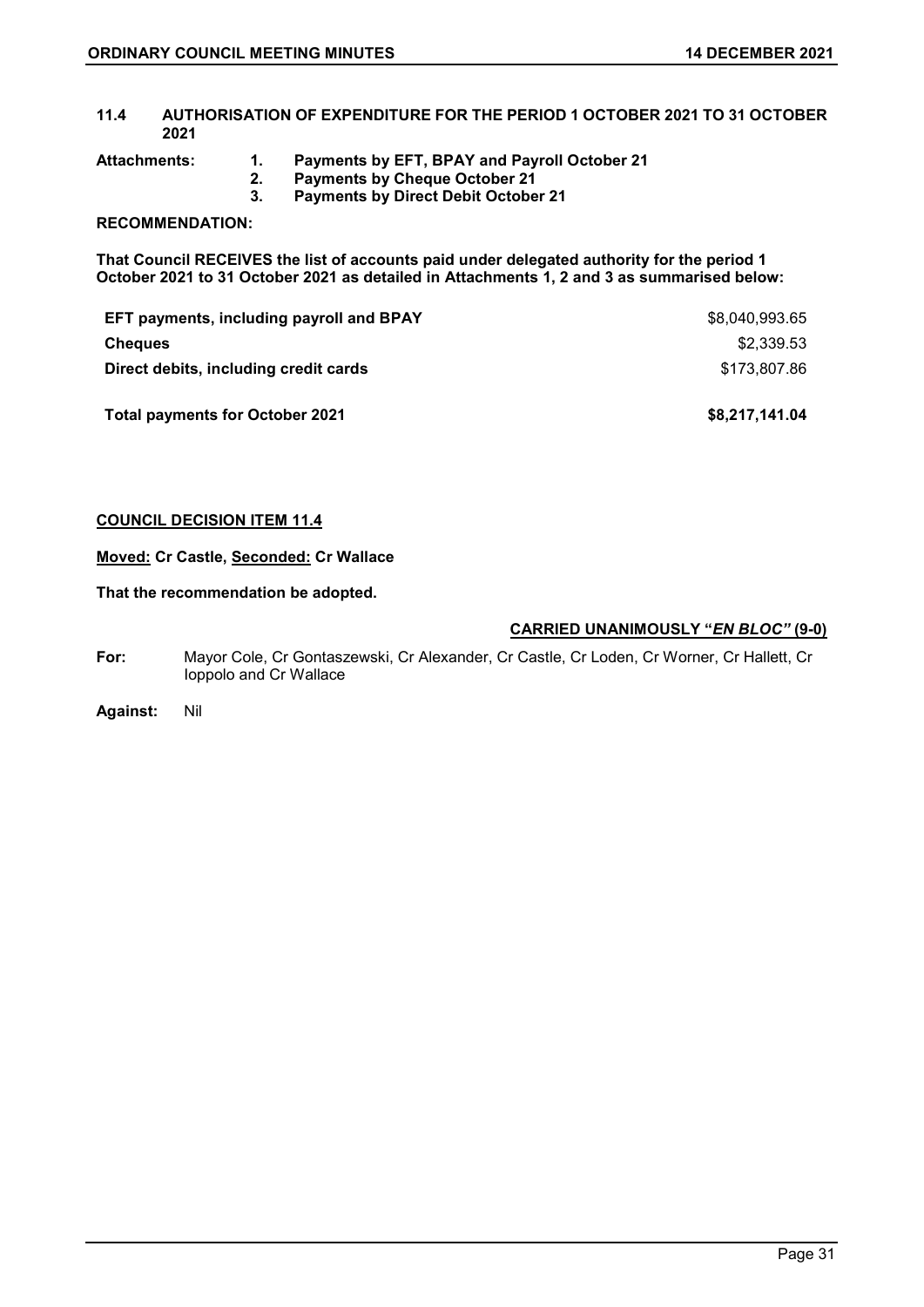# <span id="page-31-0"></span>**11.5 REPEAL OF RATES AND SERVICE CHARGES POLICY**

**Attachments: 1. Rates and Service Charges Policy RECOMMENDATION:**

**That Council repeal the Rates and Service Charges Policy at Attachment 1.**

# **COUNCIL DECISION ITEM 11.5**

**Moved: Cr Castle, Seconded: Cr Wallace**

**That the recommendation be adopted.**

# **CARRIED UNANIMOUSLY "***EN BLOC"* **(9-0)**

**For:** Mayor Cole, Cr Gontaszewski, Cr Alexander, Cr Castle, Cr Loden, Cr Worner, Cr Hallett, Cr Ioppolo and Cr Wallace

**Against:** Nil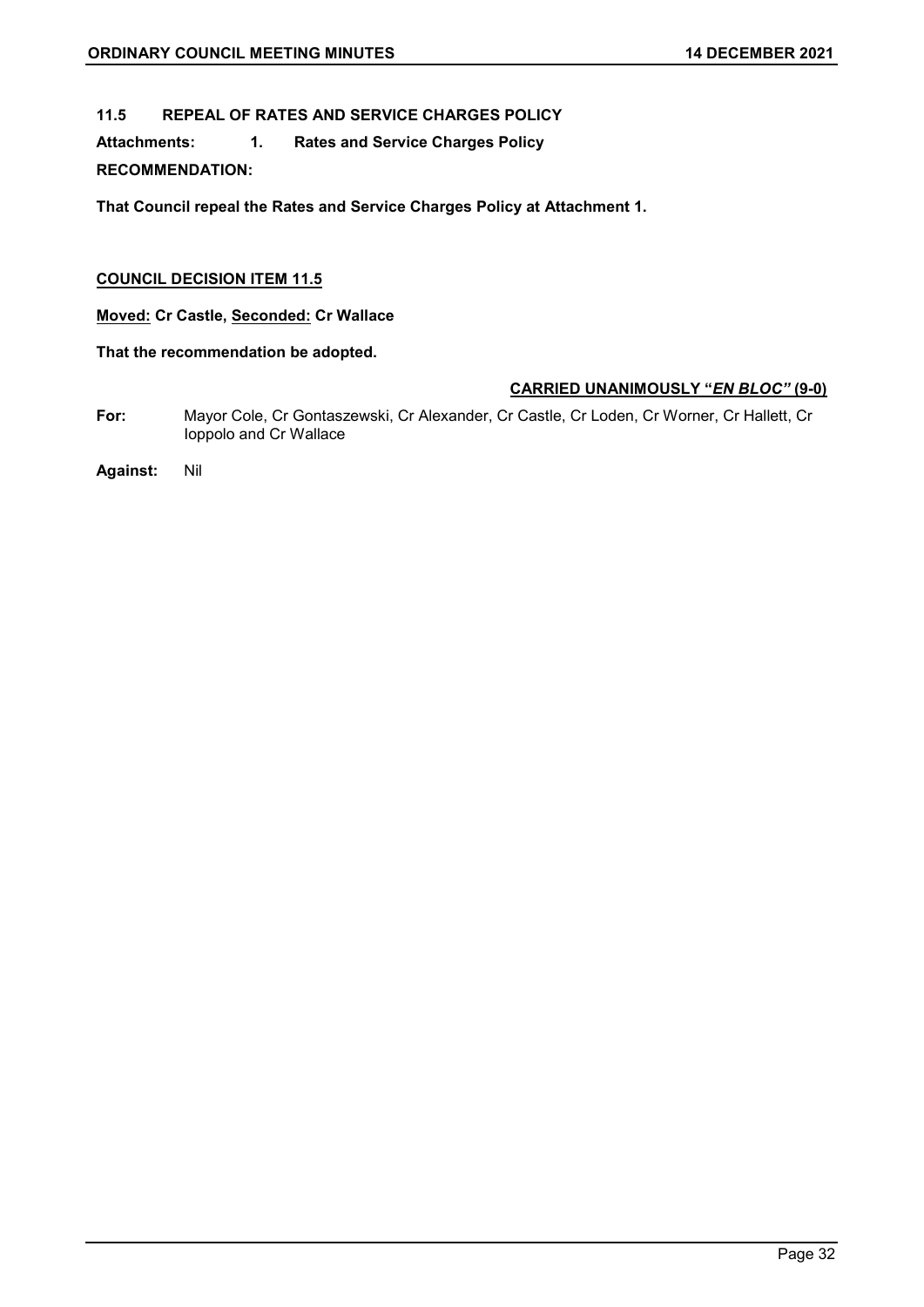# <span id="page-32-0"></span>**11.6 INVESTMENT REPORT AS AT 31 OCTOBER 2021**

**Attachments: 1. Investment Statistics as at 31 October 2021** 

#### **RECOMMENDATION:**

**That Council NOTES the Investment Statistics for the month ended 31 October 2021 as detailed in Attachment 1.**

#### **COUNCIL DECISION ITEM 11.6**

**Moved: Cr Castle, Seconded: Cr Wallace**

# **That the recommendation be adopted.**

- **For:** Mayor Cole, Cr Gontaszewski, Cr Alexander, Cr Castle, Cr Loden, Cr Worner, Cr Hallett, Cr Ioppolo and Cr Wallace
- **Against:** Nil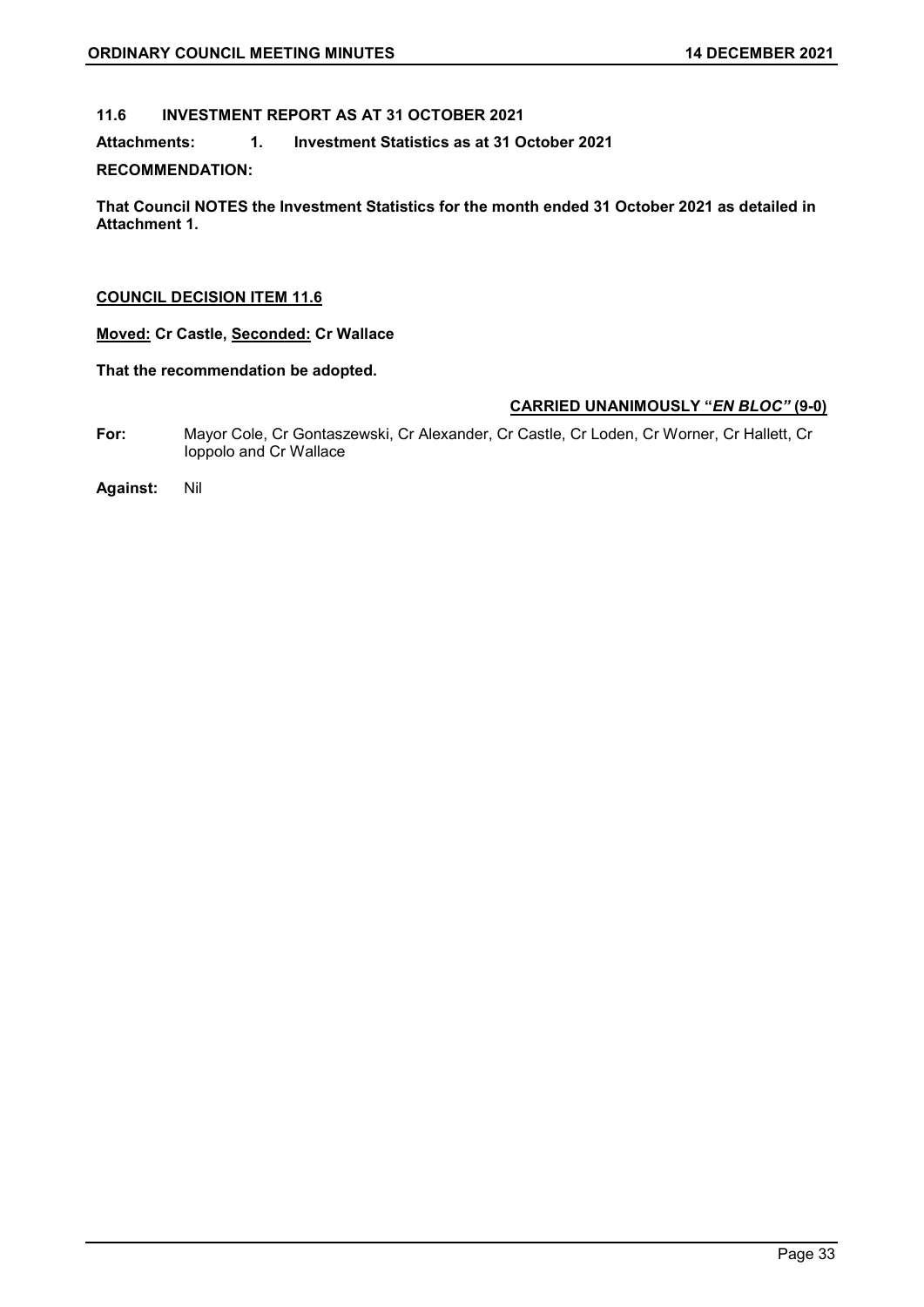# <span id="page-33-0"></span>**11.7 FINANCIAL STATEMENTS AS AT 31 OCTOBER 2021**

**Attachments: 1. Financial Statements as at 31 October 2021** 

#### **RECOMMENDATION:**

**That Council RECEIVES the Financial Statements for the month ended 31 October 2021 as shown in Attachment 1.**

#### **COUNCIL DECISION ITEM 11.7**

**Moved: Cr Castle, Seconded: Cr Wallace**

# **That the recommendation be adopted.**

- **For:** Mayor Cole, Cr Gontaszewski, Cr Alexander, Cr Castle, Cr Loden, Cr Worner, Cr Hallett, Cr Ioppolo and Cr Wallace
- **Against:** Nil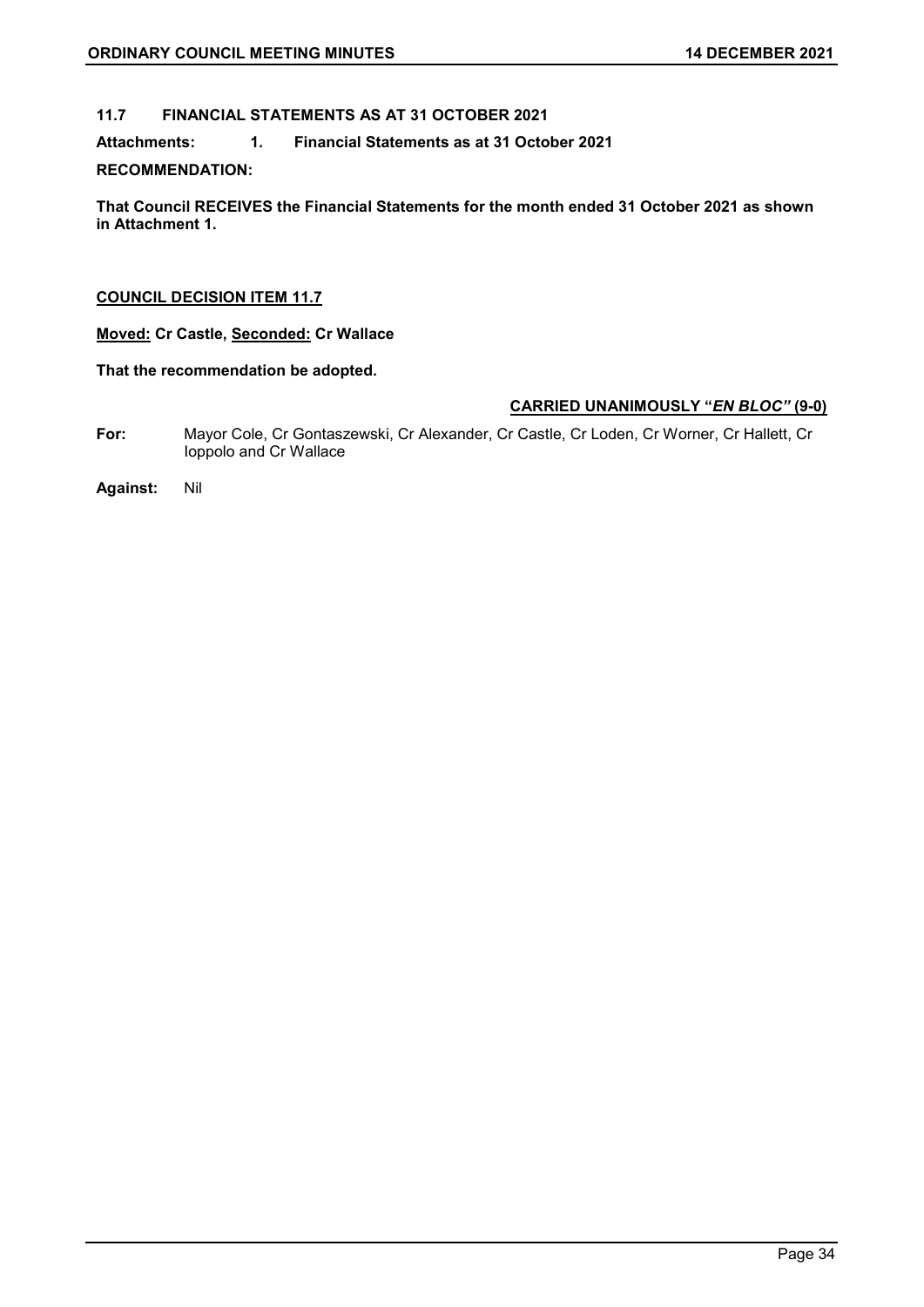<span id="page-34-0"></span>**11.8 OUTCOME OF ADVERTISING AND ADOPTION OF AMENDMENTS TO COMMUNITY FUNDING POLICY**

- **Attachments: 1. Community Funding Policy - Marked Up Version** 
	- **2. Community Funding Policy - Clean Version**
	- **3. Beatty Park Leisure Centre - Awarding Life Membership Policy**

# **RECOMMENDATION:**

**That Council:**

- **1. NOTES that at the conclusion of the public notice period, no public submissions were received in relation to the Community Funding Policy;**
- **2. ADOPTS the Community Funding Policy at Attachment 2; and**
- **3. REPEALS Policy No. 1.3.1 Betty Park Leisure Centre – Awarding Life Membership at Attachment 3.**

#### **COUNCIL DECISION ITEM 11.8**

**Moved: Cr Castle, Seconded: Cr Wallace**

**That the recommendation be adopted.**

- **For:** Mayor Cole, Cr Gontaszewski, Cr Alexander, Cr Castle, Cr Loden, Cr Worner, Cr Hallett, Cr Ioppolo and Cr Wallace
- **Against:** Nil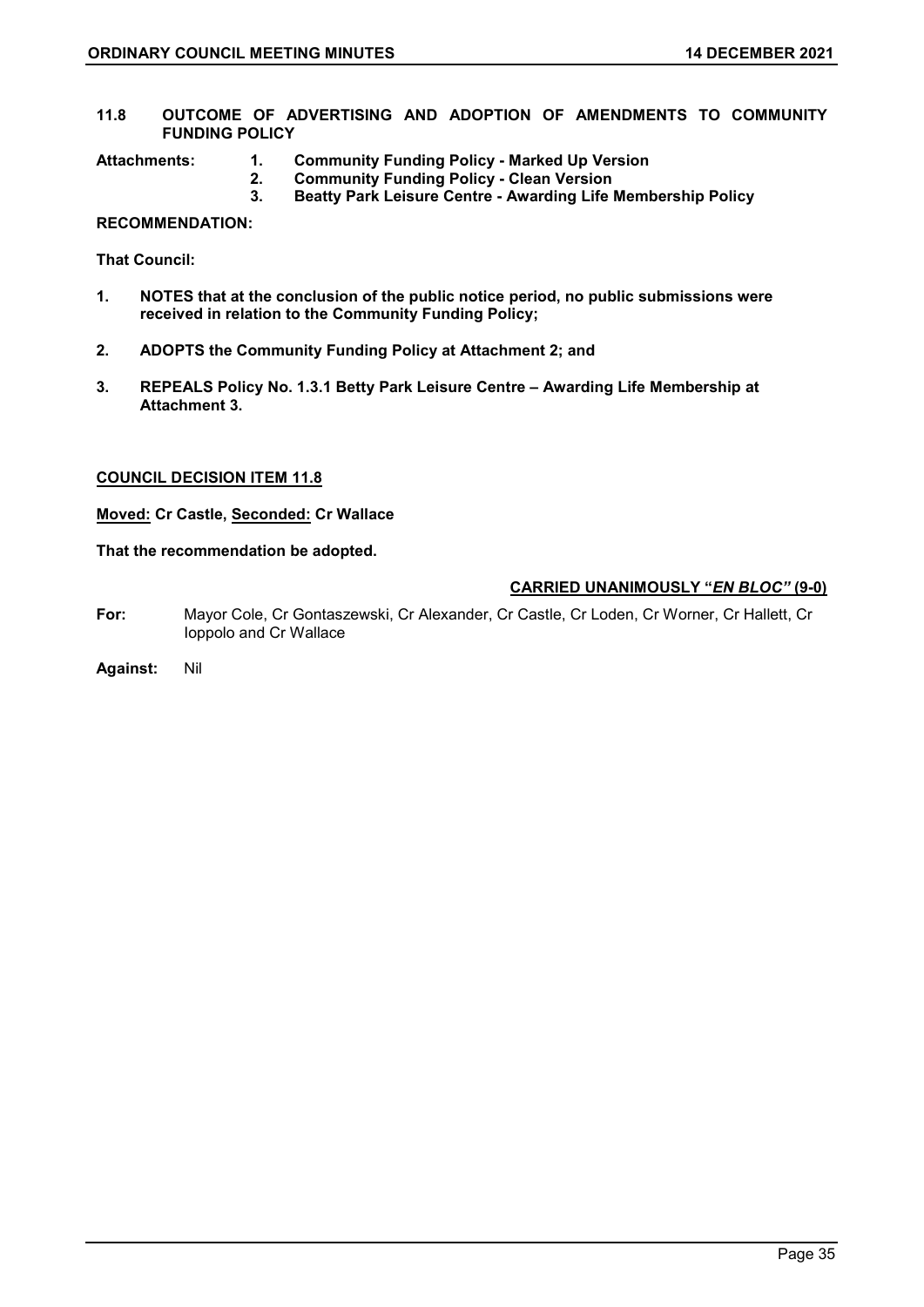- <span id="page-35-0"></span>**12.2 NOMINATION OF COUNCIL MEMBERS FOR THE VACANT LOCAL GOVERNMENT POSITION ON THE CENTRAL PERTH LAND REDEVELOPMENT COMMITTEE**
- **Attachments: 1. Letter from Minister for Lands seeking nominations for the Central Perth Land Redevelopment Committee**

#### **RECOMMENDATION:**

**That Council ENDORSES the following panel of Council Member nominations for the vacant local government position on the Central Perth Land Redevelopment Committee:**

- **Cr Susan Gontaszewski**
- **Cr Ashley Wallace**

#### **COUNCIL DECISION ITEM 12.2**

**Moved: Cr Castle, Seconded: Cr Wallace**

#### **That the recommendation be adopted.**

- **For:** Mayor Cole, Cr Gontaszewski, Cr Alexander, Cr Castle, Cr Loden, Cr Worner, Cr Hallett, Cr Ioppolo and Cr Wallace
- **Against:** Nil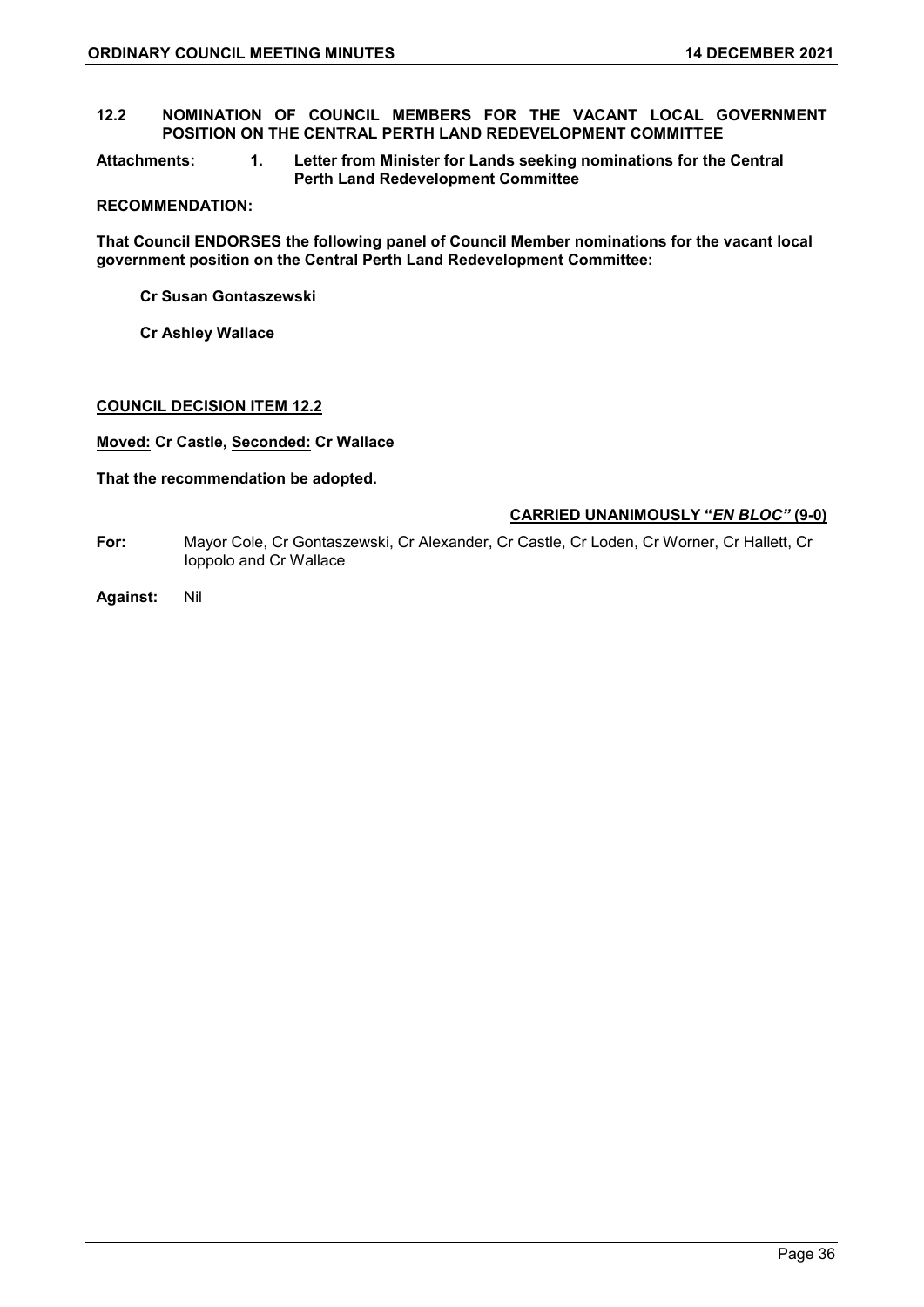## **12.4 INFORMATION BULLETIN**

- **Attachments: 1. Minutes of the Tamala Park Regional Council Meeting held on 14 October 2021** 
	- **2. Statistics for Development Services Applications as at the end of November 2021**
	- **3. Register of Legal Action and Prosecutions Monthly - Confidential**
	- **4. Register of Legal Action - Orders and Notices Quarterly - Confidential**
	- **5. Register of State Administrative Tribunal (SAT) Appeals - Progress report as at 24 November 2021**
	- **6. Register of Applications Referred to the MetroWest Development Assessment Panel - Current**
	- **7. Register of Applications Referred to the Design Review Panel - Current**
	- **8. Register of Petitions - Progress Report - November 2021**
	- **9. Register of Notices of Motion - Progress Report - November 2021**
	- **10. Register of Reports to be Actioned - Progress Report - November 2021**
	- **11. Council Workshop Items since 21 September 2021**
	- **12. Council Meeting Statistics**

## **RECOMMENDATION:**

**That Council RECEIVES the Information Bulletin dated December 2021.**

## **COUNCIL DECISION ITEM 12.4**

## **Moved: Cr Castle, Seconded: Cr Wallace**

### **That the recommendation be adopted.**

## **CARRIED UNANIMOUSLY "***EN BLOC"* **(9-0)**

- **For:** Mayor Cole, Cr Gontaszewski, Cr Alexander, Cr Castle, Cr Loden, Cr Worner, Cr Hallett, Cr Ioppolo and Cr Wallace
- **Against:** Nil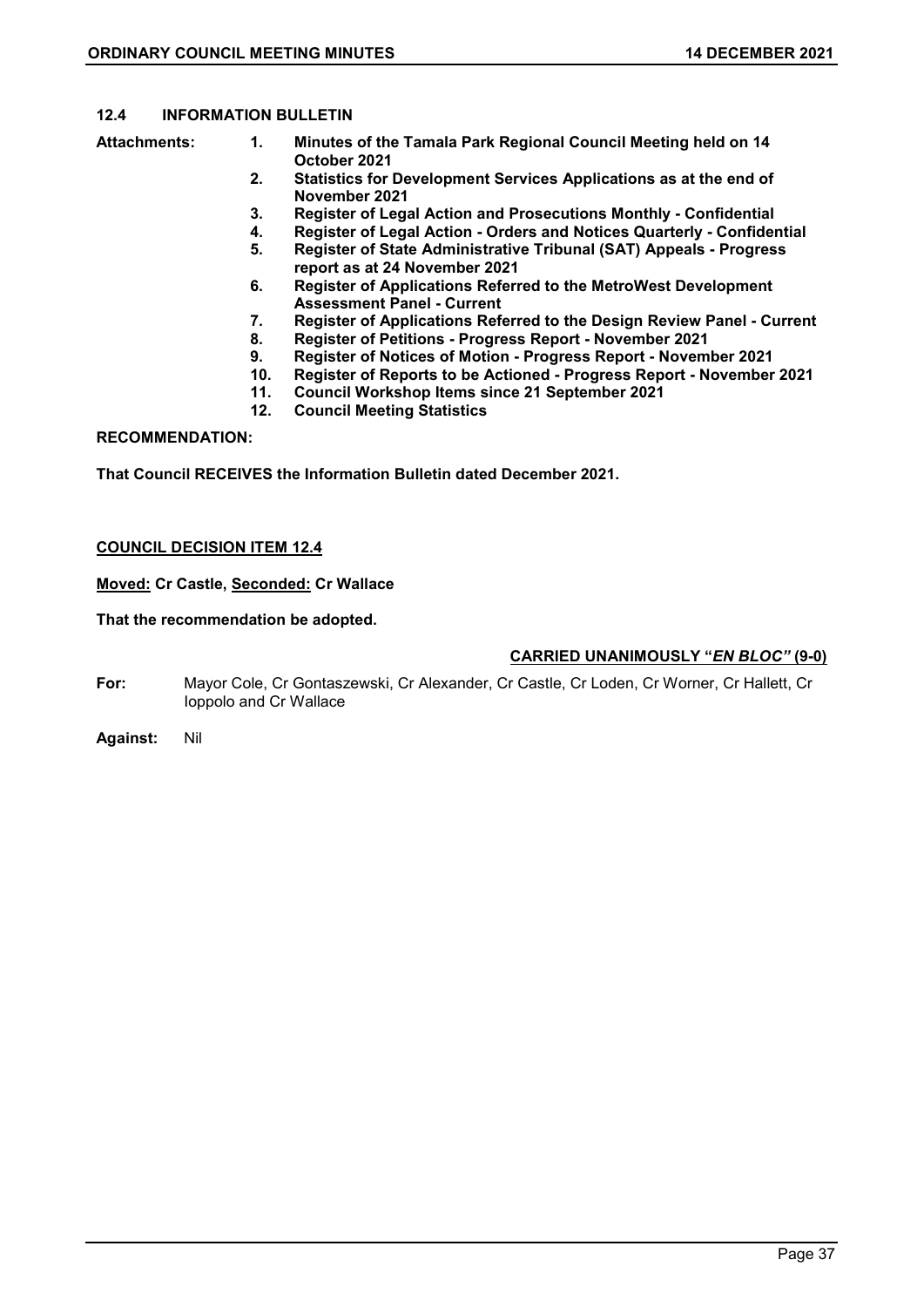## **REPORTS WITH DISCUSSION**

NOTE: 7:48pm Mr Ambrose and Mr Sweetman of the Office of the Auditor General addressed the Council in respect to the outcomes of the Audit of the 2020/2021 Annual Financial Statements and noted it resulted in an unqualified Audit Report.

#### **12.3 REPORT AND MINUTES OF THE AUDIT COMMITTEE MEETING HELD ON 10 DECEMBER 2021**

**Attachments: 1. Audit Committee Minutes 10 December 2021** 

**2. Confidential Items for Audit Committee 10 December 2021 - Confidential** 

#### **RECOMMENDATION:**

**That Council:**

- **1. RECEIVES the minutes of the Audit Committee Meeting of 10 December 2021, as at Attachment 1;**
- **2. RECEIVES the Auditor's management letters (Financial Audit and Information System Audit) and exit brief, prepared for the year ending 30 June 2021;**
- **3. RECEIVES the Audit Opinion for the year ended 30 June 2021; and**
- **4. ADOPTS the Audited Annual Financial Statements for the year ended 30 June 2021.**

#### **COUNCIL DECISION ITEM 12.3**

**Moved: Cr Ioppolo, Seconded: Cr Loden**

**That the recommendation be adopted.**

#### **CARRIED (9-0)**

- **For:** Mayor Cole, Cr Gontaszewski, Cr Alexander, Cr Castle, Cr Loden, Cr Worner, Cr Hallett, Cr Ioppolo and Cr Wallace
- **Against:** Nil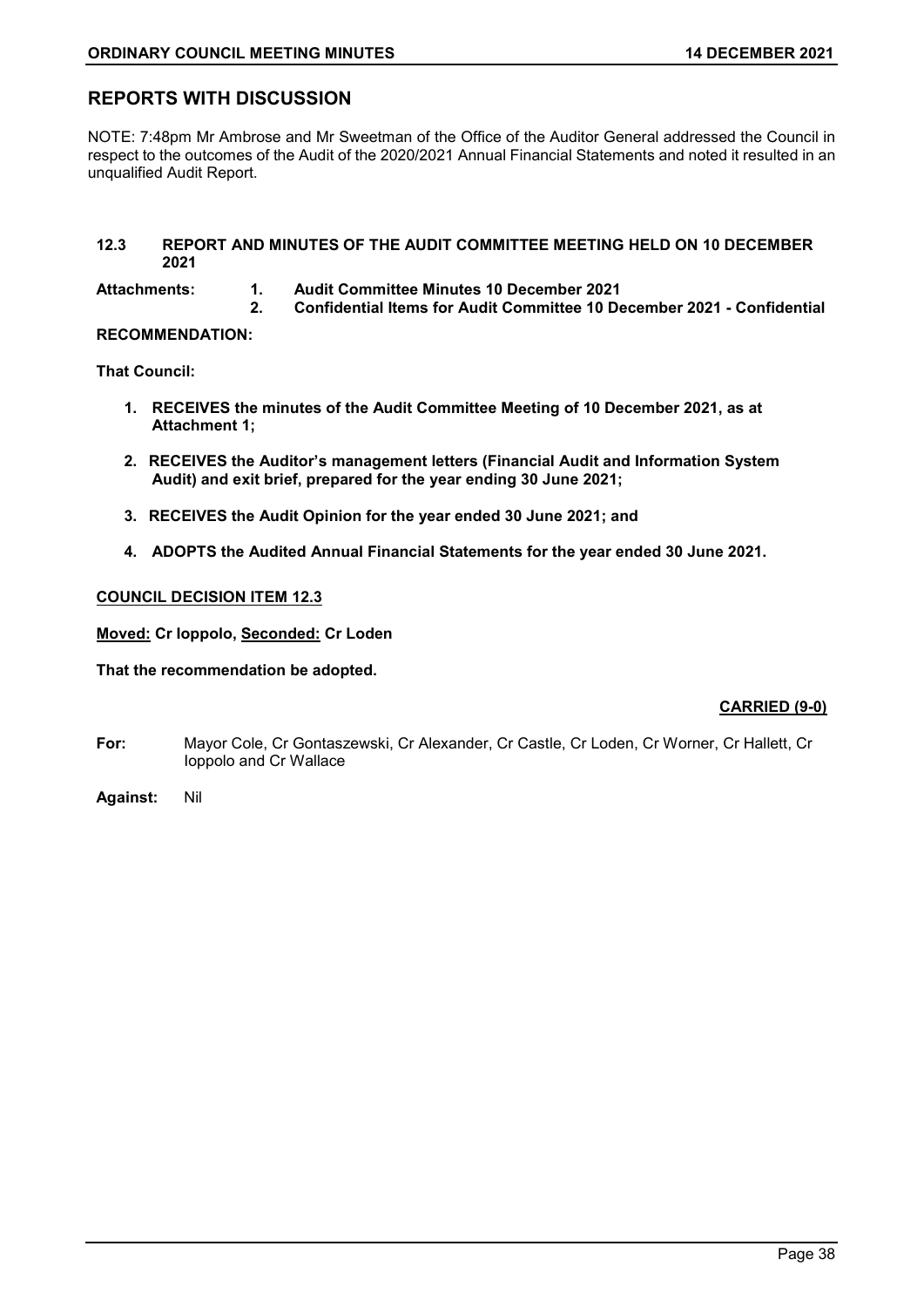## **9.16 PROPOSED LEASE OF HYDE PARK KIOSK TO VEGGIE MAMA PTY LTD**

- **Attachments: 1. Proposed Lease Terms, Maintenance Schedule and Premises Plan** 
	- **2. Consistency with Property Management Framework**
	- **3. Kiosk Location Map**
	- **4. Evaluation Worksheet - Confidential**

## **RECOMMENDATION**

**That Council:**

- **1. NOTES the City received four submissions in response to the Request for Tender for an operator to lease a portion of No. 505 William Street, Perth, Hyde Park, being a current 34.64 square metre storage shed to be used as a commercial kiosk;**
- **2. ACCEPTS the tender submitted by Veggie Mama Pty Ltd for Tender No. CEO126/2021 for the operator of Hyde Park kiosk;**
- **3. APPROVES the City entering into a lease of a portion of No. 505 William Street, Perth with Veggie Mama Pty Ltd on the following terms:**

| 3.1 | Initial term:             | Five (5) years.                                                                                                                                                                                                                                                                                                                                             |
|-----|---------------------------|-------------------------------------------------------------------------------------------------------------------------------------------------------------------------------------------------------------------------------------------------------------------------------------------------------------------------------------------------------------|
| 3.2 | Option:                   | Two $(2)$ x five $(5)$ years.                                                                                                                                                                                                                                                                                                                               |
| 3.3 | <b>Commencement date:</b> | Upon completion of City's initial fit-out of the Premises.                                                                                                                                                                                                                                                                                                  |
| 3.4 | Premises area:            | Portion of the building known as the western storage shed at<br>Hyde Park, measuring approximately 34.64 square metres as<br>shown in the Premises Plan in Attachment 1.                                                                                                                                                                                    |
| 3.5 | Rent:                     | Proposed rent is \$30,000 per annum including GST.                                                                                                                                                                                                                                                                                                          |
| 3.6 | <b>Rent review:</b>       | Annual CPI rent review to occur on 1 July each year of the<br>Lease commencing from 1 July 2023. Market Rent Review at<br>start of first Option Term.                                                                                                                                                                                                       |
| 3.7 | Outgoings:                | The Tenant to pay:                                                                                                                                                                                                                                                                                                                                          |
|     |                           | ESL charges applicable to the Premises;<br>(a)                                                                                                                                                                                                                                                                                                              |
|     |                           | (b)<br>rubbish and recycling bin charges for the Premises. (The<br>Tenant would need to make arrangements with a<br>commercial service);                                                                                                                                                                                                                    |
|     |                           | (c)<br>rates and taxes; and                                                                                                                                                                                                                                                                                                                                 |
|     |                           | minimum level of service statutory compliance testing<br>(d)<br>(including RCD, DFES and pest inspection fees and<br>charges).                                                                                                                                                                                                                              |
|     |                           | Utilities (water and electricity) are included in the Rent.                                                                                                                                                                                                                                                                                                 |
| 3.8 | Insurance:                | Tenant to hold and maintain a public liability insurance policy for<br>not less than \$20million per one claim, in respect of the Tenant's<br>use and occupation of the Premises.                                                                                                                                                                           |
|     |                           | Tenant to reimburse the City for the building insurance premium<br>payable in regard to the Premises area (currently at \$89.74 +<br>GST per annum). If the Tenant requests the City make a claim<br>on the Tenant's behalf (under the building insurance policy) the<br>City may require the Tenant to pay any excess payable in<br>respect to that claim. |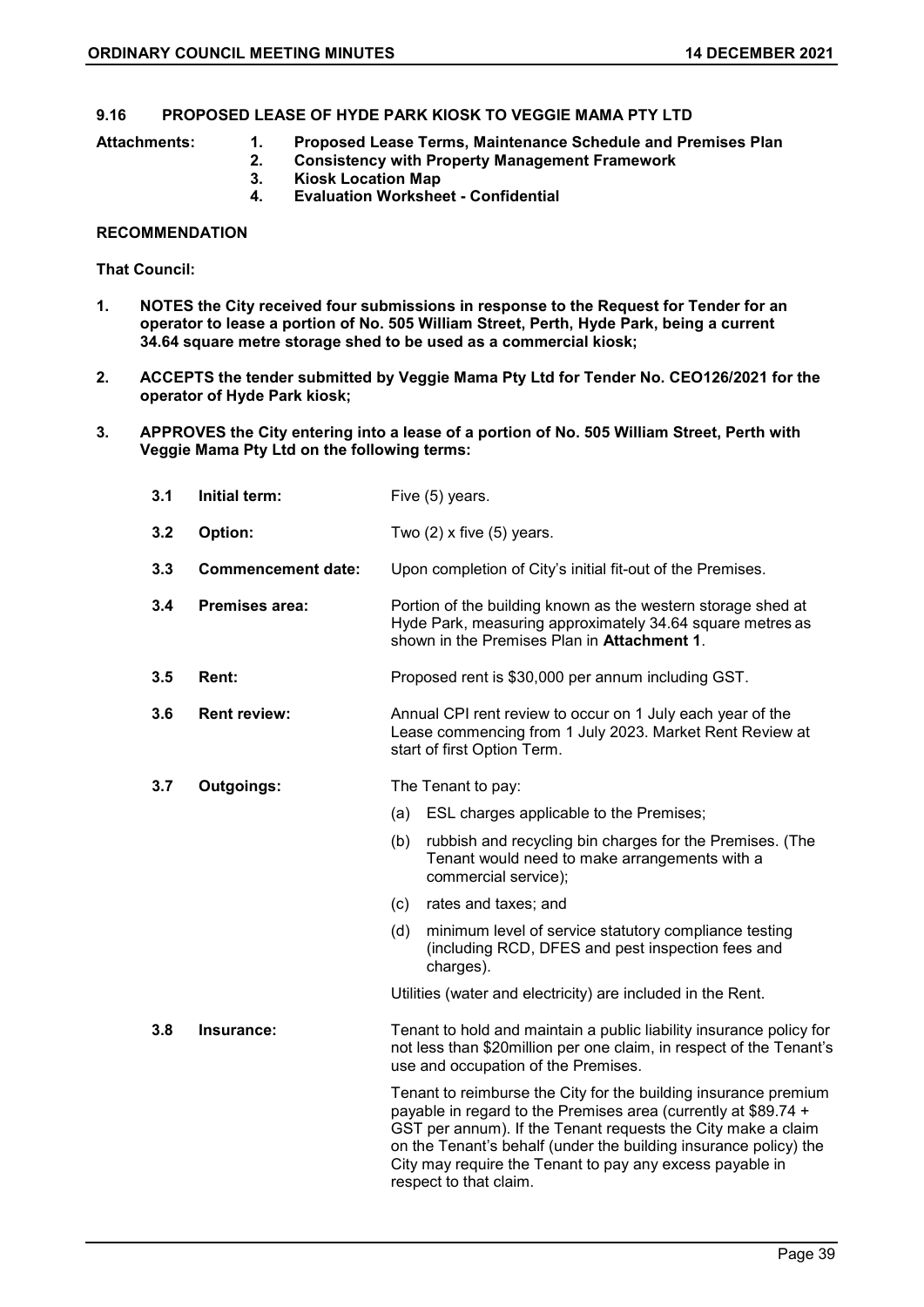| 3.9  | Repair/maintenance:                                     | The Tenant is responsible for maintenance items as specified in<br>right hand column of the Maintenance Schedule seen in<br>Attachment 1.                                                                                                                                                                            |  |
|------|---------------------------------------------------------|----------------------------------------------------------------------------------------------------------------------------------------------------------------------------------------------------------------------------------------------------------------------------------------------------------------------|--|
| 3.10 | <b>Capital upgrades:</b>                                | After completion of the City's initial Premises fit-out, the Tenant<br>is responsible for further capital upgrade and capital expansion<br>of all assets within the leased or licenced area and the<br>maintenance of the Premises fit-out. Any capital upgrades are<br>subject to the written consent of the City.  |  |
| 3.11 | Inspections:                                            | The City to inspect the Premises annually (or as required) and to<br>give the Tenant appropriate notice of the inspection, in<br>accordance with the lease terms.                                                                                                                                                    |  |
| 3.12 | <b>Responsibilities of the</b><br>City:                 | The City is responsible for:                                                                                                                                                                                                                                                                                         |  |
|      |                                                         | maintenance of roofing and main structure of the Premises<br>(a)<br>(unless the damage is caused by the Tenant); and                                                                                                                                                                                                 |  |
|      |                                                         | capital renewal of existing assets at the City's discretion.<br>(b)                                                                                                                                                                                                                                                  |  |
| 3.13 | <b>Obligations of Tenant</b><br>and default provisions: | The Tenant is responsible for ensuring Premises and surrounds<br>(being any external area allocated for the Lessee's use) are<br>clean and free from litter. The Lessee is not responsible for<br>maintaining cleanliness of the whole of Hyde Park.                                                                 |  |
|      |                                                         | The Tenant is responsible for paying all Rent and any other<br>monies owing under the Lease within 14 days of the due date:                                                                                                                                                                                          |  |
|      |                                                         | If the Tenant fails to pay an invoice within the 14-day grace<br>(a)<br>period, interest at a prescribed rate (as set by the Lease)<br>would accrue on the outstanding amount until it is paid for<br>in full.                                                                                                       |  |
|      |                                                         | Continued failure to pay monies due and owing under the<br>(b)<br>lease may result in the City terminating the Lease due to<br>the Tenant's default.                                                                                                                                                                 |  |
|      |                                                         | If the Tenant disputes any amount due and owing under<br>(c)<br>the Lease, the Tenant must notify the City accordingly. In<br>the absence of manifest error, the Tenant must pay the<br>outstanding amount on the due date and any dispute about<br>the amount would be resolved with the City following<br>payment. |  |
| 3.14 | <b>Special conditions:</b>                              | <b>Minister for Lands consent:</b><br>This Lease is subject to and conditional upon the prior written<br>approval of the Minister for Lands pursuant to section 75(6) of<br>the Land Administration Act 1997.                                                                                                        |  |
|      |                                                         | <b>Exclusivity:</b><br>The City agrees not to permit the use of any space within Hyde<br>Park to any tenant or other occupant which sells food or<br>beverage items during the term on the Lease. This does not<br>apply to vendors who have received a City of Vincent<br>Stallholder's permit.                     |  |
|      |                                                         | Rent free period:                                                                                                                                                                                                                                                                                                    |  |
|      |                                                         | The Tenant is entitled to a rent free period of three (3)<br>(a)<br>months from the Commencement Date to facilitate the<br>Lessee undertaking the necessary fit outs to the Premises.                                                                                                                                |  |
|      |                                                         |                                                                                                                                                                                                                                                                                                                      |  |

(b) Except to the extent inconsistent with the Rent Free Period being rent-free, all of the terms of the Lease shall apply during the Rent Free Period, and for the avoidance of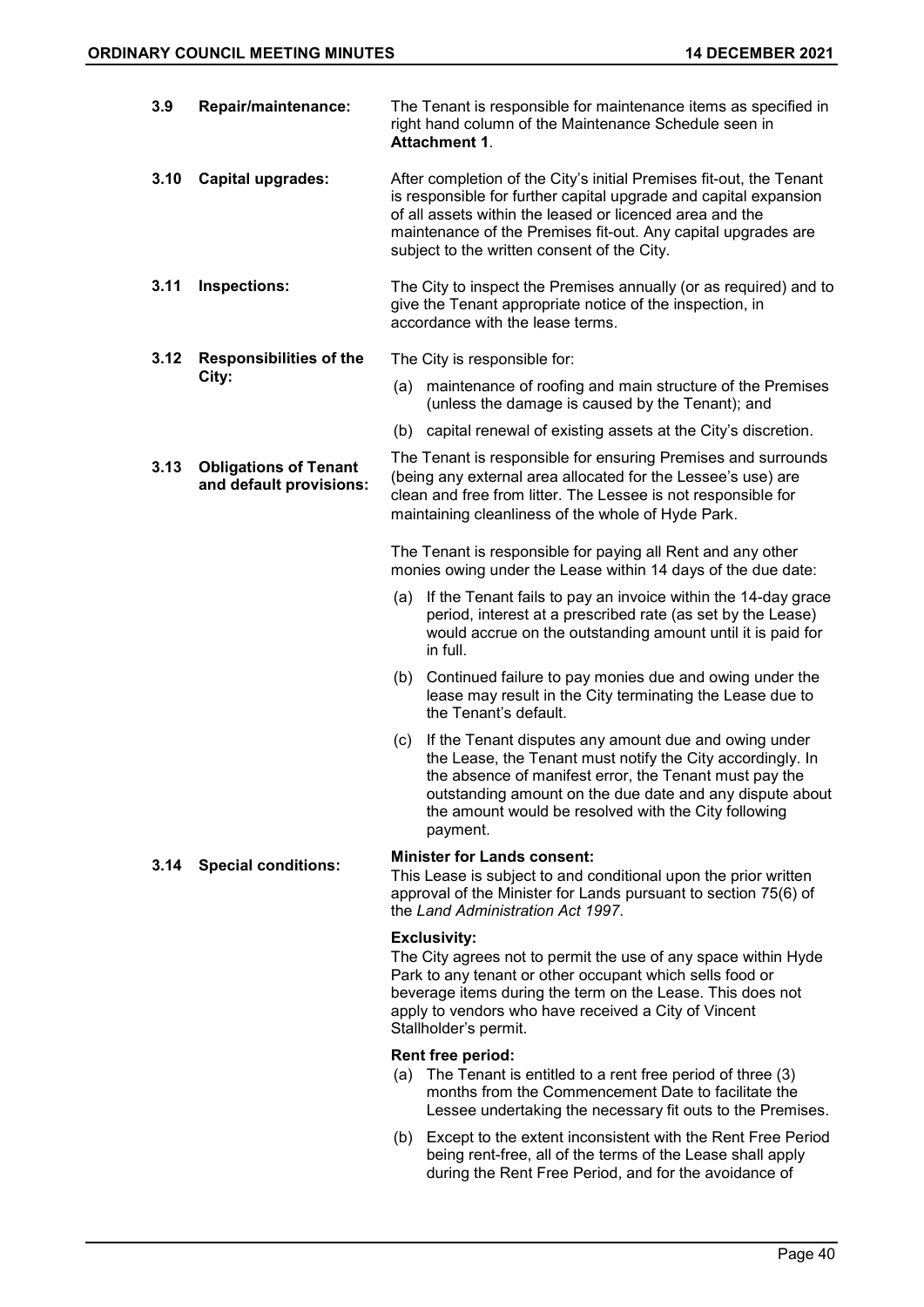doubt, the Lessee shall pay all amounts due under this Lease other than Rent during the Rent Free Period.

## **COVID-19 provision:**

If the Tenant requests rent relief due to loss in turnover as a result of COVID-19 restrictions, good faith negotiation between both parties would occur.

## **Serving alcohol:**

The Tenant must not, at any time, sell or permit the sale of any alcohol or alcoholic beverage on the Premises.

#### **Signage:**

The Tenant may use 1 advertising sign, 1 portable direction sign, and 1 sign on each external wall of the Premises, provided the signs abide by requirements outlined in the City's *Policy No. 7.5.2 Signs and Advertising* and the *Local Government Property Local Law 2021.* Administration does not support the installation of signage on the roof of the Premises.

## **4. NOTES:**

- **4.1 mobile food vendors would only be able to operate as part of approved events, but would not be issued Vending Vincent permits to operate permanently in Hyde Park for the duration of the lease, to ensure kiosk revenue is not adversely impacted;**
- **4.2 existing Vending Vincent permit holders have been provided the opportunity to trade at other locations including trialling a new powered site in Banks Reserve on the former pavilion; and**
- **4.3 Administration will review and update the Vending Vincent policy at the end of the five[1](#page-40-0) year initial lease term, dependent on the Tenant exercising the proposed five-year lease extension option;**
- **5. Subject to relevant Department of Planning, Land and Heritage approvals and final satisfactory negotiations being carried out by the Chief Executive Officer, AUTHORISES the Mayor and Chief Executive Officer to affix the common seal and execute the Lease as set out in Recommendation 3; and**
- **6. ALLOCATES by ABSOLUTE MAJORITY a budget of \$55,000 excl GST for the required works to the storage shed to convert to a commercial kiosk, subject to relevant Department of Planning, Land and Heritage approvals.**

<span id="page-40-0"></span> <sup>1</sup> Corrected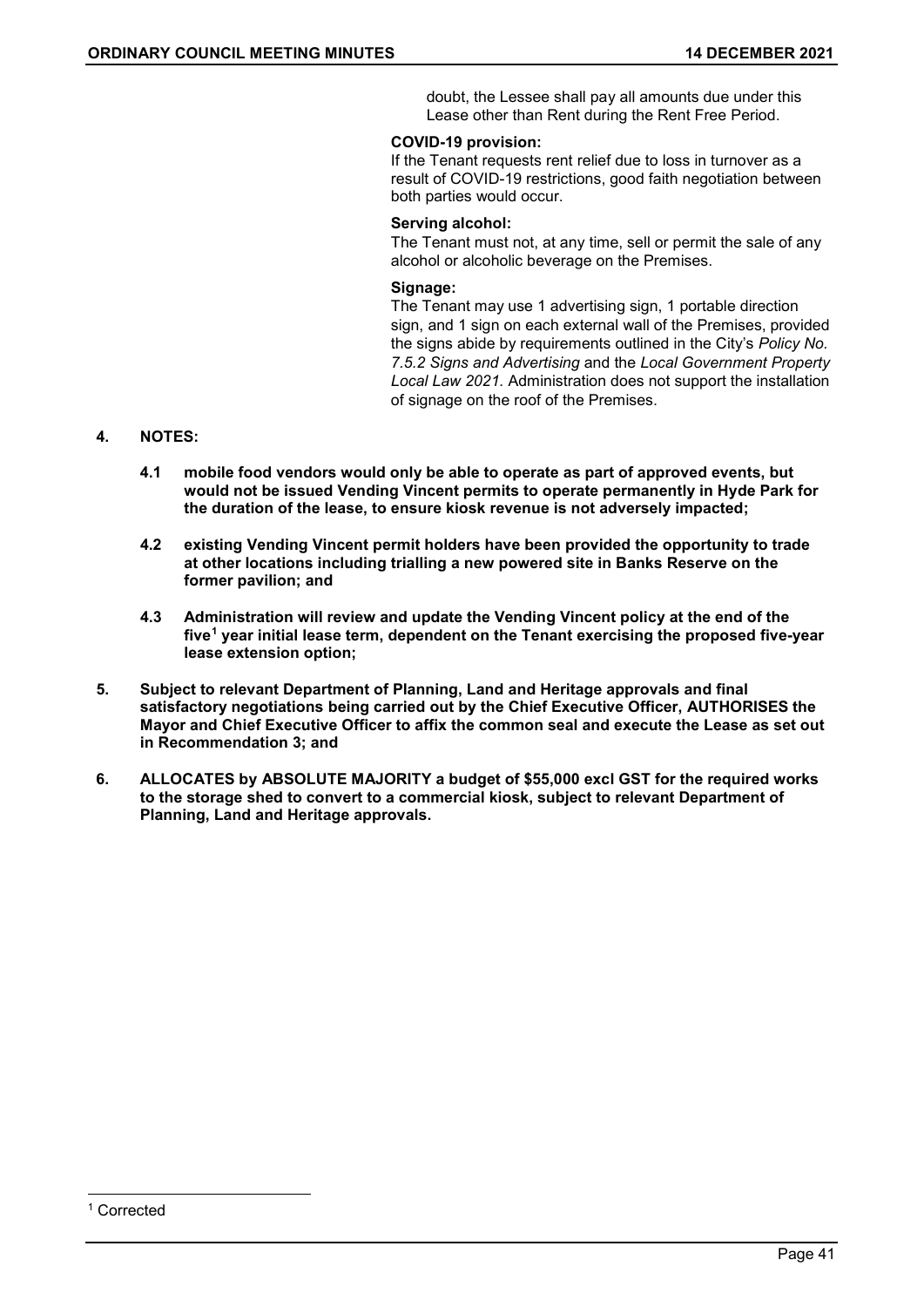#### **Moved: Cr Gontaszewski, Seconded: Cr Wallace**

**That the recommendation be adopted.**

#### **AMENDMENT 1**

**Moved: Cr Hallett, Seconded: Cr Wallace** 

**That a recommendation be added as follows:**

#### **7. REQUESTS Administration review and amend the Vending Vincent Policy to consider a maximum period of trade within a single location.**

## **REASON:**

The Vending Vincent was conceived to facilitate mobile and ephemeral food trading that would enhance the use of City-owned Public Open Space. The policy was not conceived with the intent to create permanent commercial tenancies, which should be managed through the City's property management framework, however this has been its effect. The policy should be amended to impose a limit on trading hours in one location to reflect its initial intent.

#### **AMENDMENT CARRIED (8-0)**

- **For:** Mayor Cole, Cr Gontaszewski, Cr Castle, Cr Loden, Cr Worner, Cr Hallett, Cr Ioppolo and Cr **Wallace**
- **Against:** Nil

Cr Alexander did not vote due to his proximity interest

#### **AMENDMENT 2**

#### **Moved: Cr Gontaszewski, Seconded: Cr Castle**

**That Recommendation 5 be amended as follows:**

**Subject to relevant Department of Planning, Land and Heritage approvals, and final satisfactory negotiations and confirmation of the City's fit-out costs being carried out by the Chief Executive Officer, AUTHORISES the Mayor and Chief Executive Officer to affix the common seal and execute the Lease as set out in Recommendation 3; and**

#### **REASON:**

The recommendation has a positive financial value to the City, the fit out costs should be reviewed to ensure they are reasonable.

#### **AMENDMENT CARRIED (8-0)**

- **For:** Mayor Cole, Cr Gontaszewski, Cr Castle, Cr Loden, Cr Worner, Cr Hallett, Cr Ioppolo and Cr **Wallace**
- **Against:** Nil

Cr Alexander did not vote due to his proximity interest

#### **AMENDMENT 3**

**Moved: Cr Gontaszewski, Seconded: Cr Worner**

**That Recommendation 3.7 be amended as follows:**

**Utilities (water and electricity) are to be included in the Rent** *for the initial term and will be estimated or metered separately as part of outgoings for any subsequent terms.*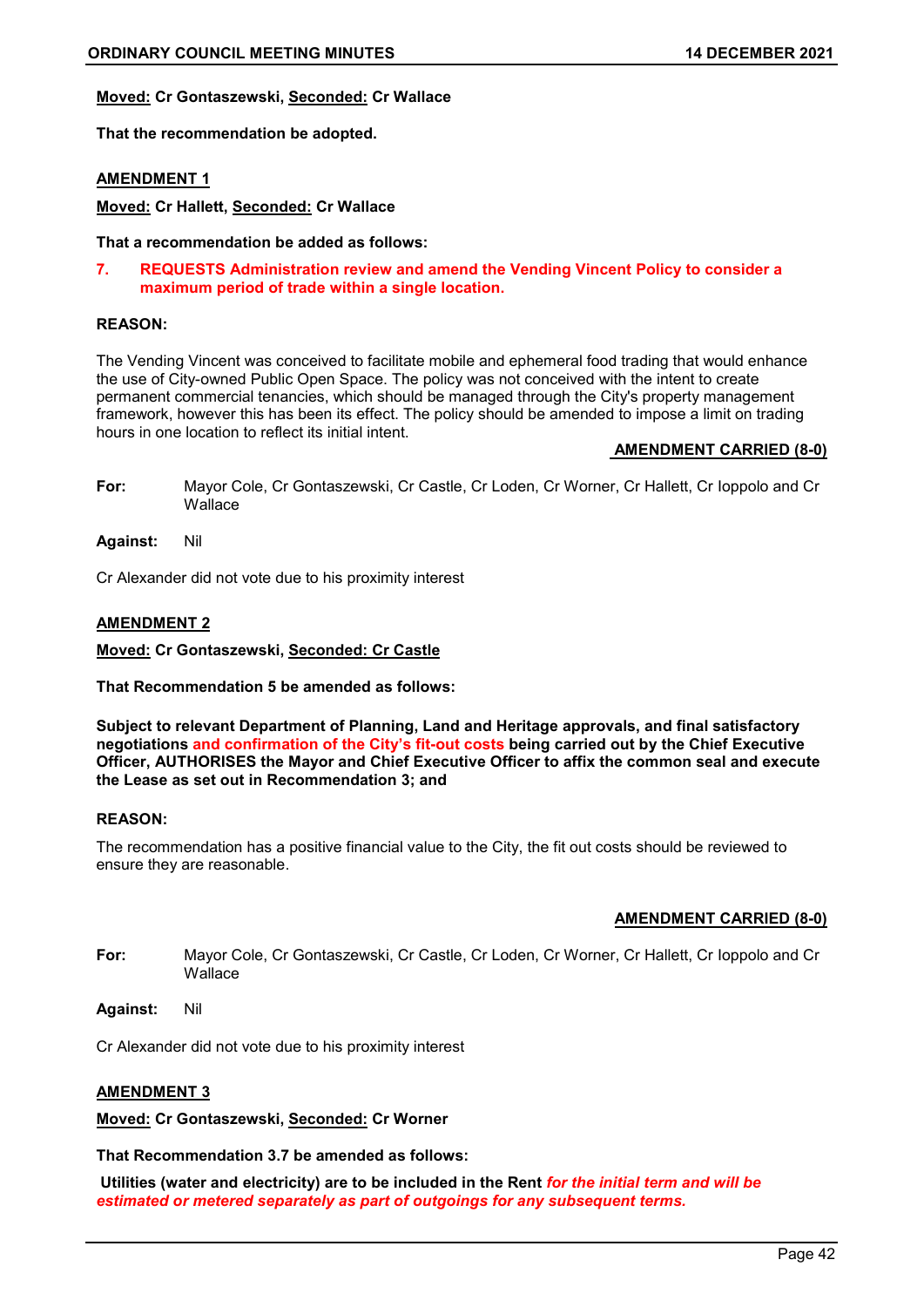#### **AMENDMENT CARRIED (8-0)**

**For:** Mayor Cole, Cr Gontaszewski, Cr Castle, Cr Loden, Cr Worner, Cr Hallett, Cr Ioppolo and Cr Wallace

**Against:** Nil

Cr Alexander did not vote due to his proximity interest

#### **AMENDMENT 4**

#### **Moved: Cr Ioppolo**

**That Recommendation 3.7 be amended to include as follows:**

**That the amount for water and utilities, which is exclusive of rent, after the first year, be set at \$1000 per annum.**

 **MOTION LAPSED DUE TO LACK OF SECONDER**

#### **PROCEDURAL MOTION**

**Moved: Cr Ioppolo**

**That the motion be deferred to seek legal advice on the issue of competitive neutrality and inadequacy regarding the tender process.**

 **MOTION LAPSED DUE TO LACK OF SECONDER**

#### **COUNCIL DECISION ITEM 9.16**

**That Council:**

- **1. NOTES the City received four submissions in response to the Request for Tender for an operator to lease a portion of No. 505 William Street, Perth, Hyde Park, being a current 34.64 square metre storage shed to be used as a commercial kiosk;**
- **2. ACCEPTS the tender submitted by Veggie Mama Pty Ltd for Tender No. CEO126/2021 for the operator of Hyde Park kiosk;**
- **3. APPROVES the City entering into a lease of a portion of No. 505 William Street, Perth with Veggie Mama Pty Ltd on the following terms:**

| 3.1 | Initial term:             | Five (5) years.                                                                                                                                                          |
|-----|---------------------------|--------------------------------------------------------------------------------------------------------------------------------------------------------------------------|
| 3.2 | Option:                   | Two $(2)$ x five $(5)$ years.                                                                                                                                            |
| 3.3 | <b>Commencement date:</b> | Upon completion of City's initial fit-out of the Premises.                                                                                                               |
| 3.4 | <b>Premises area:</b>     | Portion of the building known as the western storage shed at<br>Hyde Park, measuring approximately 34.64 square metres as<br>shown in the Premises Plan in Attachment 1. |
| 3.5 | Rent:                     | Proposed rent is \$30,000 per annum including GST.                                                                                                                       |
| 3.6 | <b>Rent review:</b>       | Annual CPI rent review to occur on 1 July each year of the<br>Lease commencing from 1 July 2023. Market Rent Review at<br>start of first Option Term.                    |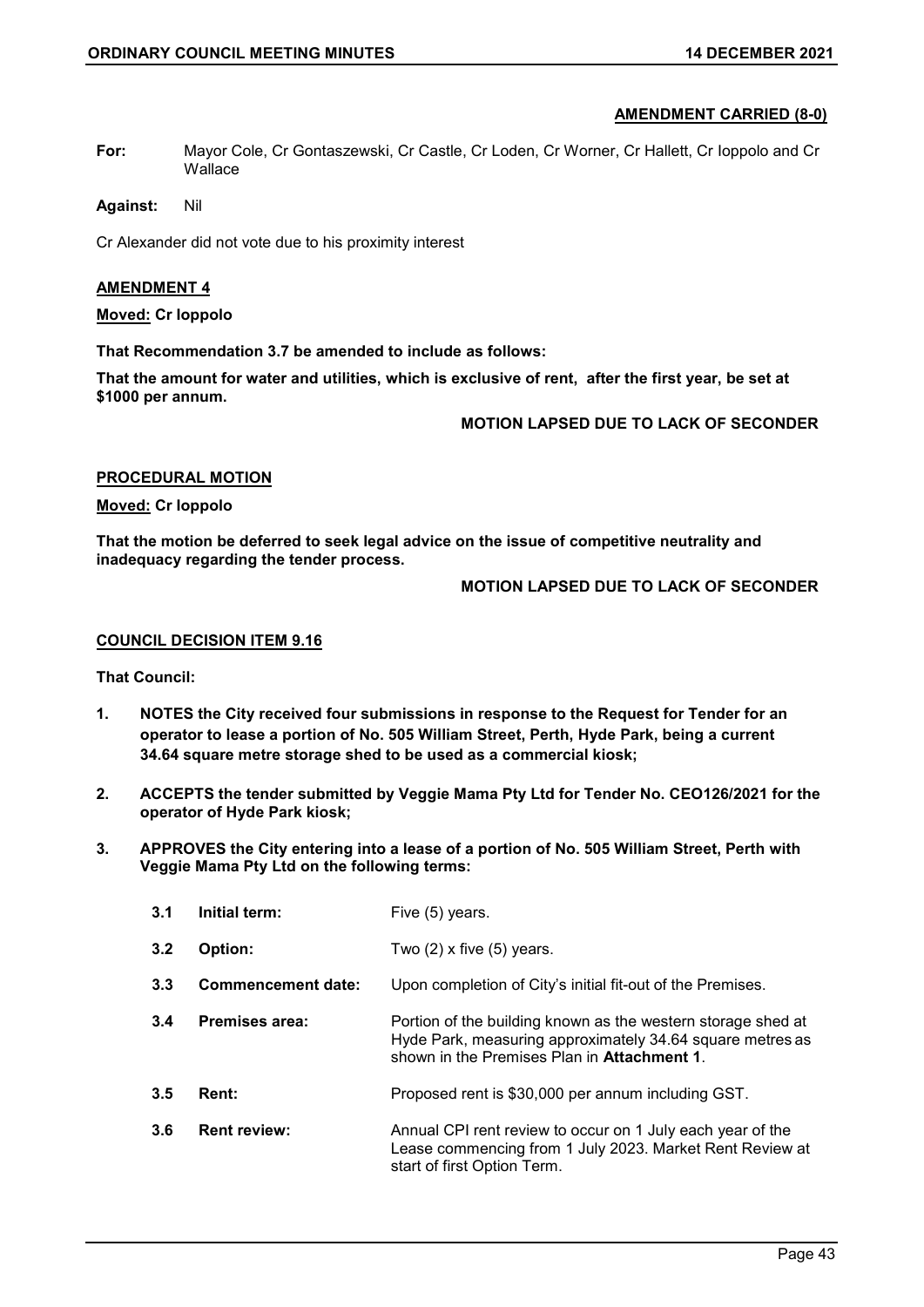| 3.7  | <b>Outgoings:</b>                                       | The Tenant to pay:                                                                                                                                                                                                                                                                                                                                          |
|------|---------------------------------------------------------|-------------------------------------------------------------------------------------------------------------------------------------------------------------------------------------------------------------------------------------------------------------------------------------------------------------------------------------------------------------|
|      |                                                         | (a)<br>ESL charges applicable to the Premises;                                                                                                                                                                                                                                                                                                              |
|      |                                                         | (b)<br>rubbish and recycling bin charges for the Premises. (The<br>Tenant would need to make arrangements with a<br>commercial service);                                                                                                                                                                                                                    |
|      |                                                         | rates and taxes; and<br>(c)                                                                                                                                                                                                                                                                                                                                 |
|      |                                                         | minimum level of service statutory compliance testing<br>(d)<br>(including RCD, DFES and pest inspection fees and<br>charges).                                                                                                                                                                                                                              |
|      |                                                         | Utilities (water and electricity) are included in the Rent for the<br>initial term and will be estimated or metered separately as part of<br>outgoings for any subsequent terms.                                                                                                                                                                            |
| 3.8  | Insurance:                                              | Tenant to hold and maintain a public liability insurance policy for<br>not less than \$20 million per one claim, in respect of the Tenant's<br>use and occupation of the Premises.                                                                                                                                                                          |
|      |                                                         | Tenant to reimburse the City for the building insurance premium<br>payable in regard to the Premises area (currently at \$89.74 +<br>GST per annum). If the Tenant requests the City make a claim<br>on the Tenant's behalf (under the building insurance policy) the<br>City may require the Tenant to pay any excess payable in<br>respect to that claim. |
| 3.9  | Repair/maintenance:                                     | The Tenant is responsible for maintenance items as specified in<br>right hand column of the Maintenance Schedule seen in<br><b>Attachment 1.</b>                                                                                                                                                                                                            |
| 3.10 | <b>Capital upgrades:</b>                                | After completion of the City's initial Premises fit-out, the Tenant<br>is responsible for further capital upgrade and capital expansion<br>of all assets within the leased or licenced area and the<br>maintenance of the Premises fit-out. Any capital upgrades are<br>subject to the written consent of the City.                                         |
| 3.11 | Inspections:                                            | The City to inspect the Premises annually (or as required) and to<br>give the Tenant appropriate notice of the inspection, in<br>accordance with the lease terms.                                                                                                                                                                                           |
| 3.12 | <b>Responsibilities of the</b><br>City:                 | The City is responsible for:                                                                                                                                                                                                                                                                                                                                |
|      |                                                         | maintenance of roofing and main structure of the Premises<br>(a)<br>(unless the damage is caused by the Tenant); and                                                                                                                                                                                                                                        |
|      |                                                         | (b) capital renewal of existing assets at the City's discretion.                                                                                                                                                                                                                                                                                            |
| 3.13 | <b>Obligations of Tenant</b><br>and default provisions: | The Tenant is responsible for ensuring Premises and surrounds<br>(being any external area allocated for the Lessee's use) are<br>clean and free from litter. The Lessee is not responsible for<br>maintaining cleanliness of the whole of Hyde Park.                                                                                                        |
|      |                                                         | The Tenant is responsible for paying all Rent and any other<br>monies owing under the Lease within 14 days of the due date:                                                                                                                                                                                                                                 |
|      |                                                         | (a) If the Tenant fails to pay an invoice within the 14-day grace<br>period, interest at a prescribed rate (as set by the Lease)<br>would accrue on the outstanding amount until it is paid for<br>in full.                                                                                                                                                 |
|      |                                                         | Continued failure to pay monies due and owing under the<br>(b)<br>lease may result in the City terminating the Lease due to<br>the Tenant's default.                                                                                                                                                                                                        |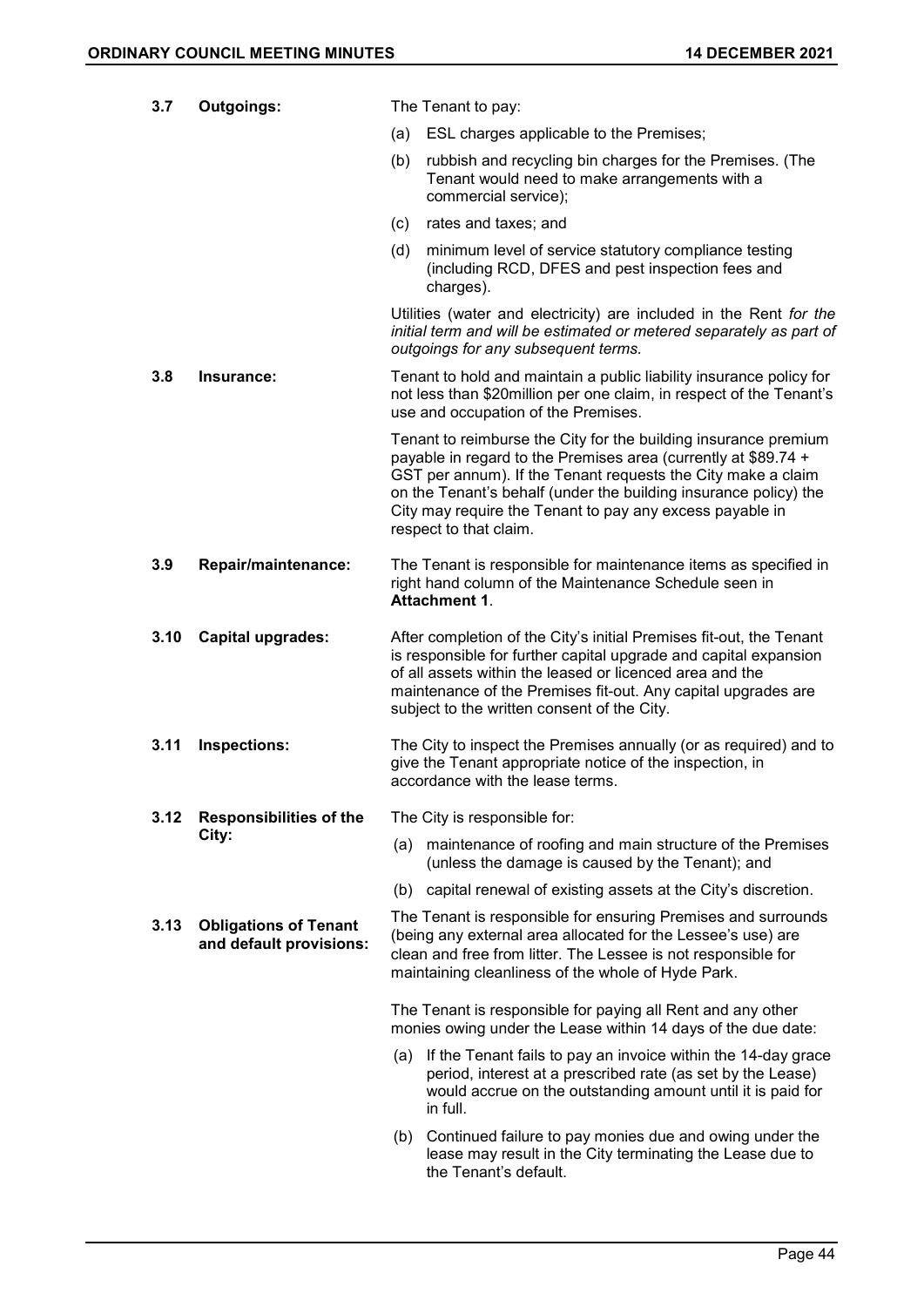(c) If the Tenant disputes any amount due and owing under the Lease, the Tenant must notify the City accordingly. In the absence of manifest error, the Tenant must pay the outstanding amount on the due date and any dispute about the amount would be resolved with the City following payment.

# **3.14 Special conditions: Minister for Lands consent:**

This Lease is subject to and conditional upon the prior written approval of the Minister for Lands pursuant to section 75(6) of the *Land Administration Act 1997*.

## **Exclusivity:**

The City agrees not to permit the use of any space within Hyde Park to any tenant or other occupant which sells food or beverage items during the term on the Lease. This does not apply to vendors who have received a City of Vincent Stallholder's permit.

## **Rent free period:**

- (a) The Tenant is entitled to a rent free period of three (3) months from the Commencement Date to facilitate the Lessee undertaking the necessary fit outs to the Premises.
- (b) Except to the extent inconsistent with the Rent Free Period being rent-free, all of the terms of the Lease shall apply during the Rent Free Period, and for the avoidance of doubt, the Lessee shall pay all amounts due under this Lease other than Rent during the Rent Free Period.

#### **COVID-19 provision:**

If the Tenant requests rent relief due to loss in turnover as a result of COVID-19 restrictions, good faith negotiation between both parties would occur.

#### **Serving alcohol:**

The Tenant must not, at any time, sell or permit the sale of any alcohol or alcoholic beverage on the Premises.

#### **Signage:**

The Tenant may use 1 advertising sign, 1 portable direction sign, and 1 sign on each external wall of the Premises, provided the signs abide by requirements outlined in the City's *Policy No. 7.5.2 Signs and Advertising* and the *Local Government Property Local Law 2021.* Administration does not support the installation of signage on the roof of the Premises.

## **4. NOTES:**

- **4.1 mobile food vendors would only be able to operate as part of approved events, but would not be issued Vending Vincent permits to operate permanently in Hyde Park for the duration of the lease, to ensure kiosk revenue is not adversely impacted;**
- **4.2 existing Vending Vincent permit holders have been provided the opportunity to trade at other locations including trialling a new powered site in Banks Reserve on the former pavilion; and**
- **4.3 Administration will review and update the Vending Vincent policy at the end of the [2f](#page-44-0)ive-year initial lease term, dependent on the Tenant exercising the proposed five-year lease extension option;**
- **5. Subject to relevant Department of Planning, Land and Heritage approvals and final satisfactory negotiations and confirmation of the City's fit-out costs being carried out by the**

<span id="page-44-0"></span> <sup>2</sup> Corrected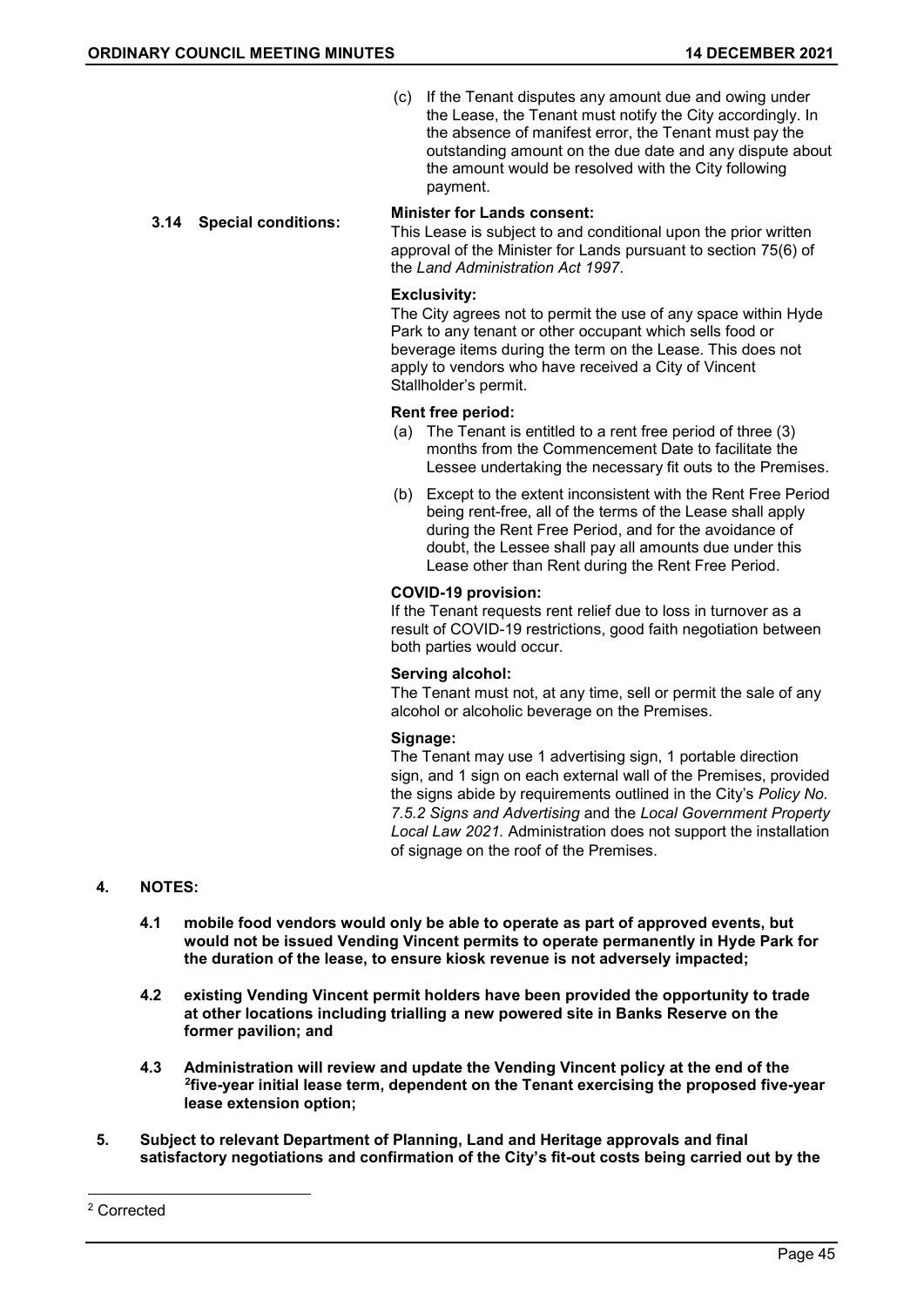**Chief Executive Officer, AUTHORISES the Mayor and Chief Executive Officer to affix the common seal and execute the Lease as set out in Recommendation 3; and**

- **6. ALLOCATES by ABSOLUTE MAJORITY a budget of \$55,000 excl GST for the required works to the storage shed to convert to a commercial kiosk, subject to relevant Department of Planning, Land and Heritage approvals.**
- **7. REQUESTS Administration review and amend the Vending Vincent Policy to consider a maximum period of trade within a single location.**

## **CARRIED BY ABSOLUTE MAJORITY (6-2)**

- **For:** Mayor Cole, Cr Gontaszewski, Cr Castle, Cr Loden, Cr Worner and Cr Hallett
- **Against:** Cr Ioppolo and Cr Wallace

Cr Alexander did not vote due to his proximity interest

NOTE: 8:51pm Due to repeated interruptions and outbursts from a member of the public gallery and therefore in breach of clause 9.8(2) of the City of Vincent Meeting Procedures Local Law 2008, the Mayor instructed that the offending person be removed from the chamber for the remainder of the meeting.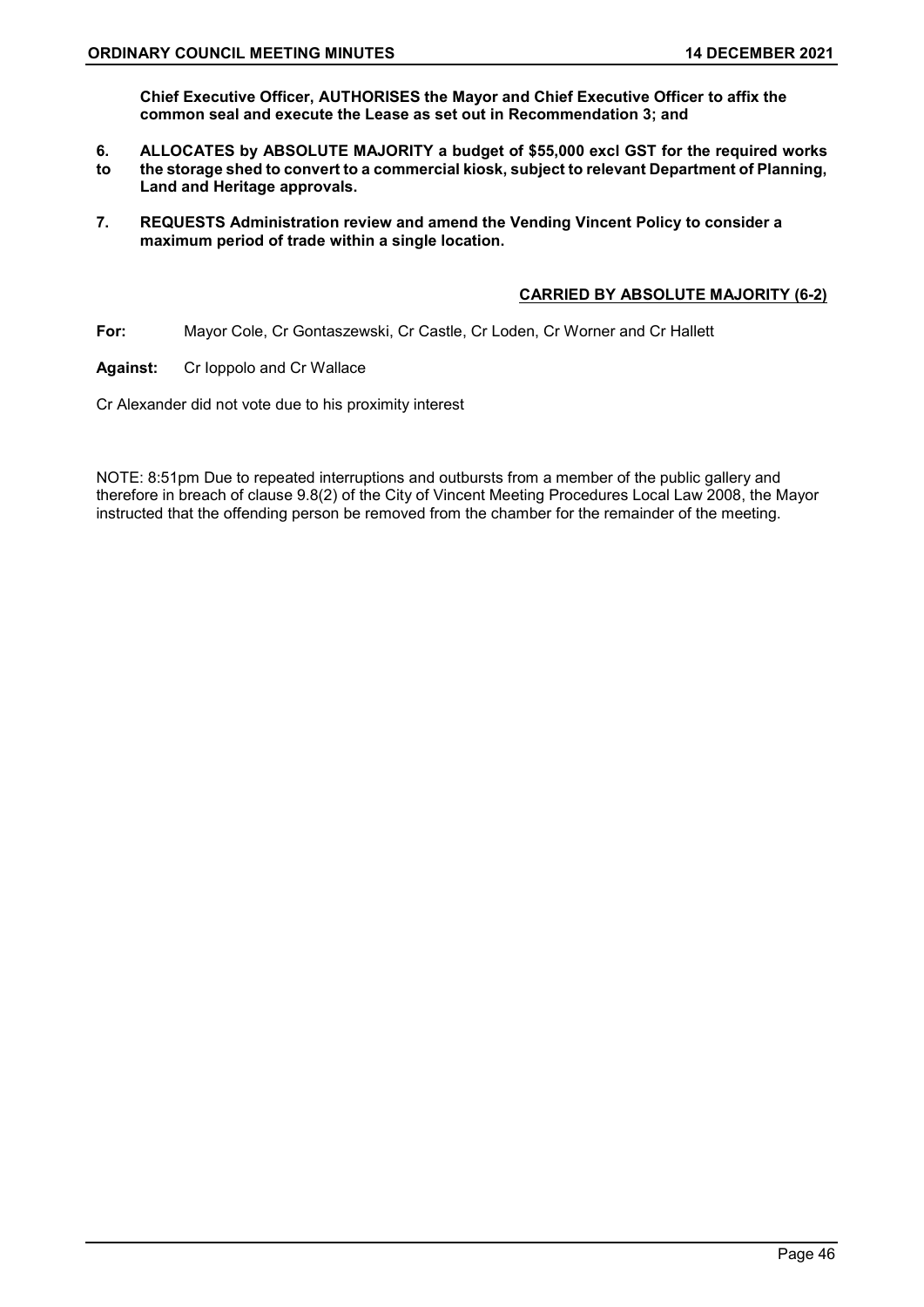#### **9.1 NO. 305 (LOT: 4, D/P: 1602) FITZGERALD STREET, WEST PERTH - CHANGE OF USE FROM WAREHOUSE TO RECREATION PRIVATE (AMENDMENT TO APPROVED) (UNAUTHORISED EXISTING DEVELOPMENT)**

| Ward:               | South |                                                                 |
|---------------------|-------|-----------------------------------------------------------------|
| <b>Attachments:</b> | 1.    | <b>Consultation and Location Map</b>                            |
|                     | 2.    | <b>Development Plans</b>                                        |
|                     | 3.    | <b>Applicant Justification</b>                                  |
|                     | 4.    | <b>Parking Management Plan</b>                                  |
|                     | 5.    | <b>Noise and Vibration Assessment Report</b>                    |
|                     | 6.    | <b>Previous Development Approvals</b>                           |
|                     | 7.    | Agenda and Minutes of Ordinary Council Meeting 17 November 2020 |
|                     | 8.    | <b>Summary of Submissions - Administration's Response</b>       |
|                     | 9.    | <b>Summary of Submissions - Applicant Response</b>              |
|                     | 10.   | <b>Image of Existing Signs</b>                                  |
|                     | 11.   | <b>Determination Advice Notes</b>                               |
| ----------------    |       |                                                                 |

#### **RECOMMENDATION:**

**That Council, in accordance with the provisions of the City of Vincent Local Planning Scheme No. 2 and the Metropolitan Region Scheme, APPROVES the application to amend Development Approval 5.2014.124.1 dated 4 June 2014 for Change of Use from Warehouse to Recreation Private (Amendment to Approved) at No. 305 (Lot: 4; D/P: 1602) Fitzgerald Street, West Perth, in accordance with the plans shown in Attachment 2, subject to the following and with the associated determination advice notes included in Attachment 11:**

- **1. All conditions and requirements detailed on development approval 5.2014.124.1 dated 4 June 2014 continue apply to this approval, except as follows:**
	- **1.1 Condition 2 is deleted;**
	- **1.2 Condition 3 is deleted and replaced with:**
		- **1.2.1 Subject to Condition 8.5, the maximum total number of clients shall be limited to twenty (20) at any one time;**
	- **1.3 Condition 4 is deleted and replaced with:**
		- **4. Hours of Operation**
			- **4.1 Prior to the installation of the replacement flooring and the approval of the Noise and Vibration Management Plan in satisfaction of Condition 8 below, the hours of operation are limited to 6:00am to 9:00am and 5:00pm to 8:00pm Monday to Friday and 7:00am to 12:00pm Saturday; and**
			- **4.2 Upon installation of the replacement flooring and the approval of the Noise and Vibration Management Plan to the City in satisfaction of Condition 8 below, the hours of operation are limited to 5:30am to 8:00pm Monday to Friday and 7:00am to 5:00pm Saturday;**
	- **1.4 Condition 8 is added:**
		- **8. Noise and Vibration Management**
			- **8.1 Replacement of existing flooring shall be installed in accordance with all recommendations of the approved Fibre Active Gym Noise and Vibration Assessment dated 3 November 2021 (Acoustic Consultants Australia - Report 10.00158R-03), to the satisfaction of the City;**
			- **8.2 Following the installation of flooring in accordance with Condition 8.1, the Applicant shall engage a suitably qualified acoustic consultant to:**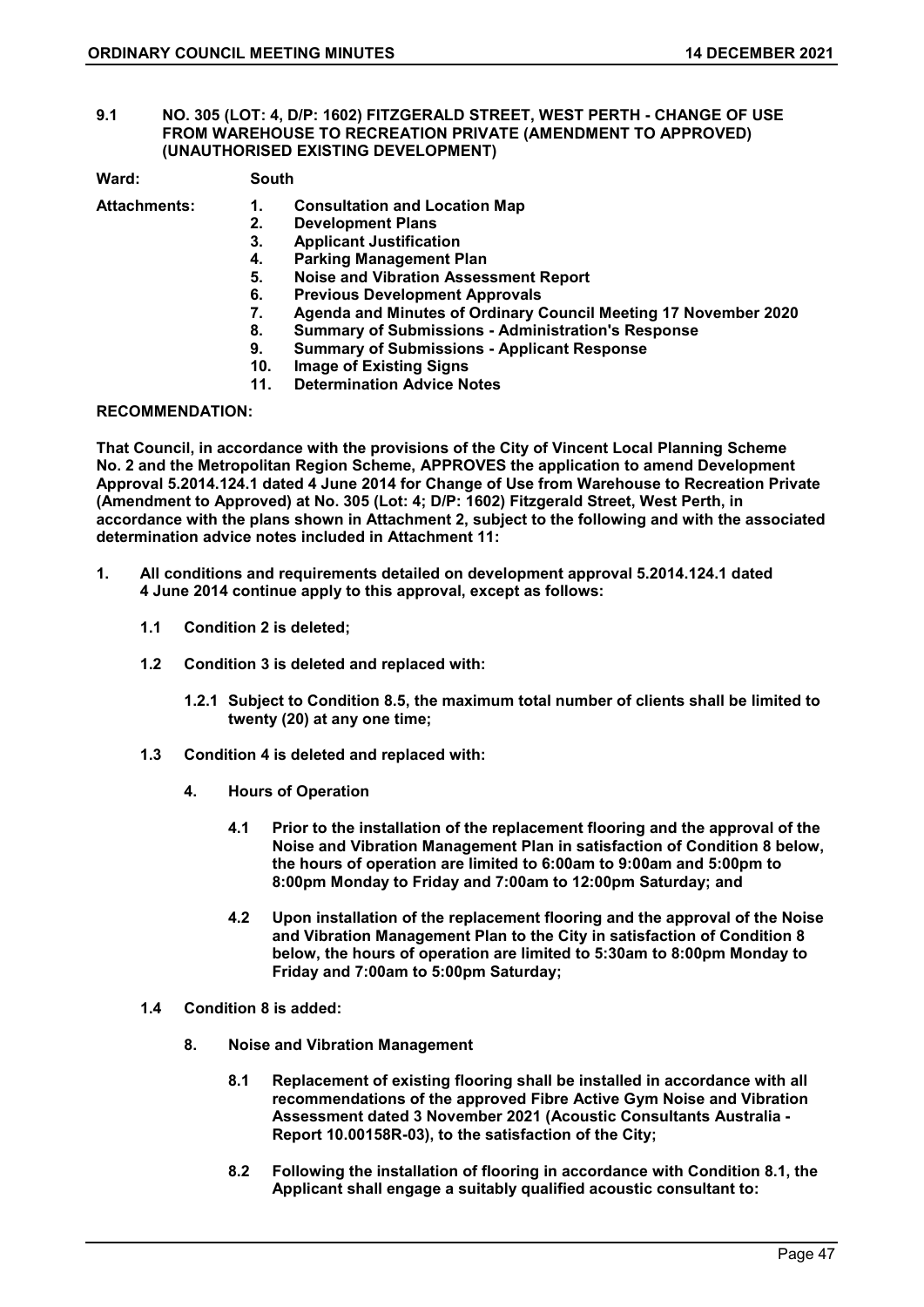- **(a) Certify that the replacement flooring has been installed in accordance with the recommendations of the approved Fibre Active Gym Noise and Vibration Assessment dated 3 November 2021 (Acoustic Consultants Australia – Report 10.00158R-03);**
- **(b) Conduct detailed noise and vibration measurements to ascertain whether actual noise emissions from activities at the premises exceed the assigned levels specified in the** *Environmental Protection (Noise) Regulations 1997* **(Assigned Levels) at all times during which the premises operates, namely 5:30am to 8:00pm Monday to Friday and 7:00am to 5:00pm Saturday. Noise measurement testing shall include, but is not limited to:**
	- o **Amplified music;**
	- o **Noise from coach directions;**
	- o **All weight drop scenarios;**
	- o **Mechanical plant and equipment; and**
	- o **Testing of a class with 20 patrons;**
- **(c) Identify any additional measures required to ensure noise emissions from activities at the premises do not exceed the Assigned Levels at all times during which the premises operates; and**
- **(d) Prepare a report which identifies any additional measures required to ensure noise emissions from activities at the premises do not exceed the Assigned Levels (Report) and confirms that the replacement flooring has been installed in accordance with the recommendations of the approved Fibre Active Gym Noise and Vibration Assessment dated 3 November 2021 (Acoustic Consultants Australia – Report 10.00158R-03);**
- **8.3 The applicant shall provide a copy of the Report (referred to in Condition 8.2(d)) to the City once completed;**
- **8.4 Following the completion of the Report in accordance with Condition 8.2(d), provide a noise and vibration management plan (NVMP) to the City for approval by the City which incorporates any recommendations and/or measures specified in the Report and which:**
	- **(a) provides mitigation measures to ensure noise emissions at the premises do not exceed the Assigned Levels at any time during which the premises is operating, namely 5:30am to 8:00pm Monday to Friday and 7:00am to 5:00pm Saturday;**
	- **(b) states that the roller door and hinged access door between the building and Eden Street shall be fully closed at all times including for all access and egress, unless otherwise recommended by the Report;**
	- **(c) incorporates any measures specified in the Report;**
	- **(d) a procedure for how the operator would deal with complaints and breaches of the NVMP;**
- **8.5 All assumptions, recommendations and measures specified in the Report shall be undertaken in accordance with the Report and verified by an acoustic consultant, to the City's satisfaction, prior to the commencement of the hours of operation 5:30am to 6:00am and 9:00am to 5:00pm Monday to Friday and 12:00pm to 5:00pm Saturday as well as the increase of patron numbers to a maximum of 20 during any operating hours, and**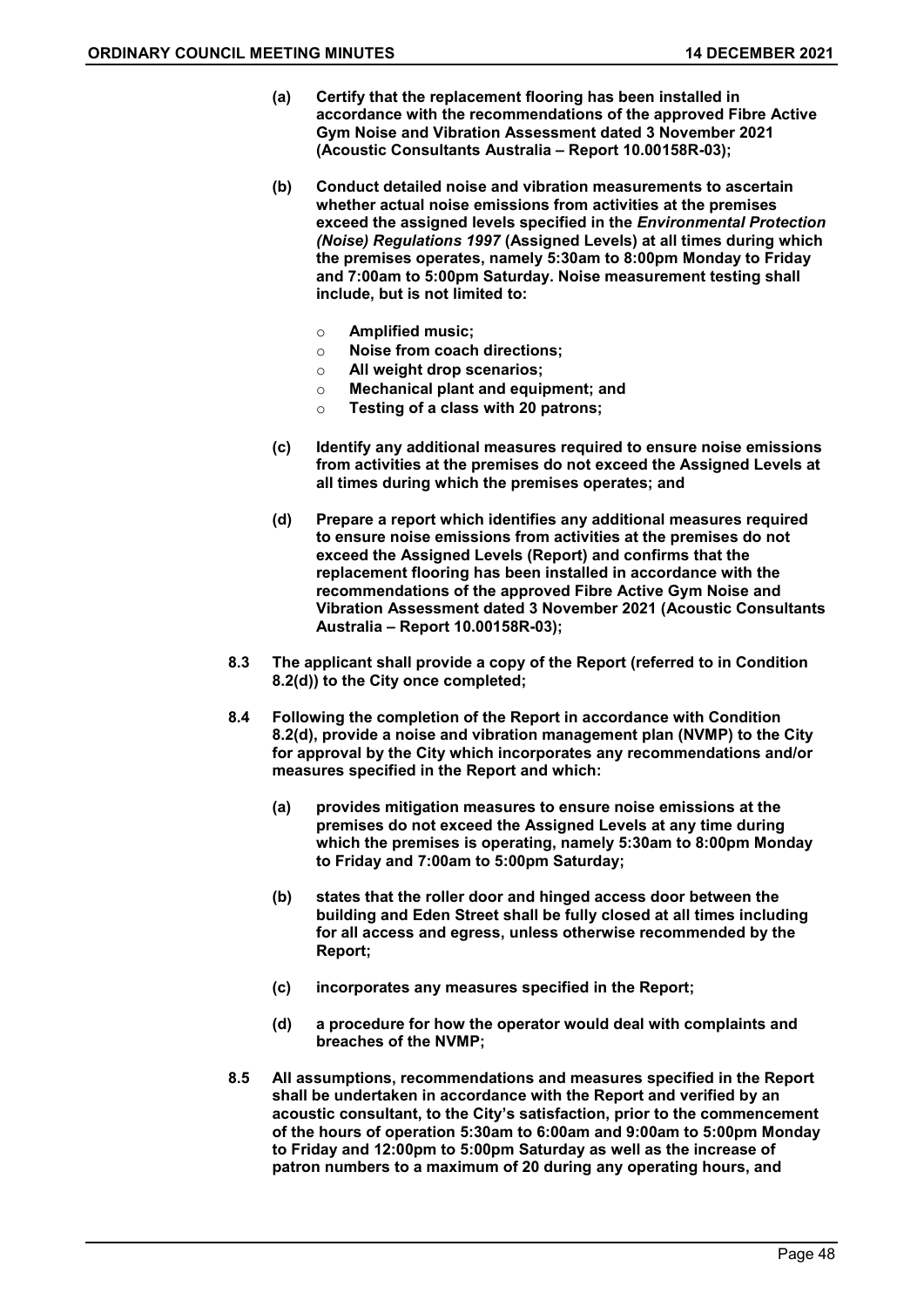**maintained thereafter to the satisfaction of the City. The use shall always operate in compliance with the NVMP, to the satisfaction of the City;**

- **8.6 The NVMP shall be reviewed by the operator, to the satisfaction of the City:**
	- **(a) as improvements are identified or required by the operator or the City; and**
	- **(b) within 30 days of a change to the recreation private operator;**
- **8.7 Any changes identified during a review set out in Condition 8.6 above are to be incorporated into an updated NVMP and approved by the City. The development shall operate in accordance with the NVMP as amended from time to time, to the satisfaction of the City;**
- **1.5 Condition 9 is added:**
	- **9. Signage**

**This approval relates to the signage shown on the approved plans only. Development approval is required for any additional signage proposed on-site in addition to that shown on the approved plans; and**

- **1.6 Condition 10 is added:**
	- **10. Activities associated with the Gym**

**All gym activities shall be contained wholly within the building.**

## **COUNCIL DECISION ITEM 9.1**

**Moved: Cr Loden, Seconded: Cr Castle**

**That the recommendation be adopted.**

## **LOST (0-9)**

**For:** Nil

**Against:** Mayor Cole, Cr Gontaszewski, Cr Alexander, Cr Castle, Cr Loden, Cr Worner, Cr Hallett, Cr Ioppolo and Cr Wallace

#### **PROCEDURAL MOTION**

#### **Moved: Cr Wallace, Seconded: Cr Loden**

**That the motion be deferred to allow the residential neighbours to have sound measurements taken.** 

**LOST (4-5)**

- **For:** Mayor Cole, Cr Alexander, Cr Loden and Cr Wallace
- **Against:** Cr Gontaszewski, Cr Castle, Cr Worner, Cr Hallett and Cr Ioppolo

#### **COUNCIL DECISION ITEM 9.1**

#### **ALTERNATIVE RECOMMENDATION**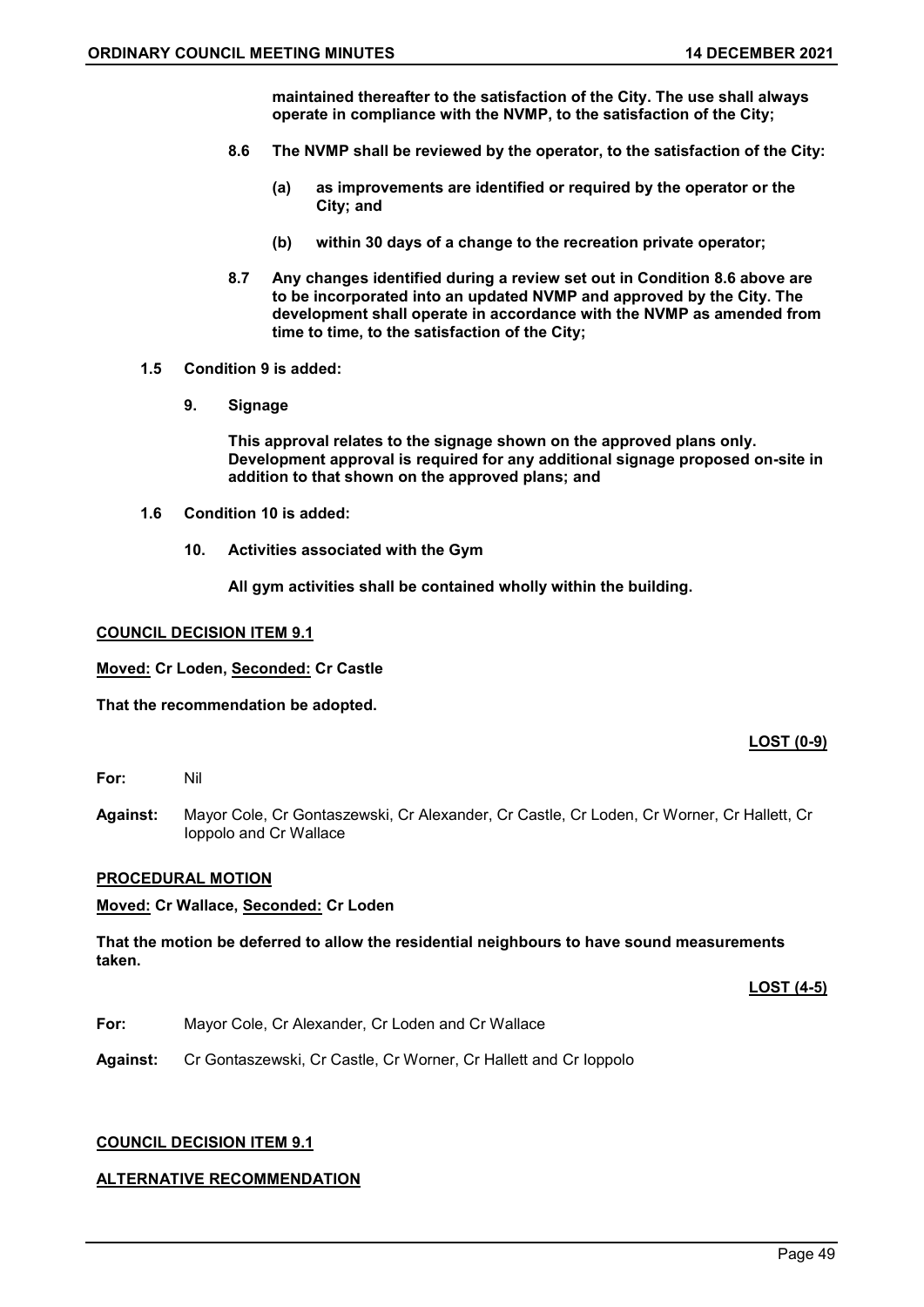#### **Moved: Cr Gontaszewski, Seconded: Cr Castle**

**That Council, in accordance with the provisions of the City of Vincent Local Planning Scheme No. 2 and the Metropolitan Region Scheme, REFUSES the application to amend Development Approval dated 5.2014.124.1 dated 4 June 2014 for Change of Use from Warehouse to Recreation Private (Amendment to Approved) at No. 305 (Lot: 4; D/P: 1602) Fitzgerald Street, West Perth, for the following reasons:**

- **1. As a result of the increased intensity of the use, relating to the additional operating hours and increased patron numbers, the proposal:**
	- **1.1 Is inconsistent with the City of Vincent's Local Planning Scheme No. 2 and the objectives of the Commercial zone as the development would be detrimental to the amenity of surrounding properties as it does not demonstrate suitable acoustic protection. The City is not satisfied that the off-site amenity impacts related to noise and vibration emitted from the proposal would not negatively impact on adjoining properties;**
	- **1.2 Would have an undue amenity impact on the surrounding properties as the proposal has not demonstrated that noise and vibration could be appropriately mitigated as outlined in reason 1.1 (Clause 67(n) of the** *Planning and Development (Local Planning Schemes) Regulations 2015***); and**
	- **1.3 Would have an adverse impact on the amenity of surrounding properties as evidenced through written objections received from surrounding owners and occupants (Clause 67(y) of the** *Planning and Development (Local Planning Schemes) Regulations 2015***).**

#### **REASON:**

The amenity of the locality would be adversely affected by the proposal. The technical evidence presented to support the application is insufficient in confirming that the scale of operations would be compliant with Noise Regulations.

#### **CARRIED (9-0)**

- **For:** Mayor Cole, Cr Gontaszewski, Cr Alexander, Cr Castle, Cr Loden, Cr Worner, Cr Hallett, Cr Ioppolo and Cr Wallace
- **Against:** Nil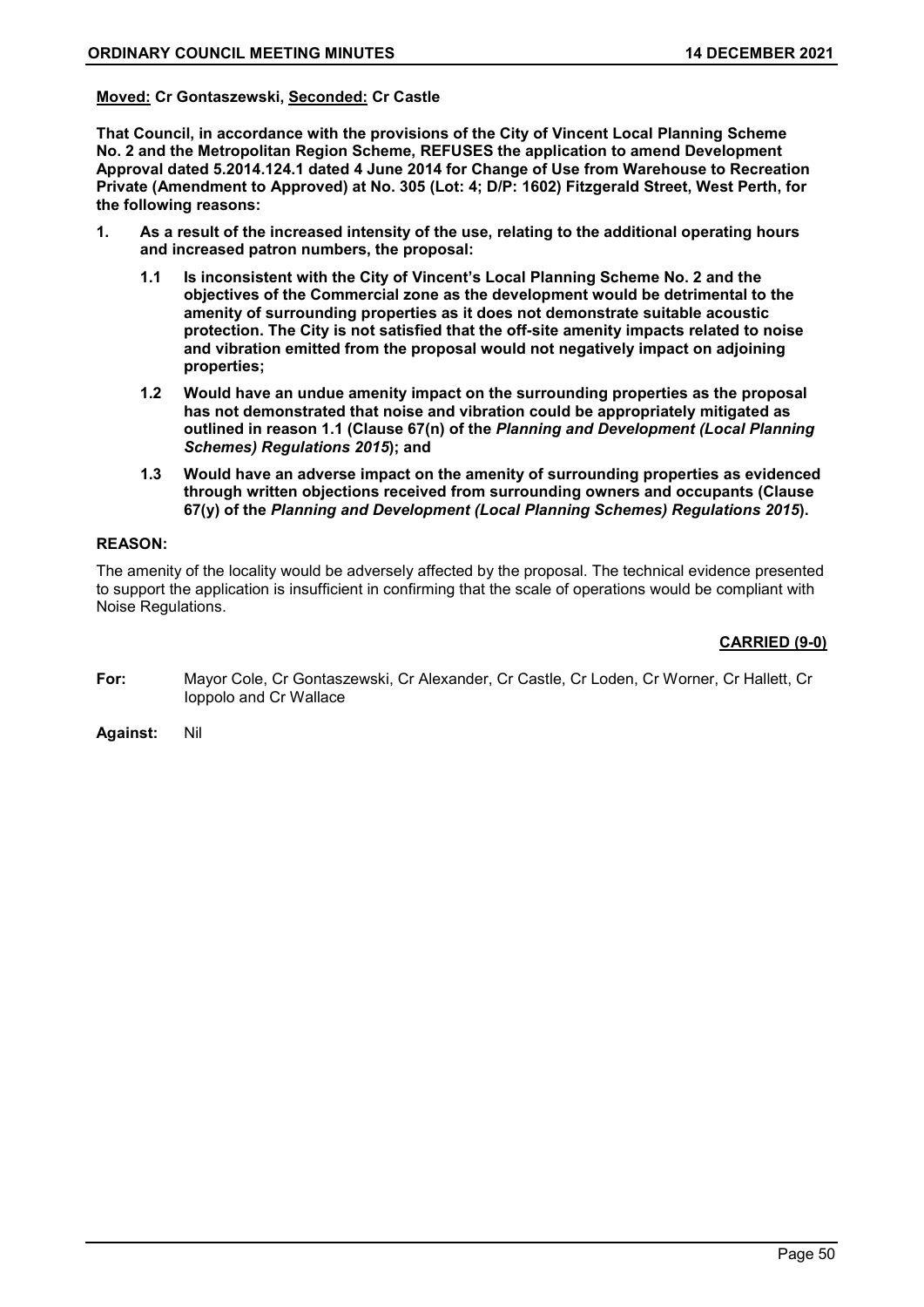#### **9.2 NO. 26 (LOT: 29; D/P: 4576) MOIR STREET, PERTH - PROPOSED ALTERATIONS AND ADDITIONS TO SINGLE HOUSE**

**Ward: South**

- **Attachments: 1. Location and Consultation Map 2. Final Development Plans**
- **3. October OMC Deferred Development Plans**
- **4. Lodged Development Plans**
- **5. Applicant Justification**
- **6. Shadow Reduction Diagram**
- **7. Heritage Impact Statement**
- **8. Summary of Submissions - Administration's Response**
- **9. Summary of Submissions - Applicant's Response**
- **10. State Heritage Council Comments**
- **11. Determination Advice Notes**

#### **RECOMMENDATION:**

**That Council, in accordance with the provisions of the City of Vincent Local Planning Scheme No. 2 and the Metropolitan Region Scheme, APPROVES, the development application for Alterations and Additions to Single House at No. 26 (Lot: 29; D/P: 4576) Moir Street, Perth in accordance with the plans in Attachment 2, subject to the following conditions, with the associated determination advice notes in Attachment 11:**

## **1. Development Plans**

**This approval is for Alterations and Additions to a Single House as shown on the approved plans dated 22 October 2021. No other development forms part of this approval;**

**2. Boundary Walls**

**The surface finish of boundary walls facing an adjoining property shall be of a good and clean condition, prior to the occupation or use of the development, and thereafter maintained, to the satisfaction of the City. The finish of boundary walls is to be fully rendered or face brick, or material as otherwise approved, to the satisfaction of the City;**

**3. Visual Privacy**

**Prior to occupancy or use of the development, all privacy screening shown on the approved plans shall be installed and shall be visually impermeable and is to comply in all respects with the requirements of Clause 5.4.1 of the Residential Design Codes (Visual Privacy) deemed to comply provisions, to the satisfaction of the City;**

**4. Colours and Materials**

**Prior to first occupation or use of the development, the colours, materials and finishes of the development shall be in accordance with the details and annotations as indicated on the approved plans which forms part of this approval, and thereafter maintained, to the satisfaction of the City;**

**5. Landscaping**

**All landscaping works shall be undertaken in accordance with the approved plans dated 22 October 2021, prior to the occupancy or use of the development and maintained thereafter to the satisfaction of the City at the expense of the owners/occupiers;**

**6. Stormwater**

**Stormwater from all roofed and paved areas shall be collected and contained on site. Stormwater must not affect or be allowed to flow onto or into any other property or road reserve; and**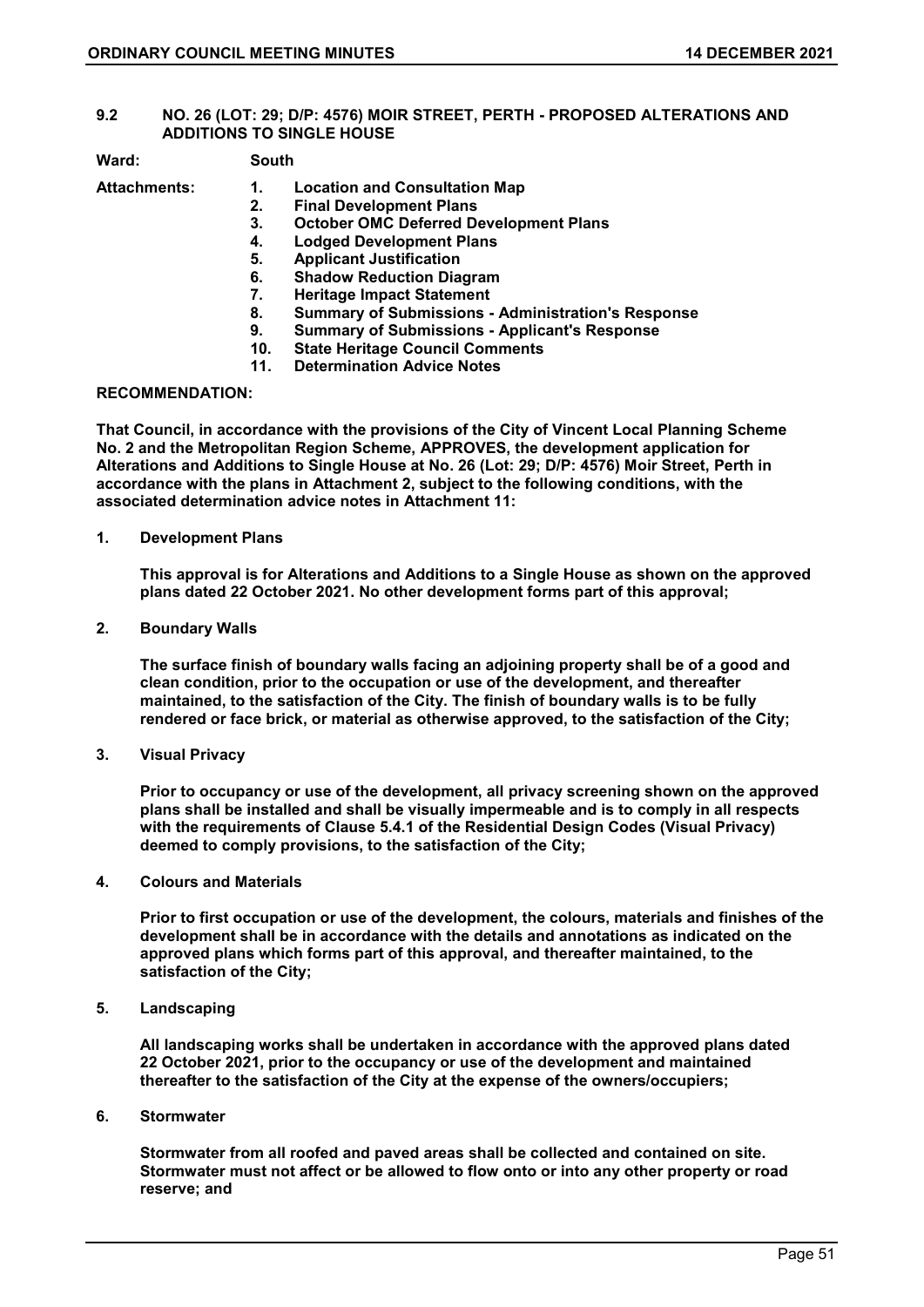#### **7. Construction Management Plan**

**A Construction Management Plan shall be lodged with and approved by the City prior to the issue of a building permit. This plan is to detail how construction (including demolition and/or forward works) will be managed to minimise disruption in the area and shall include:**

- **The delivery of and delivery times for materials and equipment to the site;**
- **Parking arrangements for contractors and sub-contractors;**
- **Dilapidation report of nearby surrounding properties (including No. 24 and No. 28 Moir Street);**
- **Notification to affected landowners; and**
- **Construction times.**

**The approved management plan shall be complied with for the duration of the construction of the development.**

#### **COUNCIL DECISION ITEM 9.2**

**Moved: Cr Ioppolo, Seconded: Cr Castle**

**That the recommendation be adopted.**

#### **CARRIED (5-4)**

- **For:** Mayor Cole, Cr Gontaszewski, Cr Castle, Cr Loden and Cr Worner
- **Against:** Cr Alexander, Cr Hallett, Cr Ioppolo and Cr Wallace

At 9:18 pm during debate on the above item Cr Dan Loden left the meeting. At 9:20 pm during debate on the above item Cr Dan Loden returned to the meeting.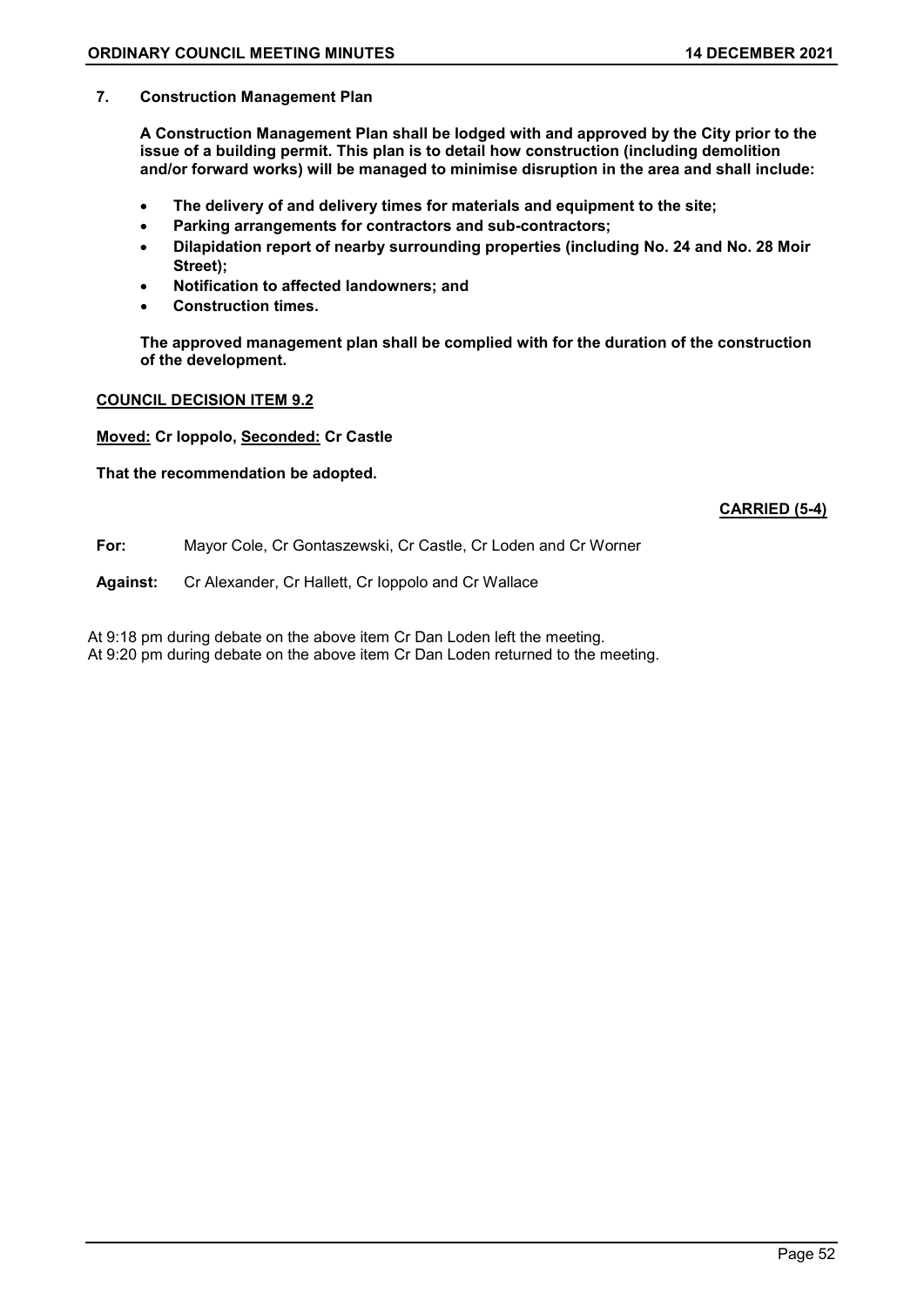At 9:42 pm, Cr Ashley Wallace left the meeting. At 9:42 pm, Cr Ross Ioppolo left the meeting.

## **11.2 TURF WICKET AGREEMENT - NORTH PERTH CRICKET CLUB**

**Attachments: 1. Charles Veryard Reserve Executed Turf Wicket Subsidy Agreement** 

- **2. WASTCA - letter to City of Vincent**
- **3. North Perth Cricket Club request for turf wicket subsidy**

#### **RECOMMENDATION:**

**That Council;**

- **1. AUTHORISES the Chief Executive Officer to negotiate a five (5) year Turf Wicket Subsidy Agreement with North Perth Cricket Club Inc. for the management and maintenance of the turf wickets (and surrounds) at Charles Veryard Reserve, North Perth;**
- **2. APPROVES by ABSOLUTE MAJORITY the payment of an annual turf wicket maintenance subsidy to North Perth Cricket Club for a five (5) year period on the following basis:** 
	- **2.1 The amount being capped at 50% of total turf wicket expenditure per season; and**
	- **2.2 This capped 50% amount to be included in the City's annual budgets for the next 5 years.**

## **COUNCIL DECISION ITEM 11.2**

**Moved: Cr Gontaszewski, Seconded: Cr Loden**

**That the recommendation be adopted.**

## **CARRIED BY ABSOLUTE MAJORITY (7-0)**

**For:** Mayor Cole, Cr Gontaszewski, Cr Alexander, Cr Castle, Cr Loden, Cr Worner and Cr Hallett

**Against:** Nil

**(Cr Ioppolo was absent from the Council Chamber and did not vote.)**

**(Cr Wallace was absent from the Council Chamber and did not vote.)**

At 9:44 pm, Cr Ashley Wallace returned to the meeting.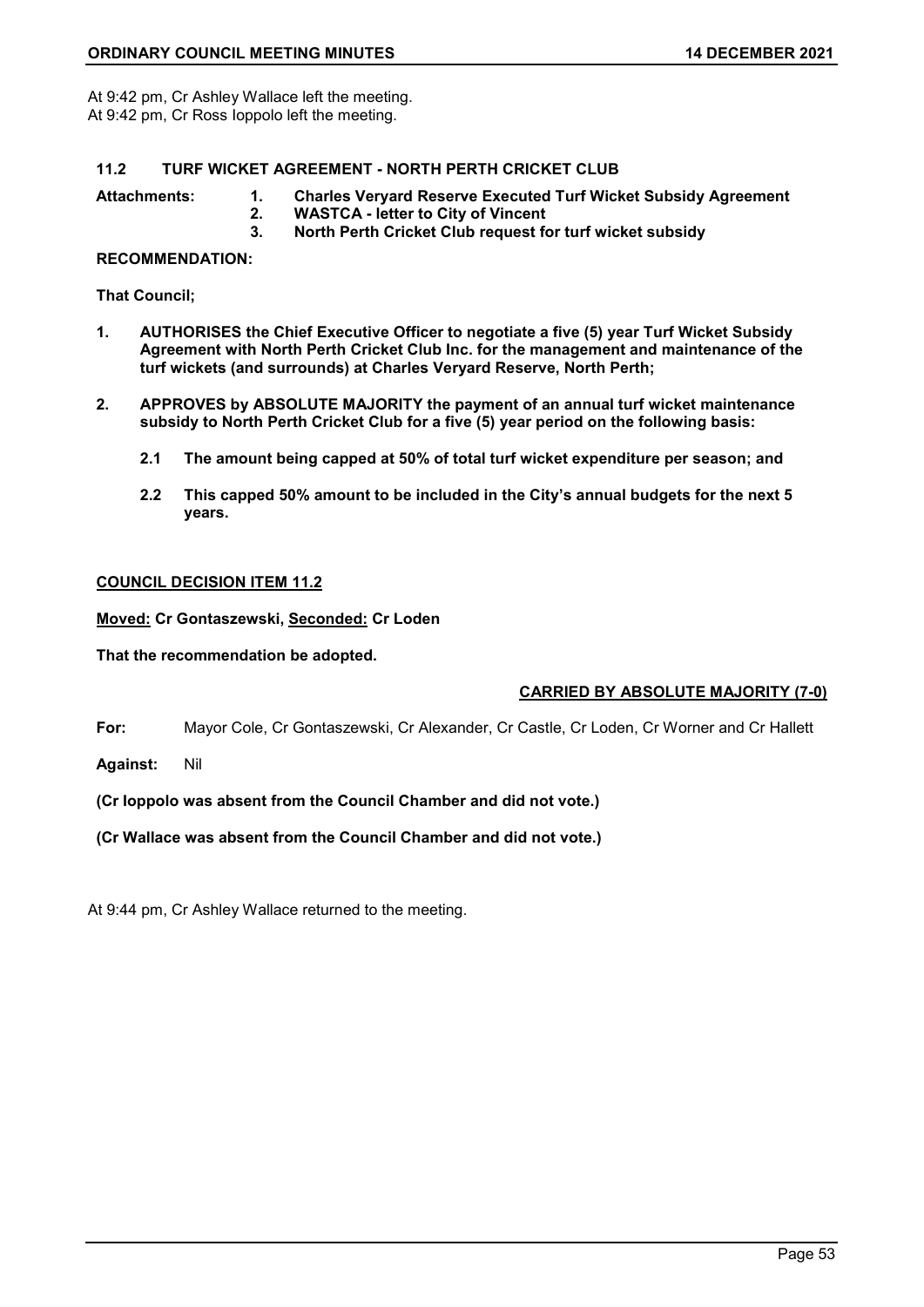**9.3 NO. 52 (LOT: 10; D/P: 1069) BOURKE STREET, LEEDERVILLE - PROPOSED TWO GROUPED DWELLINGS**

**Ward: North**

- **Attachments: 1. Consultation and Location Map** 
	- **2. Development Plans** 
		- **3. Applicant's Supporting Documentation**
	- **4. Advertised Plans (Superseded)**
	- **5. Summary of Submissions - Administration's Response**
	- **6. Summary of Submissions - Applicant's Response**
	- **7. Determination Advice Notes**

#### **RECOMMENDATION:**

**That Council, in accordance with the provisions of the City of Vincent Local Planning Scheme No. 2 and the Metropolitan Region Scheme, APPROVES the application for Two Grouped Dwellings at No. 52 (Lot: 10; D/P: 1069) Bourke Street, Leederville, in accordance with the plans shown in Attachment 2, subject to the following conditions, with the associated determination advice notes in Attachment 7:**

**1. Development Plans**

**This approval is for Two Grouped Dwellings as shown on the approved plans dated 15 November 2021. No other development forms part of this approval;**

- **2. Boundary Walls**
	- **2.1 The surface finish of boundary walls facing an adjoining property shall be of a good and clean condition, prior to the occupancy or use of the development, and thereafter maintained, to the satisfaction of the City. The finish of boundary walls is to be fully rendered or face brick, or material as otherwise approved, to the satisfaction of the City;**
	- **2.2 The following walls of the dwellings on Lots 2 and 3 must be constructed simultaneously:**
		- **Lot 2: the dwelling wall along the eastern lot boundary abutting the dwelling wall on Lot 3; and**
		- Lot 3: the dwelling wall along the western lot boundary abutting the dwelling wall **on Lot 2;**

**These walls must be constructed and finished as per the approved plans prior to the first occupation or use of either Unit 2 or Unit 3, to the satisfaction of the City;**

#### **3. External Fixtures**

- **3.1 All external fixtures, such as television antennas (of a non-standard type), radio and other antennaes, satellite dishes, solar panels, external hot water heaters, air conditioners, and the like, shall not be visible from the street(s), are designed integrally with the building, and be located so as not to be visually obtrusive to the satisfaction of the City;**
- **3.2 The metre boxes are to be painted the same colour as the wall they are attached to so as to not be visually obtrusive, to the satisfaction of the City;**
- **4. Visual Privacy**

**Prior to occupancy or use of the development, all privacy screening shown on the approved plans shall be installed and shall be visually impermeable and is to comply in all respects with the requirements of Clause 5.4.1 of the Residential Design Codes (Visual Privacy) deemed-to-comply provisions, to the satisfaction of the City;**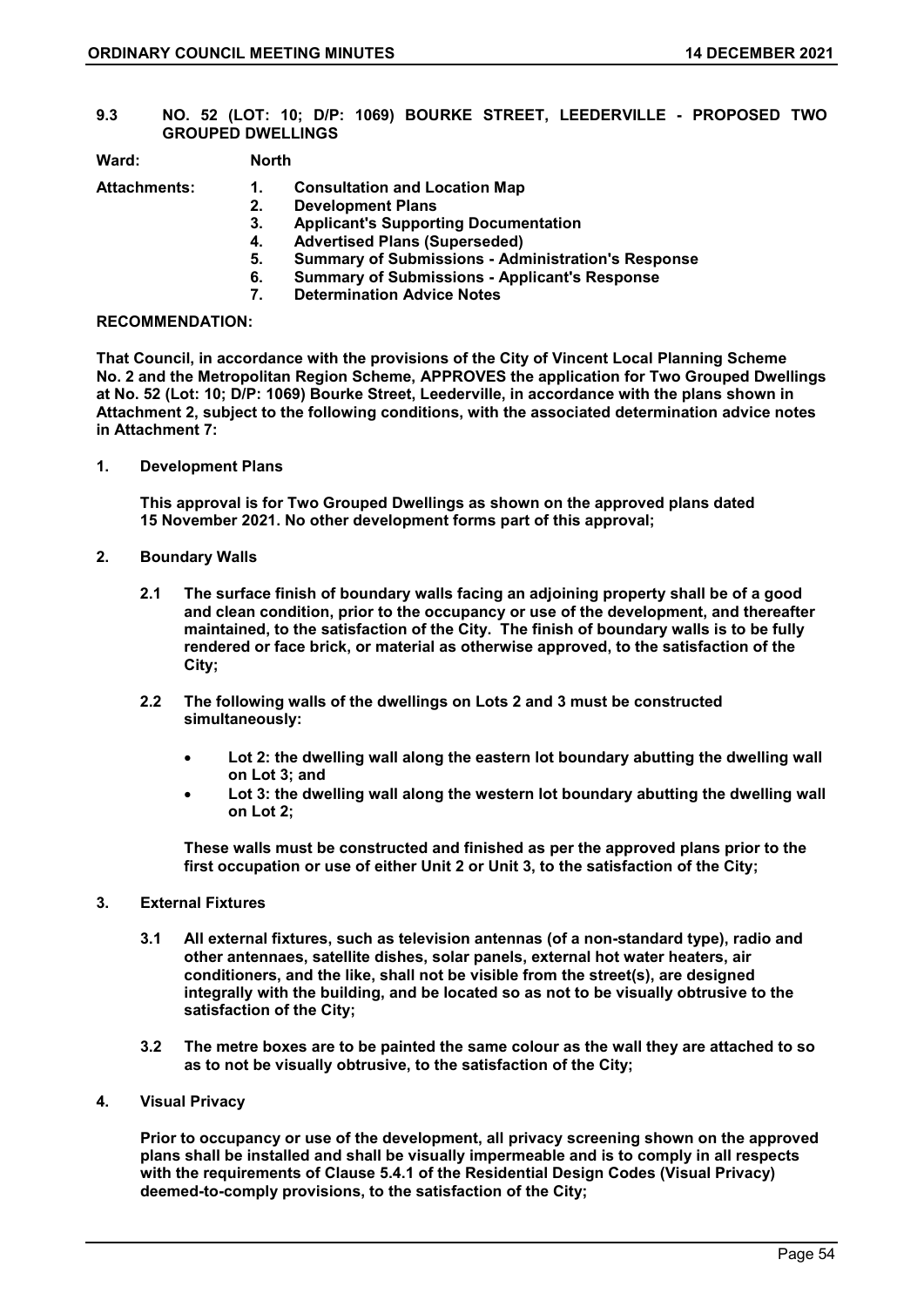#### **5. Colours and Materials**

**The colours, materials and finishes of the development shall be in accordance with the details and annotations as indicated on the approved plans which forms part of this approval, and thereafter maintained, to the satisfaction of the City;**

**6. Landscaping**

**All landscaping works shall be undertaken in accordance with the approved plans, except for the two Plumeria rubra trees being replaced with two Lagerstroemia indica (Crepe Myrtle) trees in the same location, to the City's satisfaction, prior to the occupancy or use of the development and maintained thereafter to the satisfaction of the City at the expense of the owners/occupiers;**

**7. Sight Lines**

**Walls, fences and other structures truncated or reduced to no higher than 0.75 metres within 1.5 metres of where walls, fences, other structures adjoin vehicle access points where a driveway meets a public street and where two streets intersect, with the exception of:**

- **One pier at max width of 0.4 metres x 0.4 metres and height of 1.8 metres, with decorative capping permitted to 2.0 metres;**
- **Infill that provides a clear sight line; and**
- **If a gate is proposed:**
	- o **When closed: a min of 50 percent unobstructed view;**
	- o **When open: a clear sightline;**

**unless otherwise approved by the City;**

- **8. Car Parking and Access**
	- **8.1 The layout and dimensions of all driveway(s) and parking area(s) shall be in accordance with AS2890.1; and**
	- **8.2 All driveways, car parking and manoeuvring area(s) which form part of this approval shall be sealed, drained, paved and line marked in accordance with the approved plans prior to the first occupation of the development and maintained thereafter by the owner/occupier to the satisfaction of the City; and**
- **9. Stormwater**

**Stormwater from all roofed and paved areas shall be collected and contained on site. Stormwater must not affect or be allowed to flow onto or into any other property or road reserve.**

At 9:47 pm, Cr Ross Ioppolo returned to the meeting.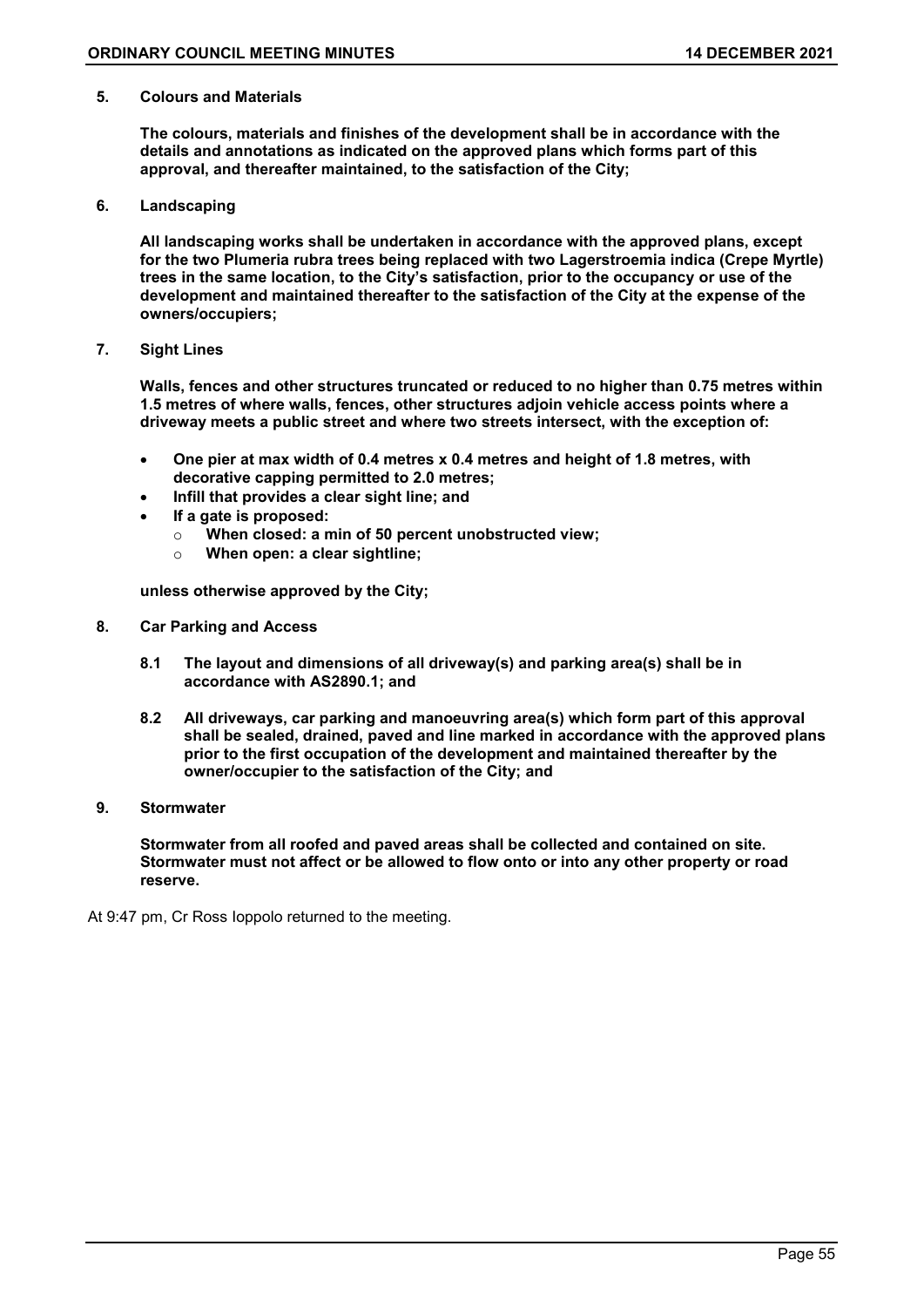## **COUNCIL DECISION ITEM 9.3**

**Moved: Cr Loden, Seconded: Cr Castle**

**That the recommendation be adopted.**

#### **AMENDMENT**

**Moved: Cr Wallace**

**That a Recommendation be added as follows:**

#### **That Council:**

#### **2. LIMITS the number of Residential Parking Permits that can be issued to any child lots of No. 52 (Lot: 10; D/P: 1069) Bourke Street, Leederville to no more than one per lot.**

#### **REASON:**

Parking within Austen Lane is limited and will not be increased by future developments. The nature of this subdivision and development removes the opportunity for street parking adjacent the frontages of the two Austen Lane addressed lots. It is not equitable to expect neighbouring lots accommodate street parking from future residents of this lot. The lot is located within 110m of a high frequency bus route and within walking distance of the Leederville town centre and is therefore not reliant on personal vehicles for transport.

## **MOTION LAPSED DUE TO LACK OF A**

#### **SECONDER**

#### **COUNCIL DECISION ITEM 9.3**

**That Council, in accordance with the provisions of the City of Vincent Local Planning Scheme No. 2 and the Metropolitan Region Scheme, APPROVES the application for Two Grouped Dwellings at No. 52 (Lot: 10; D/P: 1069) Bourke Street, Leederville, in accordance with the plans shown in Attachment 2, subject to the following conditions, with the associated determination advice notes in Attachment 7:**

**1. Development Plans**

**This approval is for Two Grouped Dwellings as shown on the approved plans dated 15 November 2021. No other development forms part of this approval;**

#### **2. Boundary Walls**

- **2.1 The surface finish of boundary walls facing an adjoining property shall be of a good and clean condition, prior to the occupancy or use of the development, and thereafter maintained, to the satisfaction of the City. The finish of boundary walls is to be fully rendered or face brick, or material as otherwise approved, to the satisfaction of the City;**
- **2.2 The following walls of the dwellings on Lots 2 and 3 must be constructed simultaneously:**
	- **Lot 2: the dwelling wall along the eastern lot boundary abutting the dwelling wall on Lot 3; and**
	- Lot 3: the dwelling wall along the western lot boundary abutting the dwelling wall **on Lot 2;**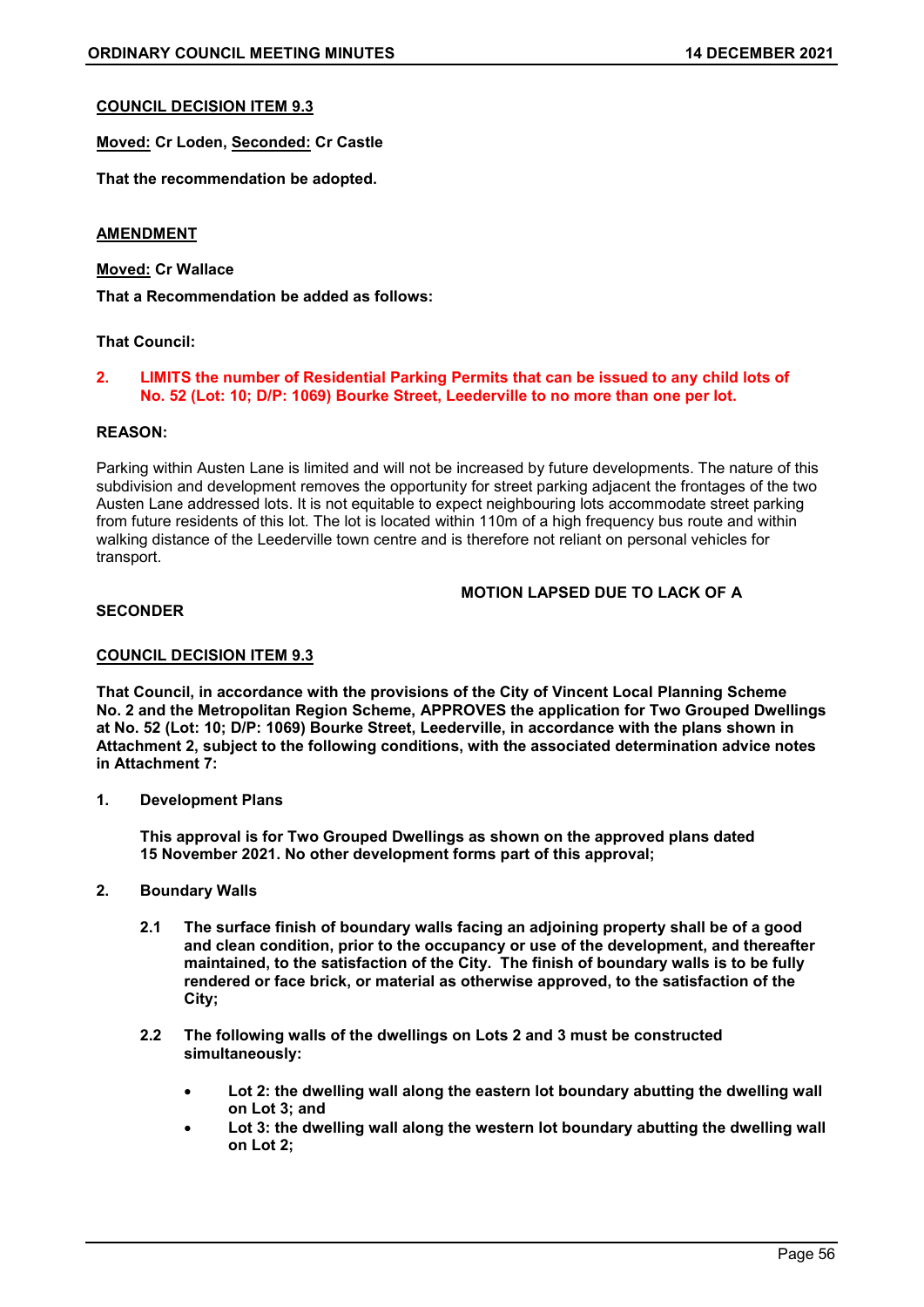**These walls must be constructed and finished as per the approved plans prior to the first occupation or use of either Unit 2 or Unit 3, to the satisfaction of the City;**

#### **3. External Fixtures**

- **3.1 All external fixtures, such as television antennas (of a non-standard type), radio and other antennaes, satellite dishes, solar panels, external hot water heaters, air conditioners, and the like, shall not be visible from the street(s), are designed integrally with the building, and be located so as not to be visually obtrusive to the satisfaction of the City;**
- **3.2 The metre boxes are to be painted the same colour as the wall they are attached to so as to not be visually obtrusive, to the satisfaction of the City;**

#### **4. Visual Privacy**

**Prior to occupancy or use of the development, all privacy screening shown on the approved plans shall be installed and shall be visually impermeable and is to comply in all respects with the requirements of Clause 5.4.1 of the Residential Design Codes (Visual Privacy) deemed-to-comply provisions, to the satisfaction of the City;**

**5. Colours and Materials**

**The colours, materials and finishes of the development shall be in accordance with the details and annotations as indicated on the approved plans which forms part of this approval, and thereafter maintained, to the satisfaction of the City;**

**6. Landscaping**

**All landscaping works shall be undertaken in accordance with the approved plans, except for the two Plumeria rubra trees being replaced with two Lagerstroemia indica (Crepe Myrtle) trees in the same location, to the City's satisfaction, prior to the occupancy or use of the development and maintained thereafter to the satisfaction of the City at the expense of the owners/occupiers;**

**7. Sight Lines**

**Walls, fences and other structures truncated or reduced to no higher than 0.75 metres within 1.5 metres of where walls, fences, other structures adjoin vehicle access points where a driveway meets a public street and where two streets intersect, with the exception of:**

- **One pier at max width of 0.4 metres x 0.4 metres and height of 1.8 metres, with decorative capping permitted to 2.0 metres;**
- **Infill that provides a clear sight line; and**
- **If a gate is proposed:**
	- o **When closed: a min of 50 percent unobstructed view;**
	- o **When open: a clear sightline;**

**unless otherwise approved by the City;**

#### **8. Car Parking and Access**

- **8.1 The layout and dimensions of all driveway(s) and parking area(s) shall be in accordance with AS2890.1; and**
- **8.2 All driveways, car parking and manoeuvring area(s) which form part of this approval shall be sealed, drained, paved and line marked in accordance with the approved plans prior to the first occupation of the development and maintained thereafter by the owner/occupier to the satisfaction of the City; and**
- **9. Stormwater**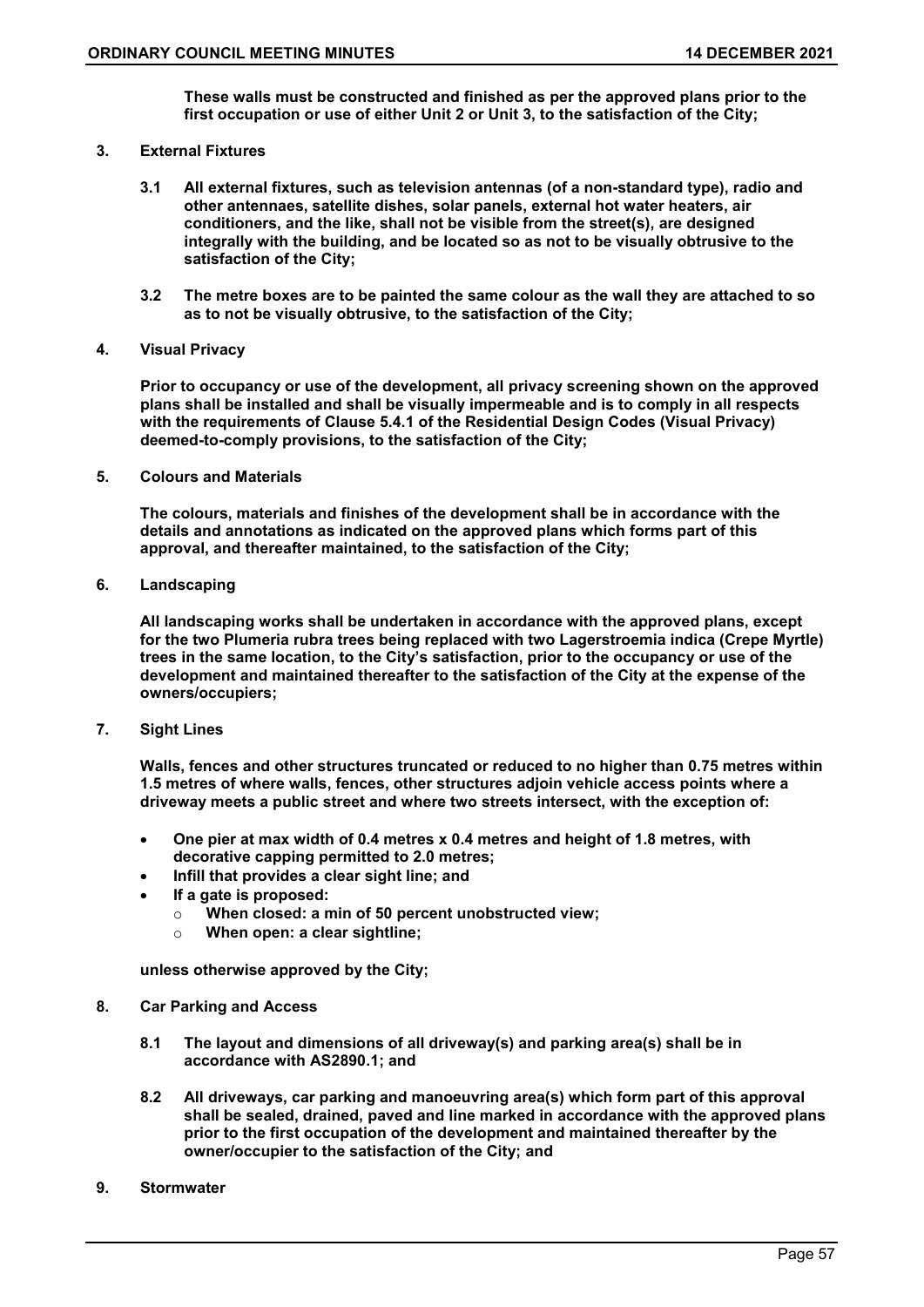**Stormwater from all roofed and paved areas shall be collected and contained on site. Stormwater must not affect or be allowed to flow onto or into any other property or road reserve.**

#### **CARRIED (9-0)**

- **For:** Mayor Cole, Cr Gontaszewski, Cr Alexander, Cr Castle, Cr Loden, Cr Worner, Cr Hallett, Cr Ioppolo and Cr Wallace
- **Against:** Nil

At 9.49pm Jay Naidoo, Manager Development & Design, left the meeting and did not return.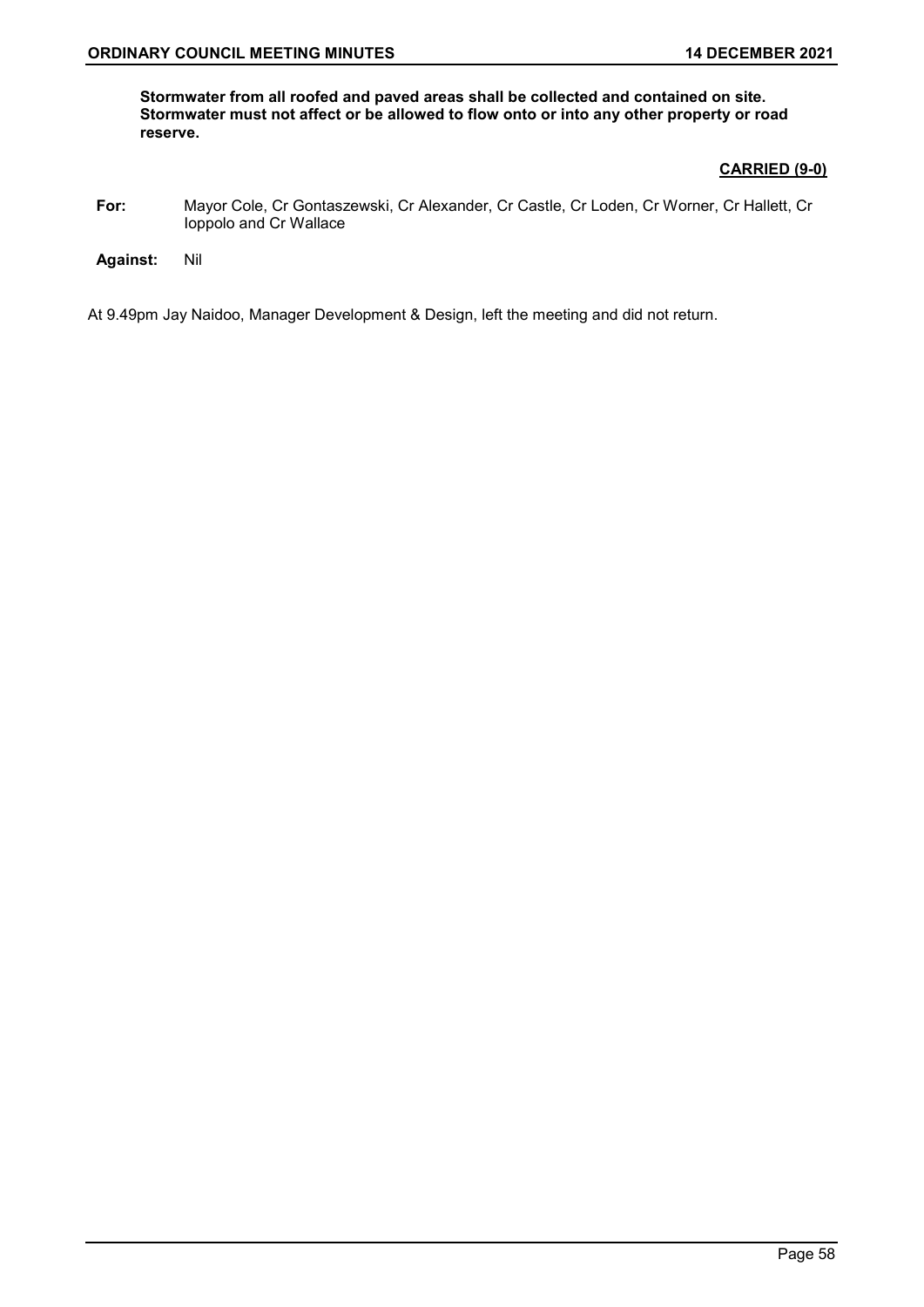At 9.48pm Cr Castle and Cr Hallett left the meeting. At 9.50pm Cr Castle and Cr Hallett returned to the meeting.

#### **9.9 COMMENCEMENT OF EXPRESSIONS OF INTEREST PROCESS INVITING REDEVELOPMENT CONCEPTS FOR THE AVENUE AND FRAME COURT CAR PARKS, LEEDERVILLE**

**Attachments: 1. Site Map** 

- 
- **2. Draft EOI Process**
- **3. Selection Criteria 4. Land Valuation - Confidential**

#### **RECOMMENDATION:**

**That Council:**

- **1. APPROVES the Chief Executive Officer to commence an expression of interest process for the redevelopment of the City's major landholdings in Leederville, being the Avenue Car Park and/or Frame Court Car Park as outlined in Attachment 1 in alignment with Council's strategic intention for both sites contained in the Leederville Precinct Structure Plan;**
- **2. NOTES the:**
	- **2.1 Process outlined in Attachment 2 will be undertaken to receive and assess the proposals;**
	- **2.2 Selection criteria included at Attachment 3 will be used for the assessment of any proposals received; and**
	- **2.3 A report will be prepared for Council to approve any shortlisted proposals from Stage 1 to progress to Stage 2 as a preferred proponent/s; and**
- **3. REQUESTS the Chief Executive Officer to provide options to Council on how any proceeds could be utilised during preparation of the Annual Budget and updates to the Corporate Business Plan, Capital Works Program and Long Term Financial Plan.**

#### **COUNCIL DECISION ITEM 9.9**

**Moved: Cr Gontaszewski, Seconded: Cr Worner**

**That the recommendation be adopted.**

#### **PRCEDURAL MOTION - MEETING TO PROCEED PAST 10PM**

**COUNCIL DECISION**

**Moved: Cr Hallett, Seconded: Cr Castle**

**That the meeting proceed past 10pm.**

#### **CARRIED UNANIMOUSLY (9-0)**

**For:** Mayor Cole, Cr Gontaszewski, Cr Alexander, Cr Castle, Cr Loden, Cr Worner, Cr Hallett, Cr Ioppolo and Cr Wallace

**Against:** Nil

## **AMENDMENT 1**

**Moved: Cr Gontaszewski, Seconded: Cr Loden**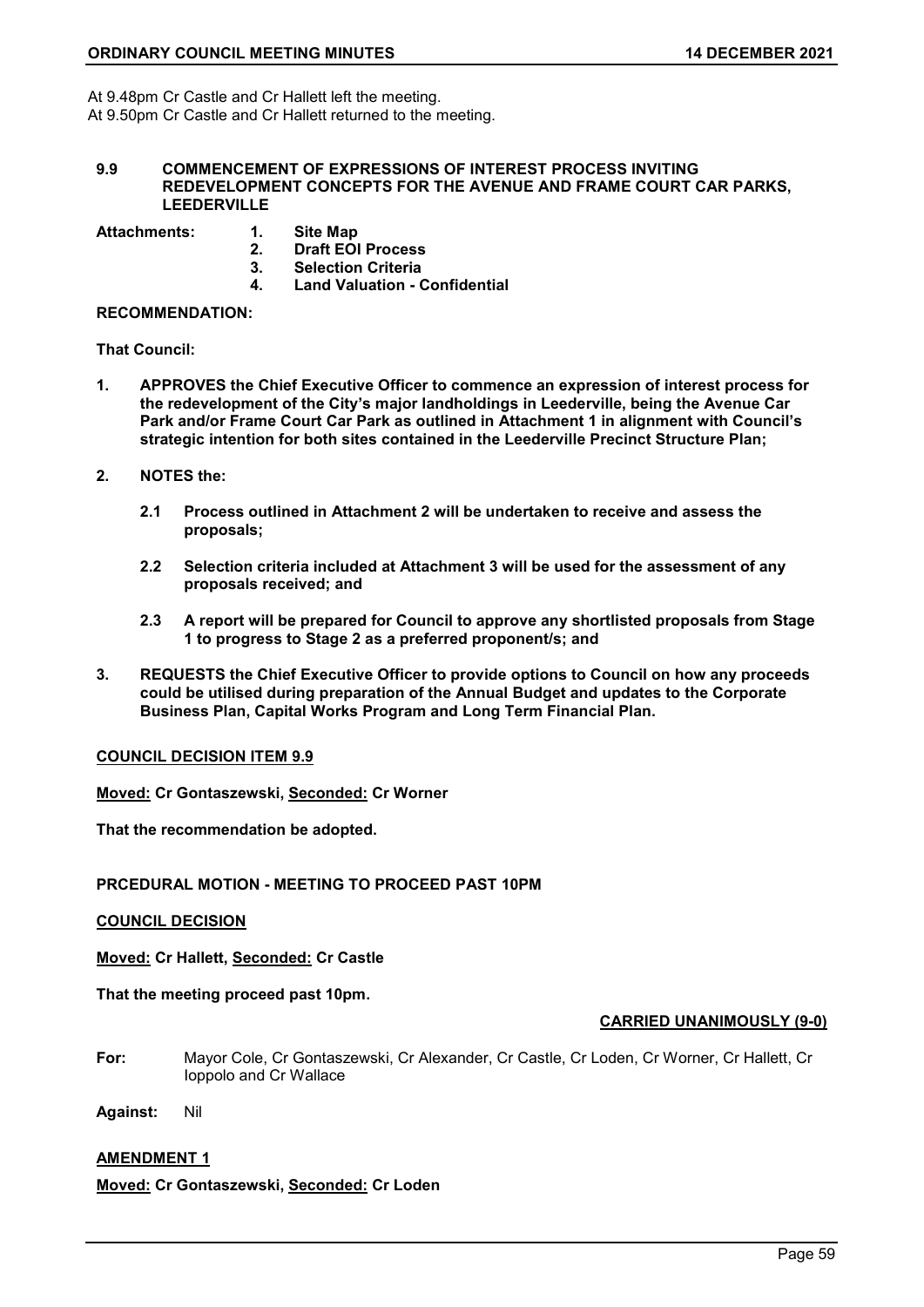#### **That the recommendation be amended as follows:**

#### **2. NOTES the:**

- **2.1 Process outlined in Attachment 2 will be undertaken to receive and assess the proposals as per the updated attachment; Attachment 2 to have the word "Workshop" removed from Stage 1, item 1.**
- **2.2 Selection criteria included at Attachment 3 will be used for the assessment of any proposals received as per the updated attachment; and**

#### **REASON:**

Improved process and selection criteria.

#### **AMENDMENT CARRIED (9-0)**

**For:** Mayor Cole, Cr Gontaszewski, Cr Alexander, Cr Castle, Cr Loden, Cr Worner, Cr Hallett, Cr Ioppolo and Cr Wallace

**Against:** Nil

#### **AMENDMENT 2**

#### **Moved: Cr Hallett, Seconded: Cr Castle**

**That the recommendation be amended as follows:**

**2.2 Selection criteria included at Attachment 3 will be used for the assessment of any proposals received, subject to point 3 included under Design Principles, Design Excellence, Environmentally Sustainable Design, Innovation being amended to:**

**Approach to sustainable development to outline key environmentally sustainable design initiatives that will be included within the development. Achievement of minimum Green Building Council of Australia 5 Green Star Certificate; and**

#### **REASON:**

This is a unique opportunity for the City to set minimum standards of environmental sustainability for a large development on City land. While the EOI is aimed at encouraging a variety of options for the site any development suggested should be cognisant of the high expectations of a City that has declared a climate emergency. This criterion is still listed as desirable but it emphasises a higher star and more clearly flags a preference to go beyond mediocrity.

#### **AMENDMENT CARRIED (9-0)**

**For:** Mayor Cole, Cr Gontaszewski, Cr Alexander, Cr Castle, Cr Loden, Cr Worner, Cr Hallett, Cr Ioppolo and Cr Wallace

**Against:** Nil

**AMENDMENT 3**

**Moved: Cr Ioppolo, Seconded: Cr Gontaszewski**

**That Council:**

**Update wording on updated attachment 2, Stage 1 Item 1, to include "and business case (which would articulate the constraints, requirements in terms of community benefit, and expected commercial returns) " after the words "selection criteria" in item 1.**

**REASON:**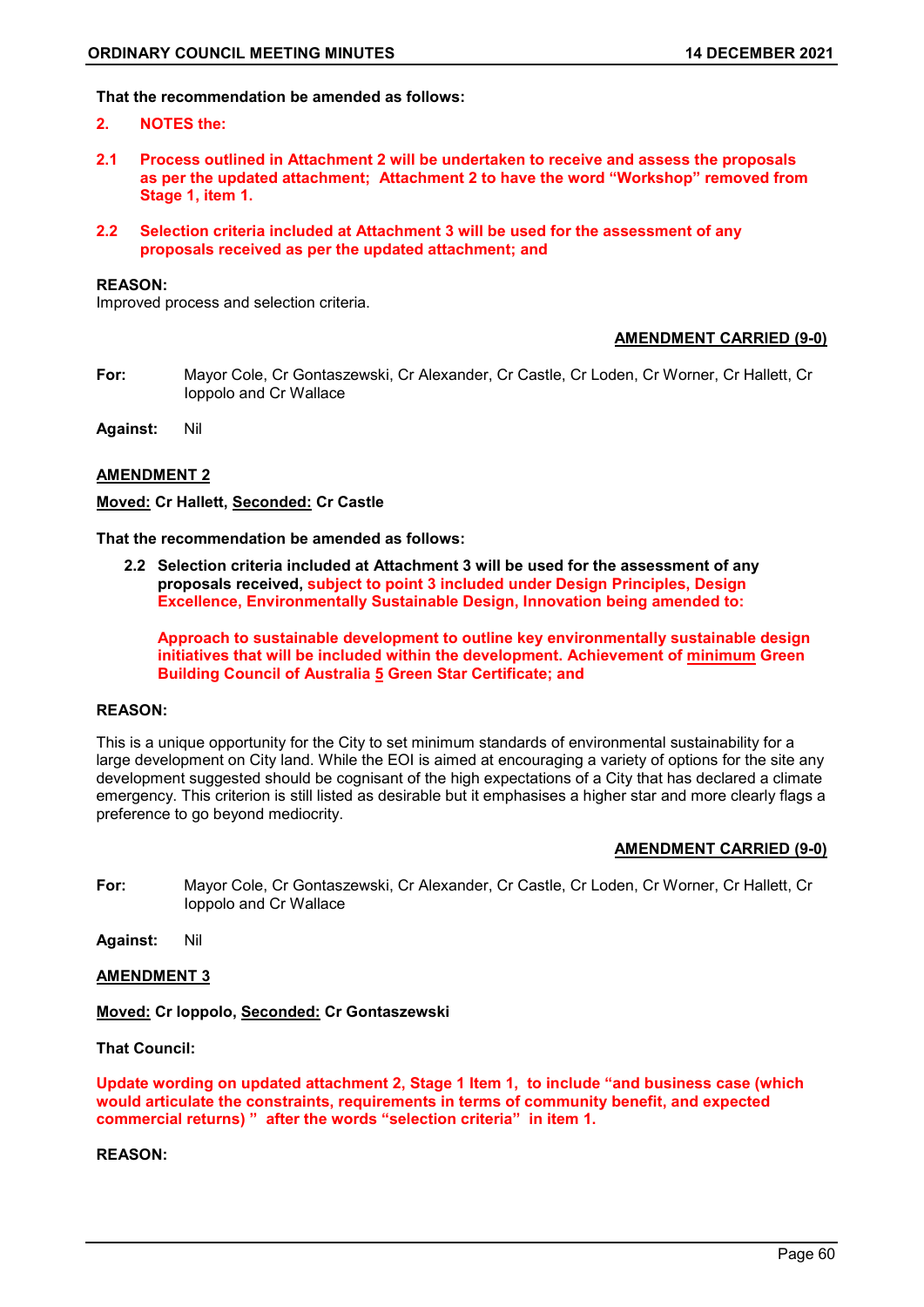Administration's response to my Briefing question that a business plan is not required to be prepared prior to the commencement of the EOI process under s3.59 of the *Local Government Act* seems to imply that Administration assumes either:

- a disposal of land; and/or
- development of land for community purposes.

By inference, Administration does not contemplate a disposal or a development proposal where in one of those two scenarios, COV would not retain or acquire an interest or right to an activity carried on by a local government to producing profit on an ongoing basis. This precludes COV from generating an annual revenue stream (operating not capital) from say a car parking facility.

In other words., it is proposed a business plan is required to be prepared upfront before the EOI in any of the following scenarios:

- There is a disposal or development of land that is considered a "major land transaction" that by definition, exceeds the values prescribed in the Local Government (Functions and General) Regulations Act 1196 Reg 8A (1)(a)(i) being the lesser of \$10,000,000 or 10% of the LG operating expenditure in the preceding FY (\$57m), therefore **\$5,700,000** AND has some element that is considered a "trading undertaking" that would include COV having a view to producing ongoing revenue from a car park.
- Entering into a land transaction that is preparatory to entry into a major land transaction and there is a view to producing a profit by local government from car parking.
- There is a disposal or development of land that is considered a "major trading undertaking", defined as the lesser of \$5,000,000 or 10% of the lowest operating expenditure of municipal fund. Not sure of the municipal fund balance but the NPV of any car parking annuity would exceed \$5,000,000.

## **CARRIED (9-0)**

**For:** Mayor Cole, Cr Gontaszewski, Cr Alexander, Cr Castle, Cr Loden, Cr Worner, Cr Hallett, Cr Ioppolo and Cr Wallace

**Against:** Nil

## **AMENDMENT 4**

#### **Moved: Cr Ioppolo, Seconded: Cr Gontaszewski**

#### **That a Recommendation be added as below:**

**That Council INSTRUCTS the Chief Executive Officer to appoint a suitably qualified, independent commercial property advisory firm to advise City of Vincent and manage the EOI process (and any subsequent tender process) including recommending to Council any modifications to the EOI process or guidelines; and**

#### **REASON:**

From a governance and best practice perspective, it is important that COV does not manage the EOI process or the tender process directly because an independent agent acting on its behalf:

- Has the requisite commercial skills to best manage this process, the network to attract interests from all over Australia and while the COV framework will mandate community benefit, the agent will otherwise be incentivised to maximise the commercial return for the COV.
- Provides an intermediary role between COV and interested parties to shield it from unsolicited propositioning from interested parties and from the perception of that possibility.

#### **LOST (2-7)**

**For:** Cr Alexander and Cr Ioppolo

**Against:** Mayor Cole, Cr Gontaszewski, Cr Castle, Cr Loden, Cr Worner, Cr Hallett and Cr Wallace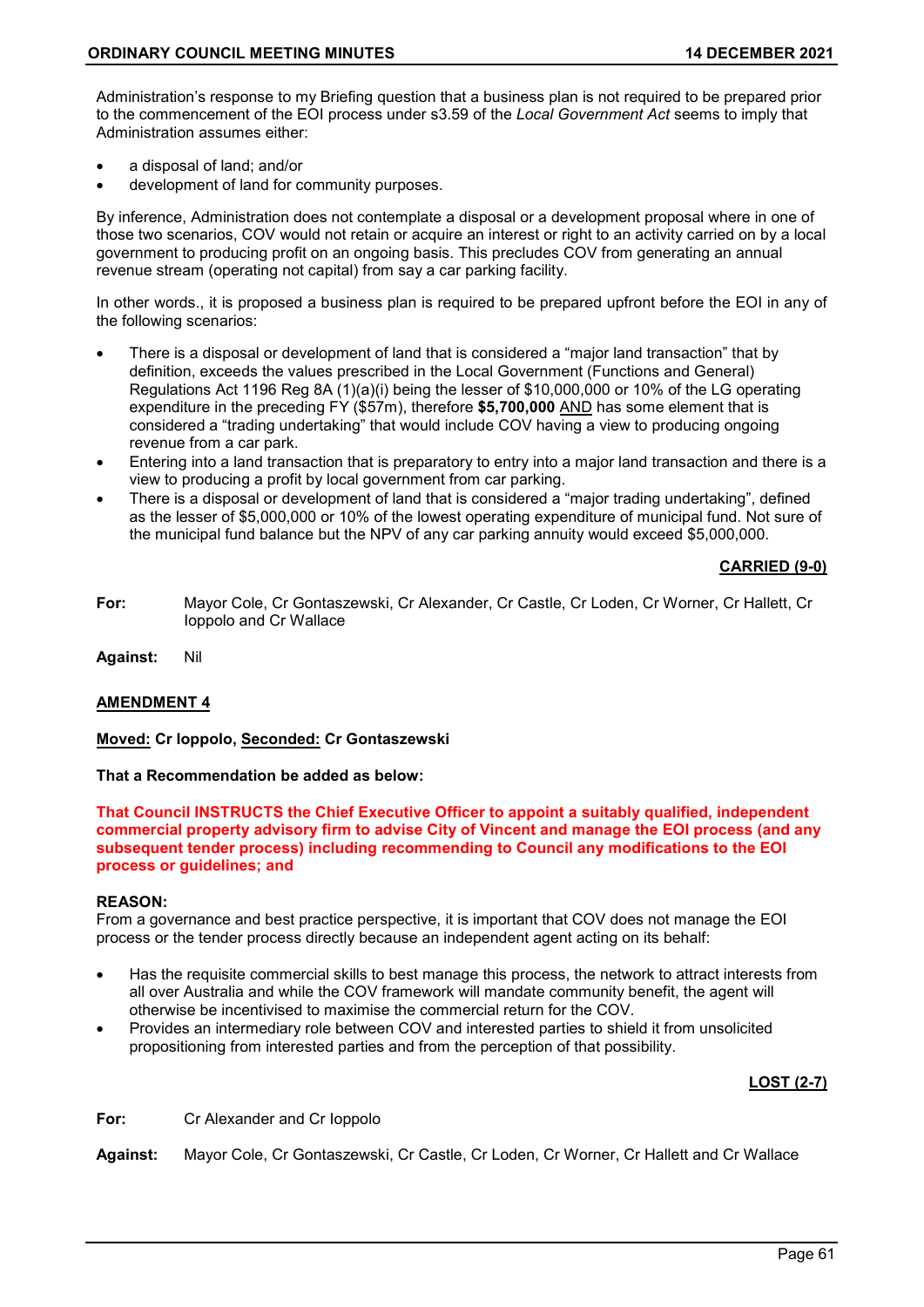## **AMENDMENT 5**

**Moved: Cr Ioppolo, Seconded: Cr Alexander**

**That a Recommendation be added as below:**

**That both parcels of land will be considered together while the City of Vincent retains the rights to car parking revenue on any developed sites for a number of bays that Administration recommends necessary for future state commensurate with future growth including the higher density levels proposed by any potential development.**

#### **REASON:**

To ensure a holistic approach for the town centre.

**LOST (0-9)**

**For:** Nil

**Against:** Mayor Cole, Cr Gontaszewski, Cr Alexander, Cr Castle, Cr Loden, Cr Worner, Cr Hallett, Cr Ioppolo and Cr Wallace

#### **COUNCIL DECISION ITEM 9.9**

#### **That Council:**

- **1. APPROVES the Chief Executive Officer to commence an expression of interest process for the redevelopment of the City's major landholdings in Leederville, being the Avenue Car Park and/or Frame Court Car Park as outlined in Attachment 1 in alignment with Council's strategic intention for both sites contained in the Leederville Precinct Structure Plan;**
- **2. NOTES the:**
- **2.1 Process outlined in Attachment 2 will be undertaken to receive and assess the proposals as per the attachment; with Stage 1, Item 1 to be updated as follows:**

*Prepare project plan, EOI materials and refined selection criteria, and business case (which would articulate the constraints, requirements in terms of community benefit, and expected commercial returns), with input from appropriate commercial expertise. Present to Council*

**2.2 Selection criteria included at Attachment 3 will be used for the assessment of any proposals received, subject to point 3 included under Design Principles, Design Excellence, Environmentally Sustainable Design, Innovation being amended to:**

**Approach to sustainable development to outline key environmentally sustainable design initiatives that will be included within the development. Achievement of minimum Green Building Council of Australia 5 Green Star Certificate; and**

- **2.3 A report will be prepared for Council to approve any shortlisted proposals from Stage 1 to progress to Stage 2 as a preferred proponent/s; and**
- **3**. **REQUESTS the Chief Executive Officer to provide options to Council on how any proceeds could be utilised during preparation of the Annual Budget and updates to the Corporate Business Plan, Capital Works Program and Long Term Financial Plan**.

#### **CARRIED (9-0)**

**For:** Mayor Cole, Cr Gontaszewski, Cr Alexander, Cr Castle, Cr Loden, Cr Worner, Cr Hallett, Cr Ioppolo and Cr Wallace

**Against:** Nil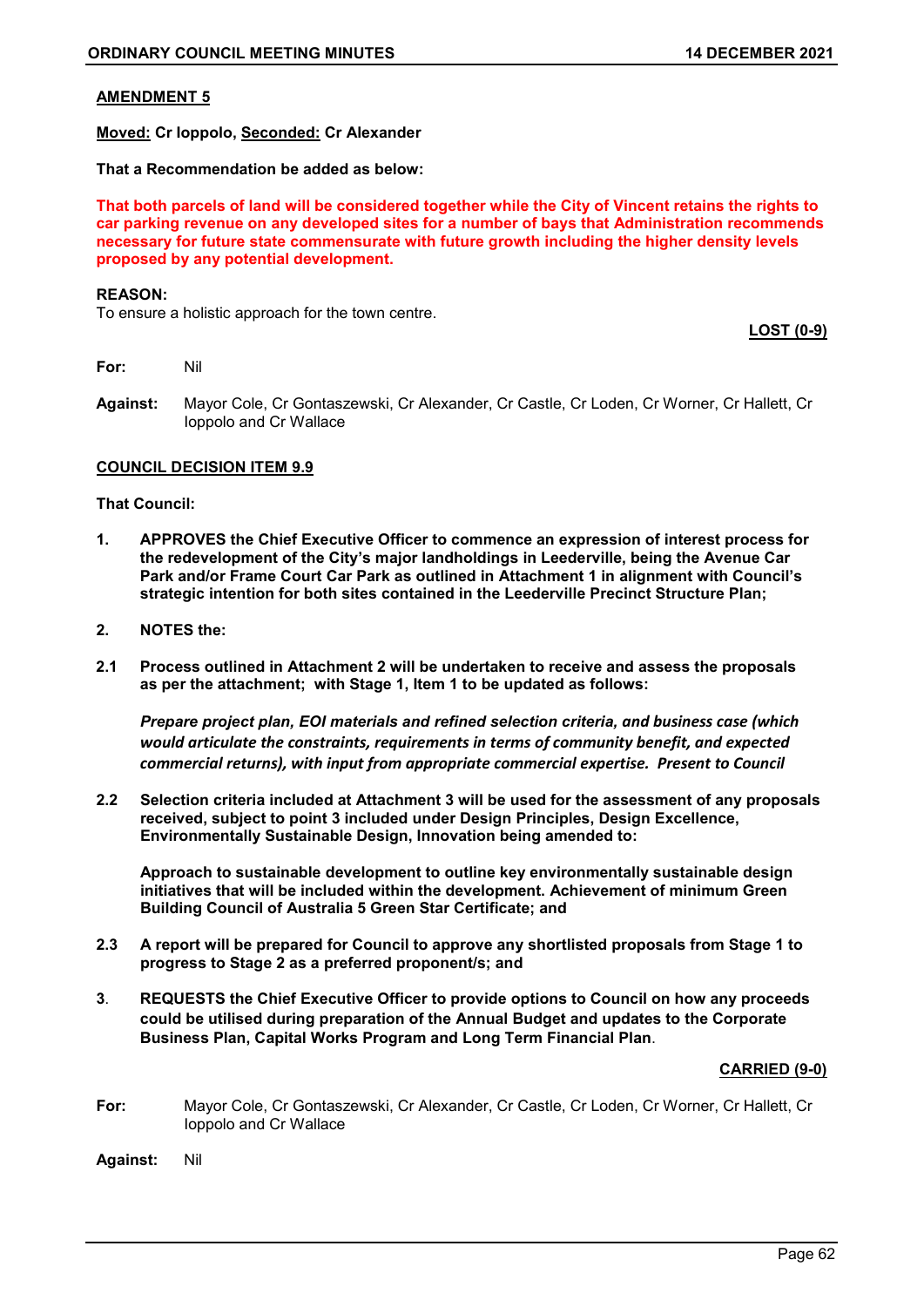## **9.10 WOODVILLE RESERVE LANDSCAPE PLAN**

- **Attachments: 1. Woodville Reserve Landscape Plan** 
	- **2. Community Consultation Summary**
	- **3. Draft Woodville Reserve Landscape Plan**
	- **4. Woodville Reserve Landscape Perspectives**

#### **RECOMMENDATION:**

**That Council:**

- **1. ENDORSES the Woodville Reserve Landscape Plan, included as Attachment 1; and**
- **2. NOTES the submissions received during the community consultation period and Administration's response, included as Attachment 2, in relation to the Draft Woodville Reserve Landscape Plan, included as Attachment 3.**

**Moved: Cr Gontaszewski, Seconded: Cr Wallace**

**That the recommendation be adopted.**

#### **AMENDMENT 1**

**Moved: Cr Gontaszewski, Seconded: Cr Wallace** 

**That Recommendation 1 be amended as follows:**

**That Council:**

**1. ENDORSES the Woodville Reserve Landscape Plan, included as Attachment 1, with the trees located to the east of the Men's Shed car park that are specified for removal, be omitted from the scope of works;**

## **REASON:**

Removing the trees adjacent to the Men's Shed car park is not material to the objectives of the plan. Omitting this item from the scope of works would allow for discussions to be ongoing regarding management of the trees.

#### **AMENDMENT CARRIED (9-0)**

**For:** Mayor Cole, Cr Gontaszewski, Cr Alexander, Cr Castle, Cr Loden, Cr Worner, Cr Hallett, Cr Ioppolo and Cr Wallace

**Against:** Nil

#### **COUNCIL DECISION ITEM 9.10**

**That Council:**

- **1. ENDORSES the Woodville Reserve Landscape Plan, included as Attachment 1; with the trees located to the east of the Men's Shed car park that are specified for removal, be omitted from the scope of works; and**
- **2. NOTES the submissions received during the community consultation period and Administration's response, included as Attachment 2, in relation to the Draft Woodville Reserve Landscape Plan, included as Attachment 3.**

#### **CARRIED (9-0)**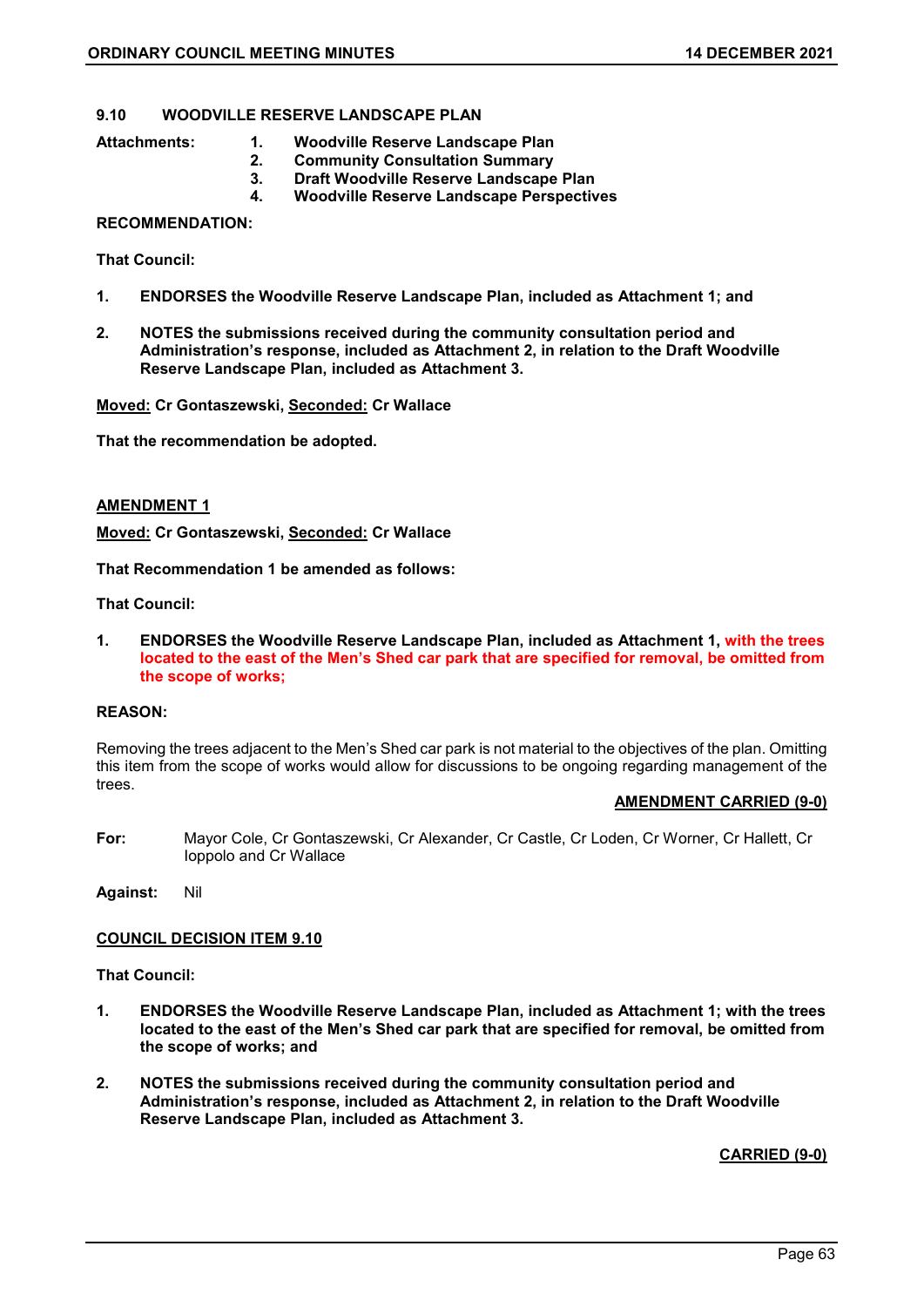**For:** Mayor Cole, Cr Gontaszewski, Cr Alexander, Cr Castle, Cr Loden, Cr Worner, Cr Hallett, Cr Ioppolo and Cr Wallace

**Against:** Nil

At 10.41pm Tara Gloster, Manager Policy & Place, left the meeting and did not return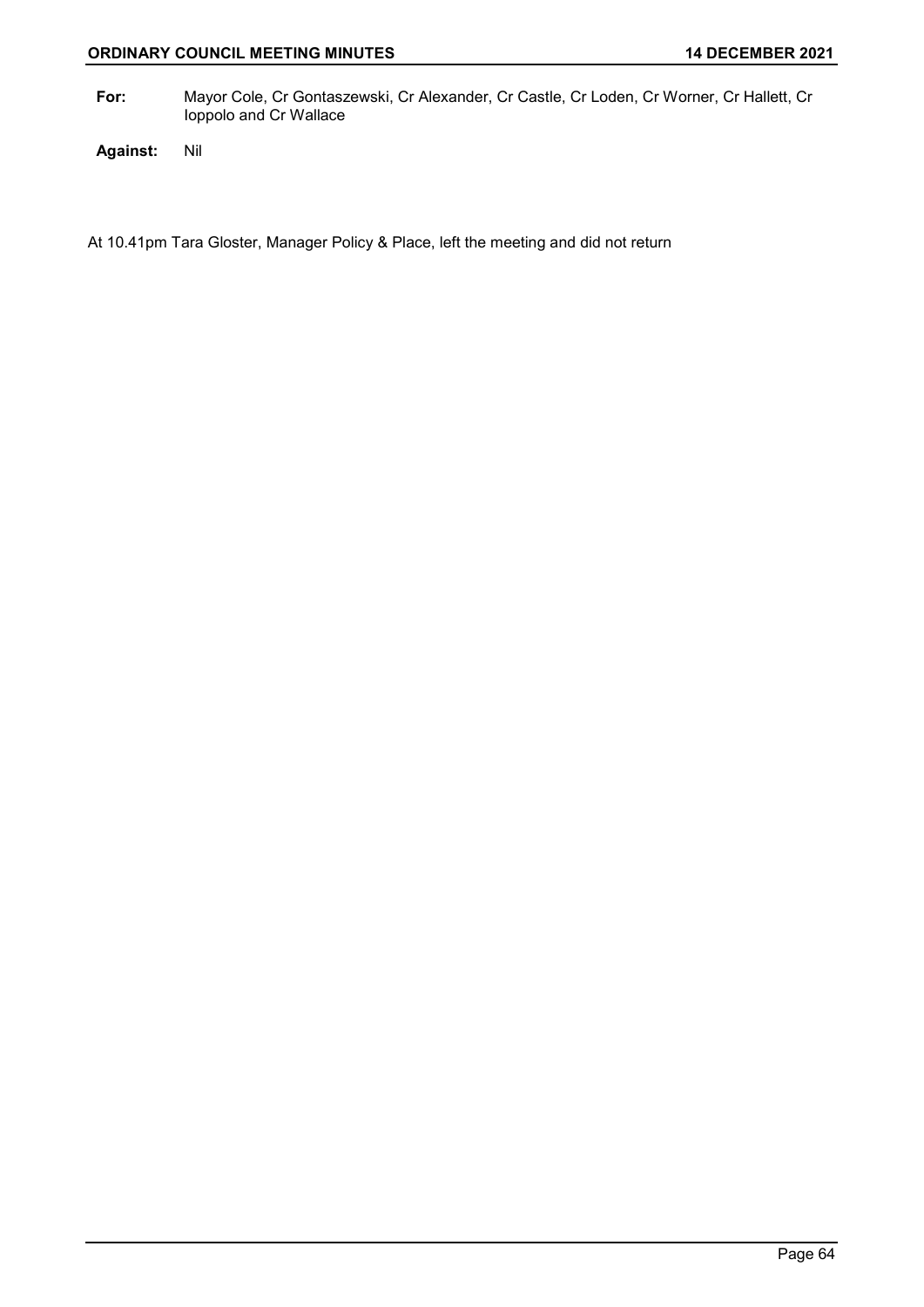#### **9.15 COMPLAINTS MANAGEMENT FRAMEWORK - CODE OF CONDUCT FOR ELECTED MEMBERS, COMMITTEE MEMBERS AND CANDIDATES**

- **Attachments: 1. Code of Conduct Behaviour Complaints Management Policy - (draft)** 
	- **2. New Delegation 2.2.31 - Appointing External Complaints Officer - (draft)** 
		- **3. New Delegation 2.1.2 - Behaviour Complaints Committee - (draft)**
	- **4. Behaviour Complaints Committee - Terms of Reference (draft)** 
		- **5. Complaint Form - updated**

#### **RECOMMENDATION:**

**That Council:**

- **1. APPROVES the Code of Conduct Behaviour Complaints Management Policy, at Attachment 1, for the purpose of public notice;**
- **2. AUTHORISES the Chief Executive Officer to provide local public notice of the proposed new policy and invite public comments for a period of at least 21 days;**
- **3. NOTES that at the conclusion of the public notice period any submissions received would be presented to Council for consideration;**
- **4. APPROVES by ABSOLUTE MAJORITY:**
	- **4.1 in accordance with section 5.8 of the** *Local Government Act 1995***, the establishment of the Behaviour Complaints Committee for the purpose of dealing with Division 3 – Behaviour complaints under the Code of Conduct for Council Members, Committee Members and Candidates; and**
	- **4.2 in accordance with section 5.10 of the** *Local Government Act 1995***, the appointment of all Council Members to the Behaviour Complaints Committee as committee members;**
- **5. DELEGATES by ABSOLUTE MAJORITY:**
	- **5.1 in accordance with section 5.42 of the** *Local Government Act 1995,* **to the Chief Executive Officer the authority to appoint an external Complaints Officer to receive complaints and withdrawal of complaints related to the City of Vincent Code of Conduct for Council Members, Committee Members and Candidates, as detailed in Attachment 2; and**
	- **5.2 in accordance with section 5.16 of the** *Local Government Act 1995,* **authority to the Behaviour Complaints Committee to deal with complaints in accordance with clause 12 and 13 of the** *Local Government (Model Code of Conduct) Regulations 2021,* **as detailed in Attachment 3; and**
- **6 ADOPTS the:**
	- **6.1 Terms of Reference for the Behaviour Complaints Committee as at Attachment 4; and**
	- **6.2 updated complaint form at Attachment 5.**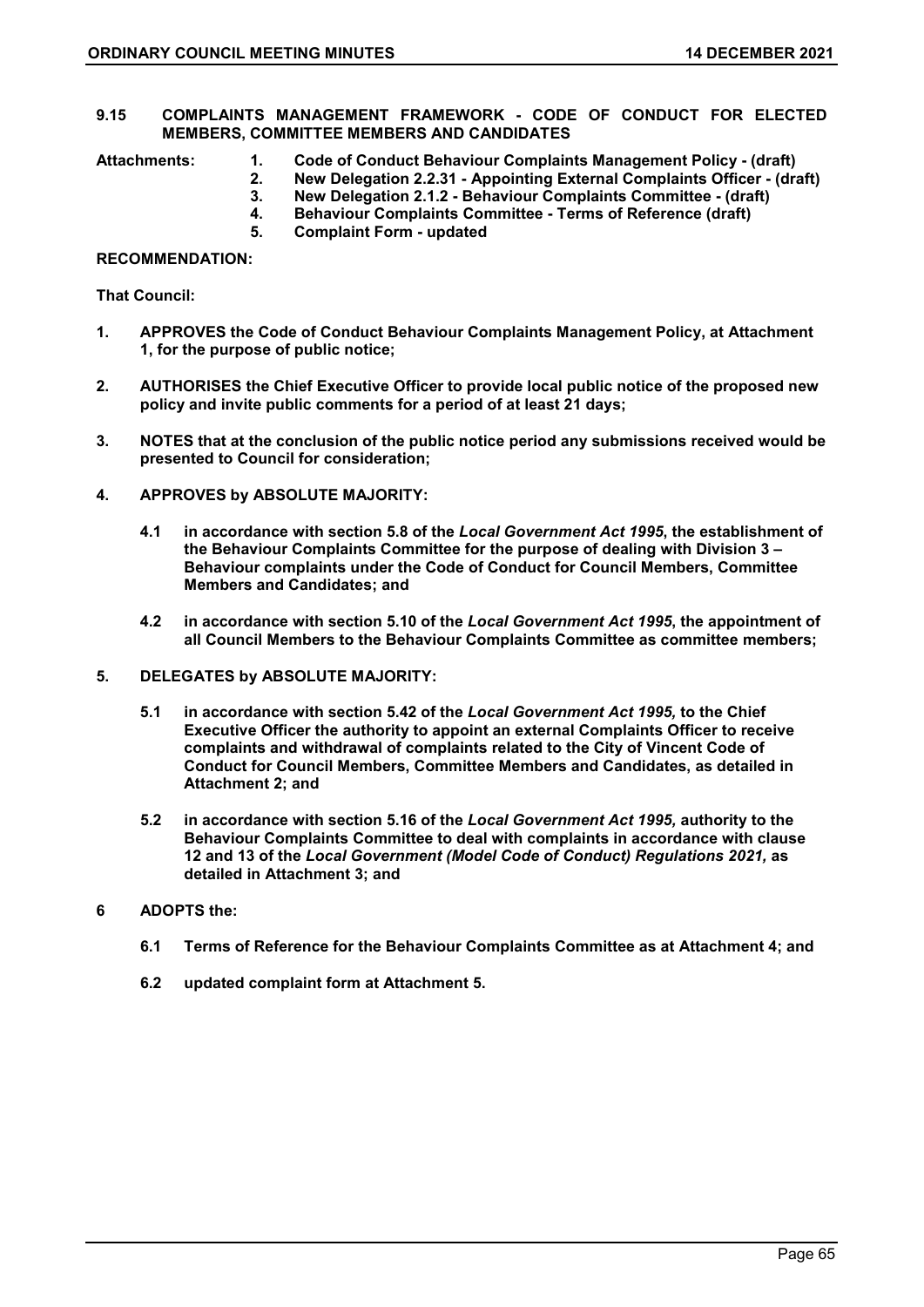## **COUNCIL DECISION ITEM 9.15**

## **Moved: Cr Wallace, Seconded: Cr Loden**

## **That the recommendation be adopted.**

## **CARRIED BY ABSOLUTE MAJORITY (9-0)**

**For:** Mayor Cole, Cr Gontaszewski, Cr Alexander, Cr Castle, Cr Loden, Cr Worner, Cr Hallett, Cr Ioppolo and Cr Wallace

**Against:** Nil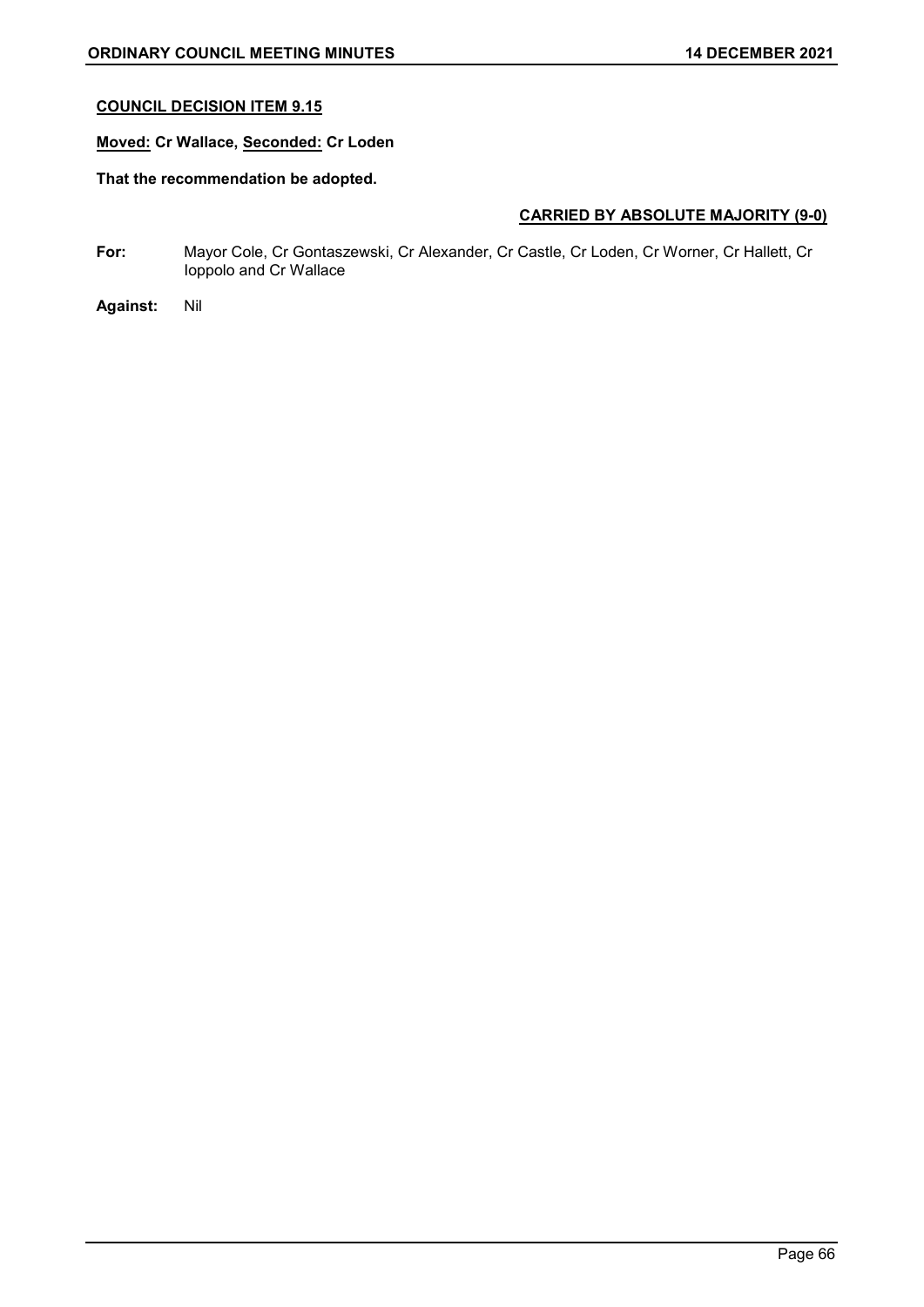- **10.1 ASSET MANAGEMENT AND SUSTAINABILITY STRATEGY (AMSS) IMPLEMENTATION PLAN**
- **Attachments: 1. AMSS Implementation Plan – Short Term Deliverables** 
	- **2. PoaP – Sports and Recreation Facilities Plan**

## **RECOMMENDATION:**

**That Council:**

- **1. RECEIVES** 
	- **1.1 The Implementation Plan for short term actions in the Asset Management and Sustanability Strategy.**
	- **1.2 The Project on a Page for the Sport and Recreation Facilities Plan.**

**Moved: Cr Gontaszewski, Seconded: Cr Loden**

**That the recommendation be adopted.**

#### **AMENDMENT 1**

**Moved: Cr Gontaszewski, Seconded: Cr Loden** 

**That Council:**

**That a recommendation be added as follows:**

- **1. RECEIVES**
	- **1.1 The Implementation Plan for short term actions in the Asset Management and Sustanability Strategy.**
	- **1.2 The Project on a Page for the Sport and Recreation Facilities Plan.**
- **2. REQUEST the CEO engage with Council as part of project initiation and present project plans for Asset Prioritisation (buildings) project and Levels of Service project to the Council meeting in March 2022, including project resources, project deliverables, tasks and milestones and project reporting.**

#### **REASON:**

Implementation of the AMSS is an important project for 2022. Early engagement with Council will ensure the projects are delivered in alignment with the AMSS and Council objectives.

#### **AMENDMENT CARRIED (9-0)**

- **For:** Mayor Cole, Cr Gontaszewski, Cr Alexander, Cr Castle, Cr Loden, Cr Worner, Cr Hallett, Cr Ioppolo and Cr Wallace
- **Against:** Nil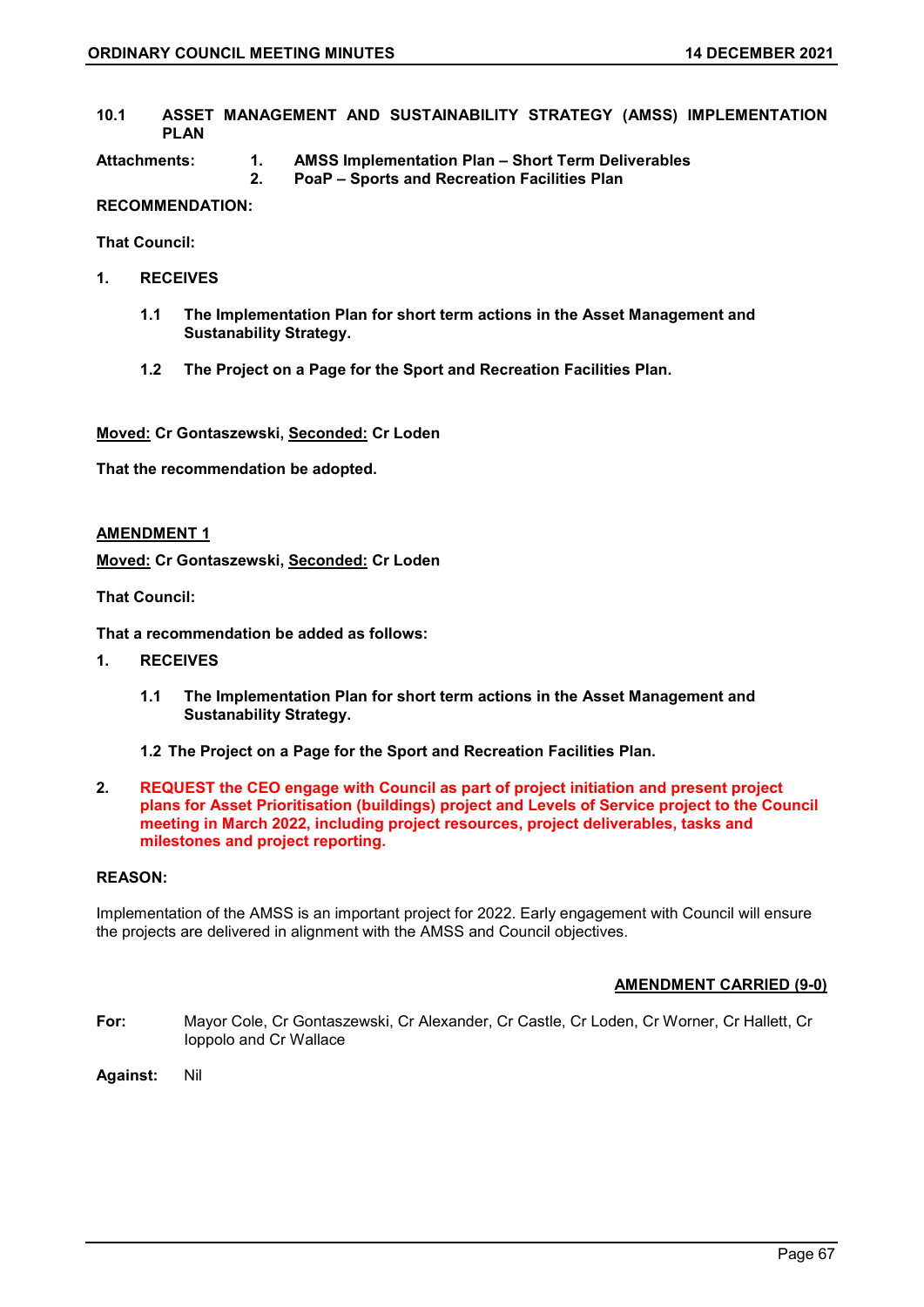## **COUNCIL DECISION ITEM 10.1**

- **1. RECEIVES** 
	- **1.1 The Implementation Plan for short term actions in the Asset Management and Sustanability Strategy.**
	- **1.2 The Project on a Page for the Sport and Recreation Facilities Plan.**
- **2. REQUEST the CEO engage with Council as part of project initiation and present project plans for Asset Prioritisation (buildings) project and Levels of Service project to the Council meeting in March 2022, including project resources, project deliverables, tasks and milestones and project reporting.**

## **CARRIED (9-0)**

- **For:** Mayor Cole, Cr Gontaszewski, Cr Alexander, Cr Castle, Cr Loden, Cr Worner, Cr Hallett, Cr Ioppolo and Cr Wallace
- **Against:** Nil

John Corbellini left room at 10.45pm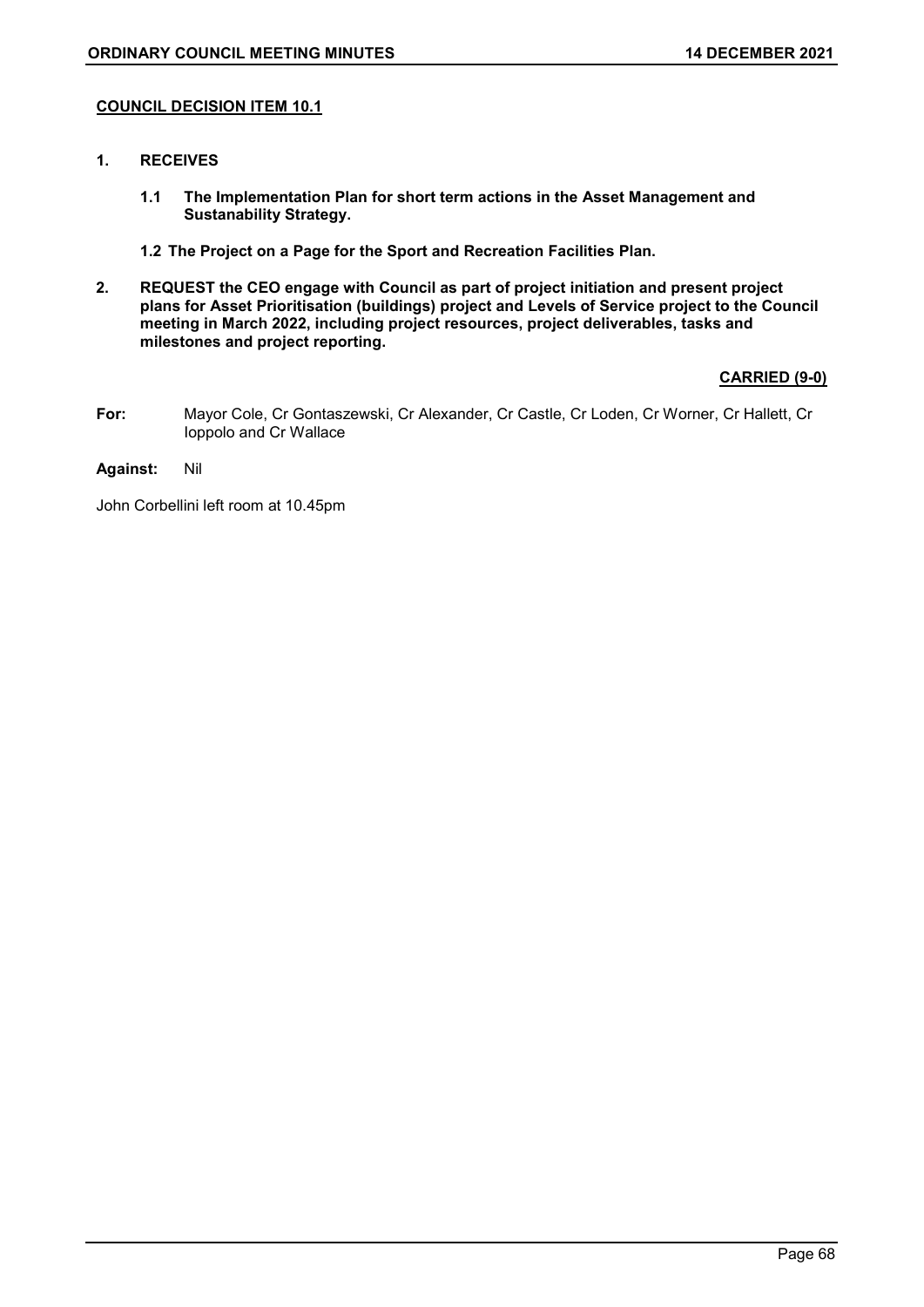#### **11.9 REVIEW OF CITY OF VINCENT PROJECT MANAGEMENT FRAMEWORK AND MONTHLY UPDATE OF STRATEGIC PROJECTS FOR 2021-2022**

- **Attachments: 1. Updated Project Management Framework** 
	- **2. Strategic Project Dashboard**
	- **3. Project Closure and Lessons Learned**

**RECOMMENDATION:**

**That Council:**

- **1. ENDORSES the updated City of Vincent Project Management Framework 2021 as shown in Attachment 1;**
- **2. RECEIVES the Project Closure report for the Project Management Framework 2021, as shown in Attachment 3; and**
- **3. RECEIVES the monthly update to the 12 Strategic Projects nominated in the Corporate Business Plan 2021/22 – 2024/25 as shown in Attachment 2.**

**Moved: Cr Gontaszewski, Seconded: Cr Loden**

**That the recommendation be adopted.**

## **AMENDMENT 1**

**Moved: Cr Gontaszewski, Seconded: Cr Loden**

**That Recommendation be updated as below:**

**1. ENDORSES the updated City of Vincent Project Management Framework 2021 as shown in Attachment 1; with the following changes:**

**DELETE the section of the Project Management Framework 'How do I change my project" that starts with "complete a change request when" and finishes with "the project will not be delivered within budget" and replace it with:**

*The Project Board will authorise utilisation of contingency budget or changes to extend project milestones by less than two months or 20% whichever is earliest.* 

*Council or Executive (as per the original project approval) will approve additional budget request, changes to agreed project scope/products/deliverables and changes to project milestones where tolerances are not met.*

*The Project Risks & Issues Register and Change Requests are to be submitted to the appropriate authority for approval, as they arise or with the monthly status update.*

*Change Requests must be agreed and approved before they are implemented. Approval of a Change Request will re-baseline your project.*

#### **REASON:**

Change request section requires clarity to ensure that it is clear who can approve changes and in what circumstances.

#### **CARRIED (8-1)**

- **For:** Mayor Cole, Cr Gontaszewski, Cr Castle, Cr Loden, Cr Worner, Cr Hallett, Cr Ioppolo and Cr **Wallace**
- **Against:** Cr Alexander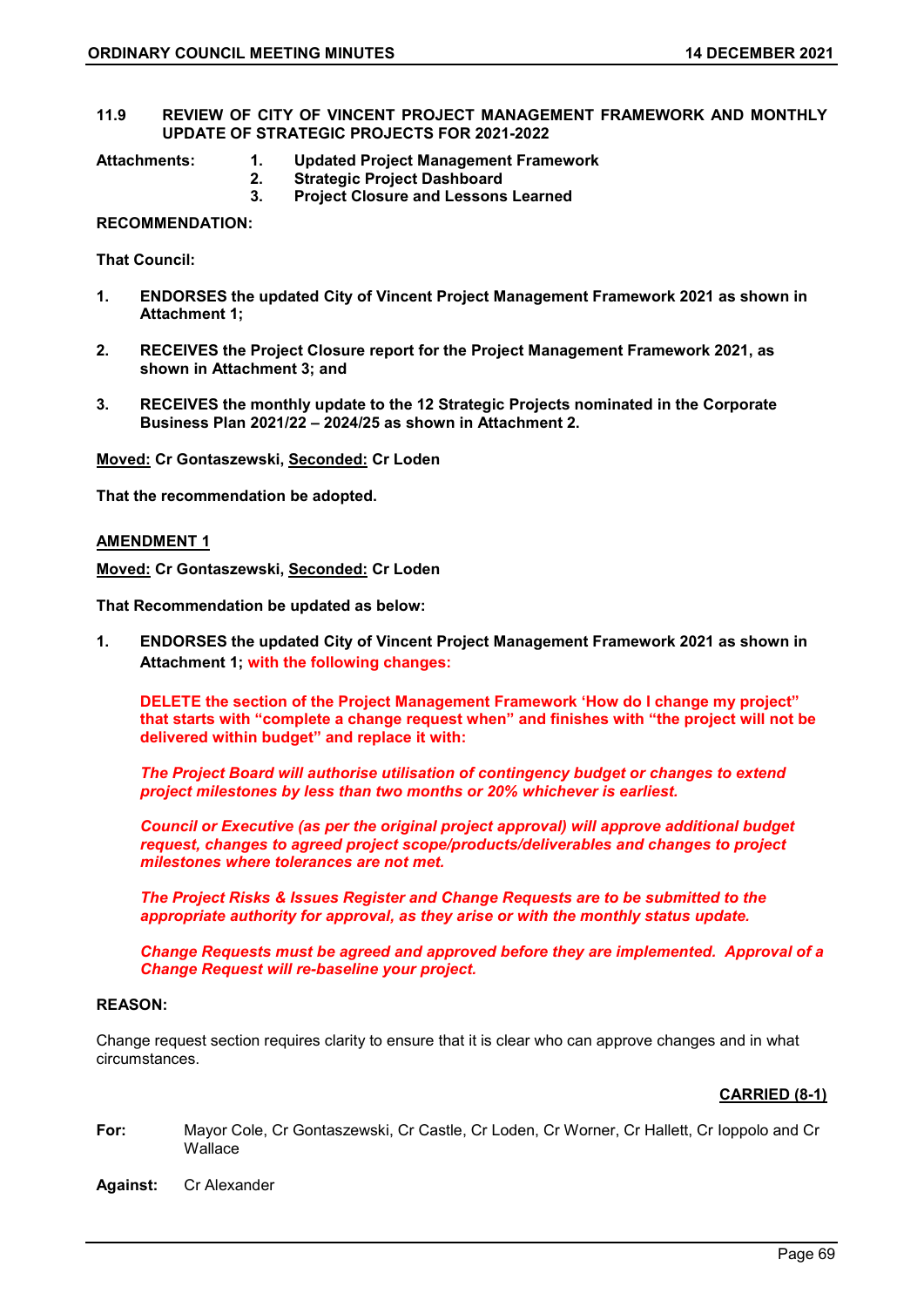## **AMENDMENT 2**

**Moved: Cr Gontaszewski, Seconded: Cr Hallett**

#### **That Recommendation 1 be amended as follows:**

**Attachment M to be deleted and replaced with wording that is compatible with the updated wording of the Project Management Framework.** 

#### **AMENDMENT CARRIED (9-0)**

- **For:** Mayor Cole, Cr Gontaszewski, Cr Alexander, Cr Castle, Cr Loden, Cr Worner, Cr Hallett, Cr Ioppolo and Cr Wallace
- **Against:** Nil

#### **COUNCIL DECISION ITEM 11.9**

**1. ENDORSES the updated City of Vincent Project Management Framework 2021 as shown in Attachment 1, with the following changes:**

**1.1 DELETE the section of the Project Management Framework 'How do I change my project" that starts with "complete a change request when" and finishes with "the project**  be delivered within budget" and replace it with:

**The Project Board will authorise utilisation of contingency budget or changes to extend project milestones by less than two months or 20% whichever is earliest.** 

**Council or Executive (as per the original project approval) will approve additional budget request, changes to agreed project scope/products/deliverables and changes to project milestones where tolerances are not met.**

**The Project Risks & Issues Register and Change Requests are to be submitted to the appropriate authority for approval, as they arise or with the monthly status update.**

**Change Requests must be agreed and approved before they are implemented. Approval of a Change Request will re-baseline your project.**

- **1.2 Attachment M to be deleted and replaced with wording that is compatible with the updated wording of the Project Management Framework.**
- **2. RECEIVES the Project Closure report for the Project Management Framework 2021, as shown in Attachment 3; and**
- **3. RECEIVES the monthly update to the 12 Strategic Projects nominated in the Corporate Business Plan 2021/22 – 2024/25 as shown in Attachment 2.**

#### **CARRIED (9-0)**

- **For:** Mayor Cole, Cr Gontaszewski, Cr Alexander, Cr Castle, Cr Loden, Cr Worner, Cr Hallett, Cr Ioppolo and Cr Wallace
- **Against:** Nil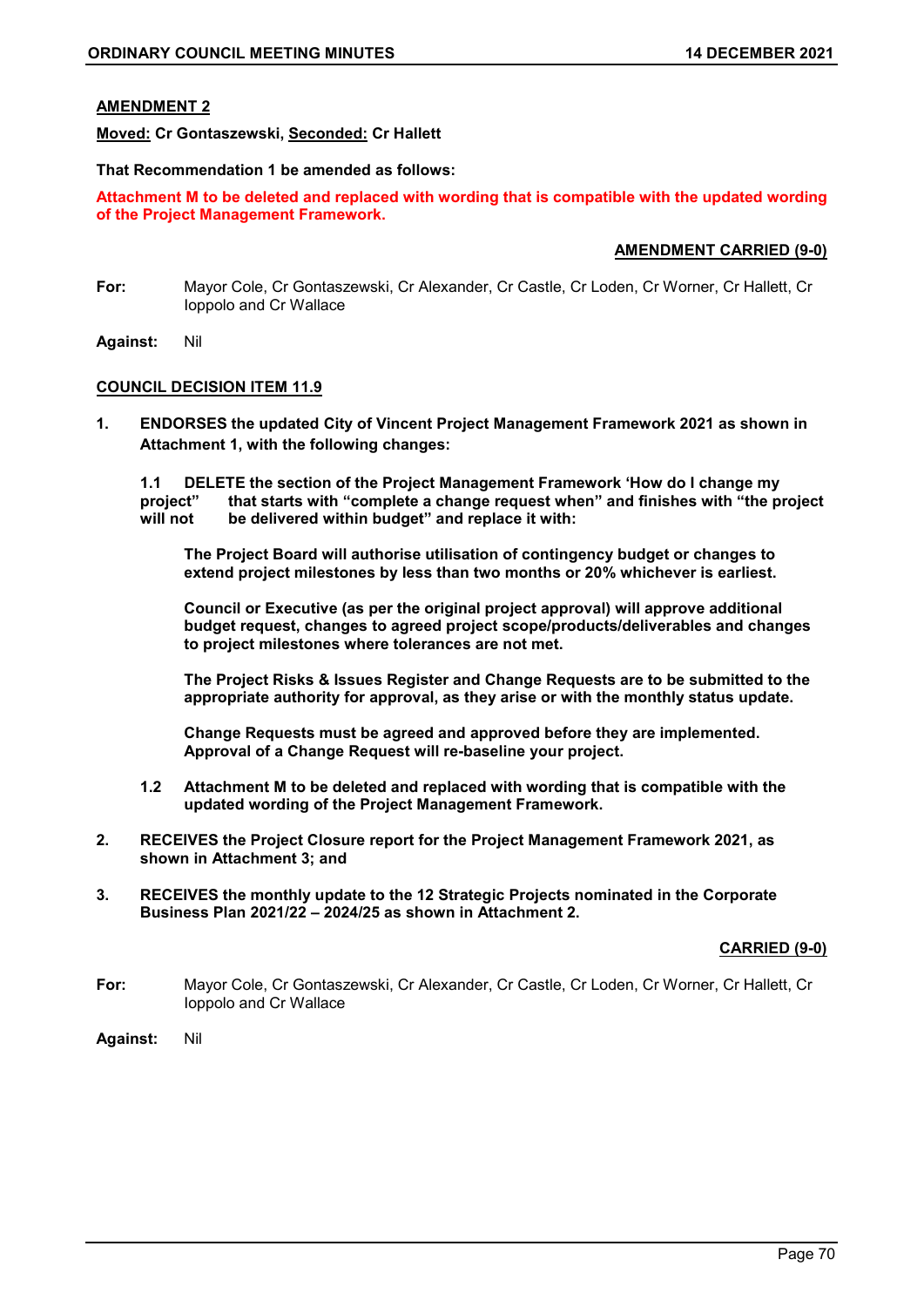#### **11.10 DRAFT ANNUAL REPORT 2020/21**

**Attachments: 1. Draft Annual Report 2020/21** 

## **RECOMMENDATION:**

## **That Council:**

- **1. Pursuant to Section 5.54(1) of the Local Government Act 1995, ACCEPTS BY AN ABSOLUTE MAJORITY the City of Vincent Annual Report for the 2020/2021 Financial Year, included as Attachment 1;**
- **2. Pursuant to Section 5.27 of the Local Government Act 1995, CONVENES an Annual Meeting of Electors of the City of Vincent to be held on Wednesday 5 February 2022 at 6.00pm at the North Perth Town Hall, to present the City of Vincent Annual Report for the 2020/2021 Financial Year; and**
- **3. NOTES that:**
	- **3.1 the City of Vincent Annual Report may be subject to further formatting and styling, to be determined by the Chief Executive Officer prior to publication, as well as the inclusion of the final 2020/21 Financial Statements following review by the Audit Committee;**
	- **3.2 pursuant to Sections 5.29 and 5.55 of the Local Government Act 1995, the Chief Executive Officer will give local public notice of the General Meeting of Electors to be held on 5 February 2022, and of the availability of the City of Vincent Annual Report for the 2020/21 Financial Year, and will make the report available on the City of Vincent website within fourteen days; and**
	- **3.3 pursuant to Regulation 51 of the Local Government (Financial Management) Regulations 1996, the Director General of the Department of Local Government, Sports and Cultural Industries will be provided with a copy of the City of Vincent Annual Report for the 2020/21 Financial Year, inclusive of the Annual Financial Report for the same period, and the associated Auditor's Report.**

#### **COUNCIL DECISION ITEM 11.10**

#### **Moved: Cr Loden, Seconded: Cr Hallett**

#### **That the recommendation be adopted.**

## **CARRIED BY ABSOLUTE MAJORITY (9-0)**

- **For:** Mayor Cole, Cr Gontaszewski, Cr Alexander, Cr Castle, Cr Loden, Cr Worner, Cr Hallett, Cr Ioppolo and Cr Wallace
- **Against:** Nil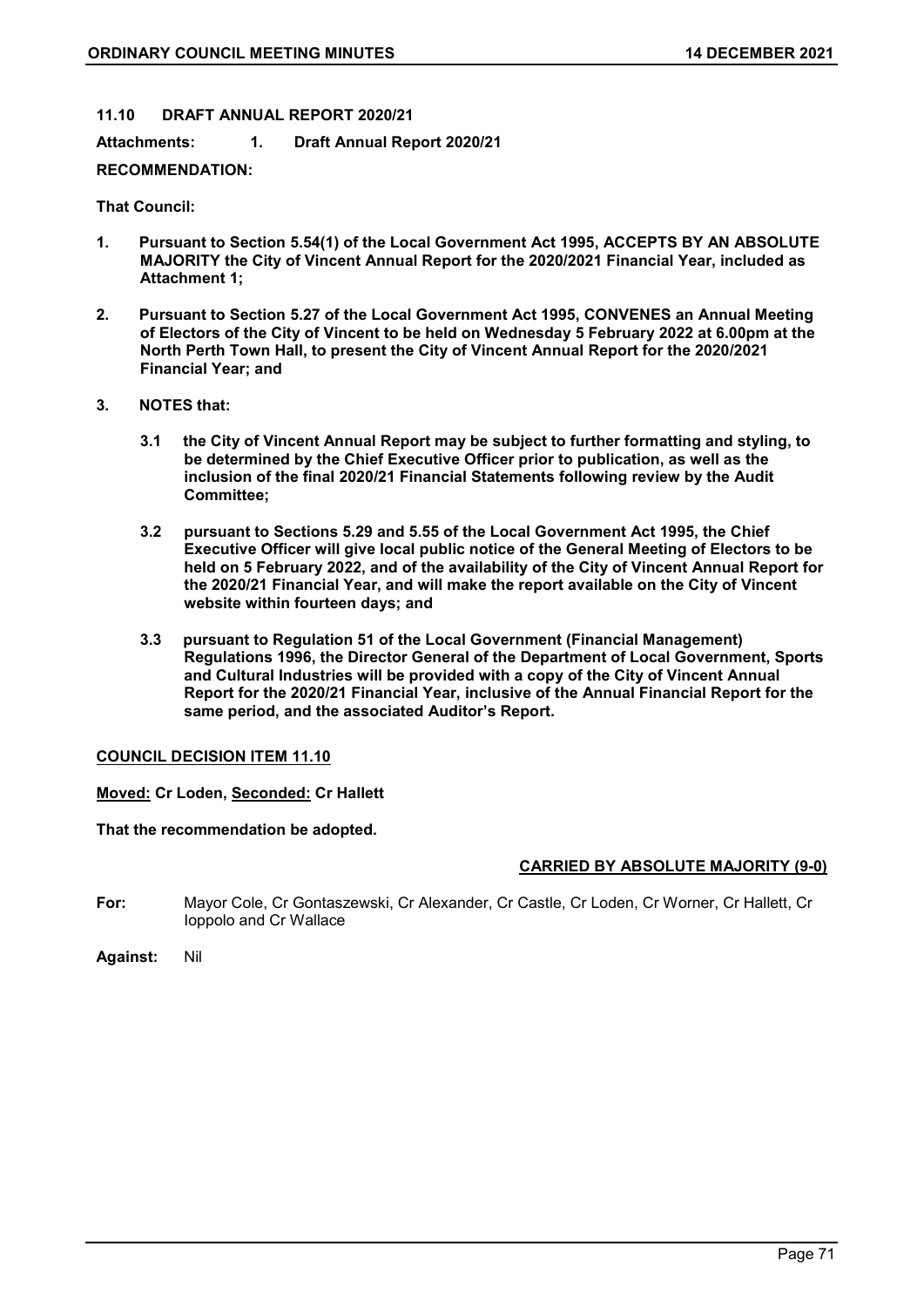## **11.11 BEATTY PARK PROJECT - STATUS UPDATE AND CHANGE REQUEST**

- **Attachments: 1. BPLC Closure and Lessons Learned Phase 1** 
	-
	- **2. Project on a Page (Proposed) Beatty Park 2062 Advocacy**
	- **3. Project on a Page (Proposed) Beatty Park Infrastructure Works 4. Project on a Page Approved 30 June 2021 - CBP Strategic Project 3 - BPLC Advocacy and Infrastructure Works**

## **RECOMMENDATION:**

**That Council:**

- **1. ACCEPTS the Project Closure and Lessons Learned report for Phase 1 of the Beatty Park Leisure Centre Infrastructure Renewals project (Attachment 1); and**
- **2. APPROVES BY AN ABSOLUTE MAJORITY:**
	- **2.1 Project scope and budget for Beatty Park Leisure Centre - Facilities Infrastructure Renewal, updating the Corporate Business Plan Strategic Project 3;**
		- **2.1.1 Incorporating Project on a Page 3.1 Beatty Park 2062 Advocacy (Attachment 2) and Project on a Page 3.2 Beatty Park 2062 Infrastructure Works (Attachment 3); and**
		- **2.1.2 Replacing the Project on a Page approved 30 June 2021 (Attachment 4), with any remaining project deliverables managed via the approved capital works program;**
	- **2.2 A net increase in capital expenditure in the 2021/2022 Annual Budget of \$1,155,631, funded by the following allocations:**
		- **2.2.1 Local Government Roads and Community Infrastructure grant funding (tranche 3) of \$541,144; and**
		- **2.2.2 A reduction in the forecast year end operating surplus at 30 June 2022 of \$614,487.**

#### **COUNCIL DECISION ITEM 11.11**

**Moved: Cr Wallace, Seconded: Cr Ioppolo**

**That the recommendation be adopted.**

#### **AMENDMENT**

**Moved: Cr Gontaszewski, Seconded: Cr Hallett** 

**That a new Recommendation 2 be inserted as follows, and the remaining recommendations be renumbered:**

**2. REQUESTS that the CEO add the Beatty Park Leisure Centre Infrastructure Renewals project to the City's internal audit plan for review of governance, expenditure and project management processes.**

#### **REASON:**

The City of Vincent is seeking to review and improve its project management framework and processes and the review of this project would help inform this improvement process. The project management in this case has highlighted the importance of project control oversight, management of variances and the need for more rigor in change requests.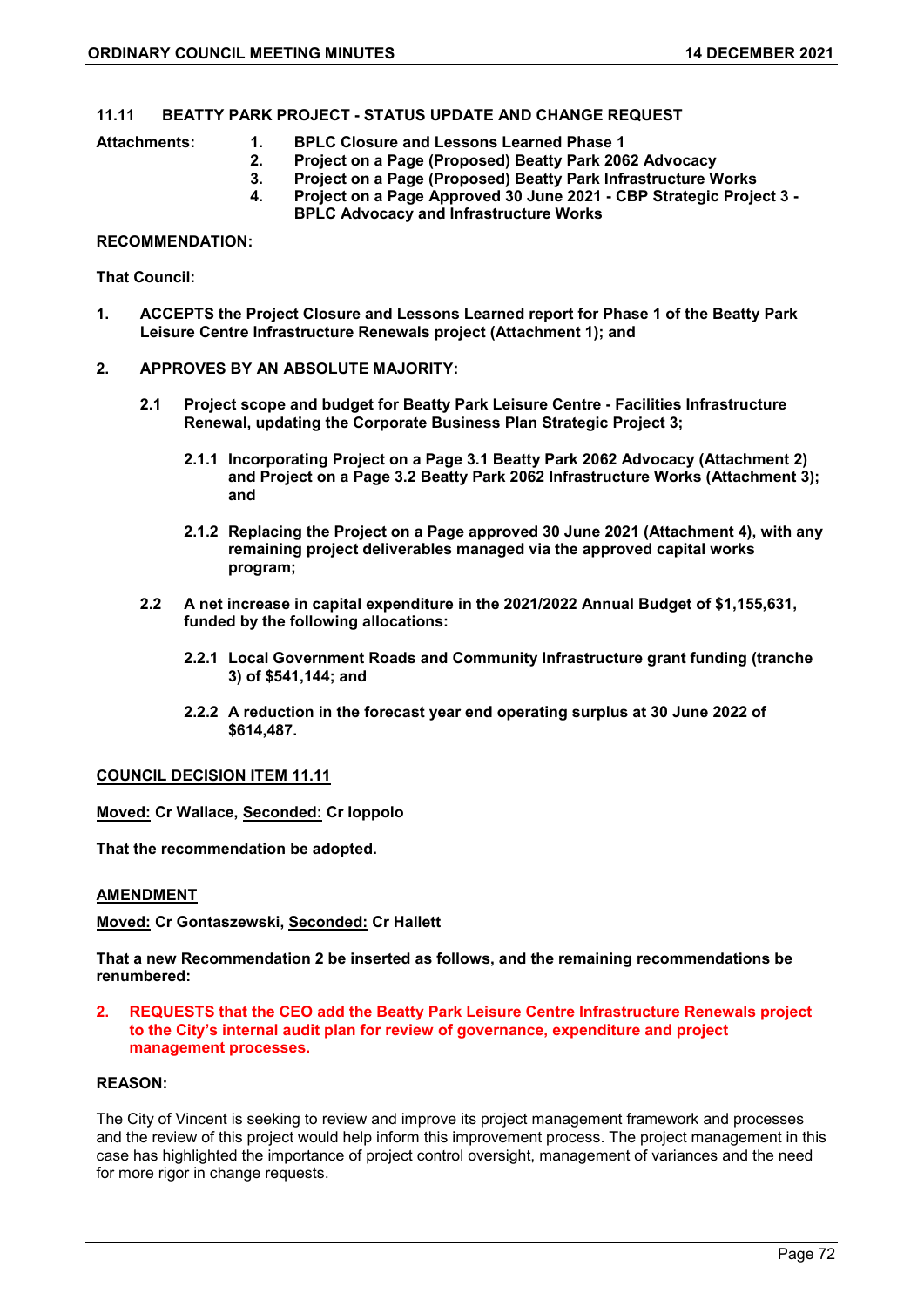### **AMENDMENT CARRIED (8-1)**

- **For:** Mayor Cole, Cr Gontaszewski, Cr Alexander, Cr Castle, Cr Loden, Cr Worner, Cr Hallett and Cr Wallace
- **Against:** Cr Ioppolo

### **COUNCIL DECISION ITEM 11.11**

**That Council:**

- **1. ACCEPTS the Project Closure and Lessons Learned report for Phase 1 of the Beatty Park Leisure Centre Infrastructure Renewals project (Attachment 1); and**
- **2. REQUESTS that the CEO add the Beatty Park Leisure Centre Infrastructure Renewals project to the City's internal audit plan for review of governance, expenditure and project management processes.**
- **3. APPROVES BY AN ABSOLUTE MAJORITY:**
	- **3.1 Project scope and budget for Beatty Park Leisure Centre - Facilities Infrastructure Renewal, updating the Corporate Business Plan Strategic Project 3;**
		- **3.1.1 Incorporating Project on a Page 3.1 Beatty Park 2062 Advocacy (Attachment 2) and Project on a Page 3.2 Beatty Park 2062 Infrastructure Works (Attachment 3); and**
		- **3.1.2 Replacing the Project on a Page approved 30 June 2021 (Attachment 4), with any remaining project deliverables managed via the approved capital works program;**
	- **3.2 A net increase in capital expenditure in the 2021/2022 Annual Budget of \$1,155,631, funded by the following allocations:**
		- **3.2.1 Local Government Roads and Community Infrastructure grant funding (tranche 3) of \$541,144; and**
		- **3.2.2 A reduction in the forecast year end operating surplus at 30 June 2022 of \$614,487.**

### **CARRIED BY ABSOLUTE MAJORITY (9-0)**

- **For:** Mayor Cole, Cr Gontaszewski, Cr Alexander, Cr Castle, Cr Loden, Cr Worner, Cr Hallett, Cr Ioppolo and Cr Wallace
- **Against:** Nil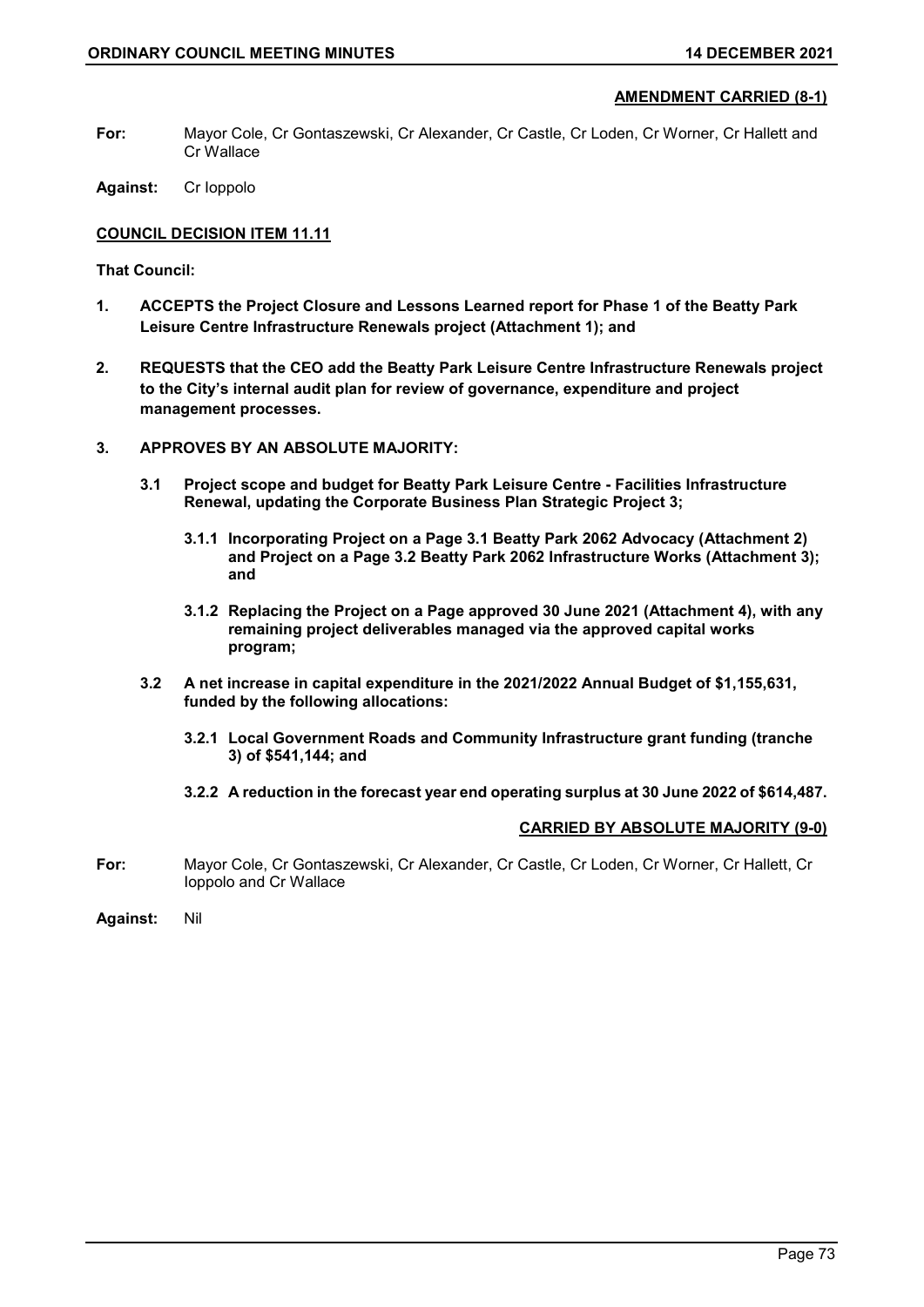**12.1 COUNCIL RECESS PERIOD 2021-22 - DELEGATED AUTHORITY TO THE CHIEF EXECUTIVE OFFICER**

**Attachments: Nil**

**RECOMMENDATION:**

**That Council DELEGATES BY ABSOLUTE MAJORITY, pursuant to section 5.42 of the** *Local Government Act 1995,* **to the Chief Executive Officer, the power to deal with any items of business that may arise between 15 December 2021 and 1 February 2022, and which are not the subject of delegated authority already granted by Council, subject to:**

- **1. Reports being issued to all Council Members for a period of three business days prior to the delegated decision being made and no requests for 'call-in' of the matter being received from Council Members;**
- **2 Reports being displayed on the City's website for a period of three business days prior to the delegated decision being made;**
- **3. A report summarising the items of business dealt with under delegated authority being submitted for information to Council at its Ordinary Meeting to be held on 8 February 2022; and**
- **4. A Register of Items Approved under this Delegated Authority is being kept and made available for public inspection on the City's website during the period that the delegation applies.**

### **COUNCIL DECISION ITEM 12.1**

**Moved: Cr Castle, Seconded: Cr Loden**

**That the recommendation be adopted.**

### **CARRIED BY ABSOLUTE MAJORITY (9-0)**

- **For:** Mayor Cole, Cr Gontaszewski, Cr Alexander, Cr Castle, Cr Loden, Cr Worner, Cr Hallett, Cr Ioppolo and Cr Wallace
- **Against:** Nil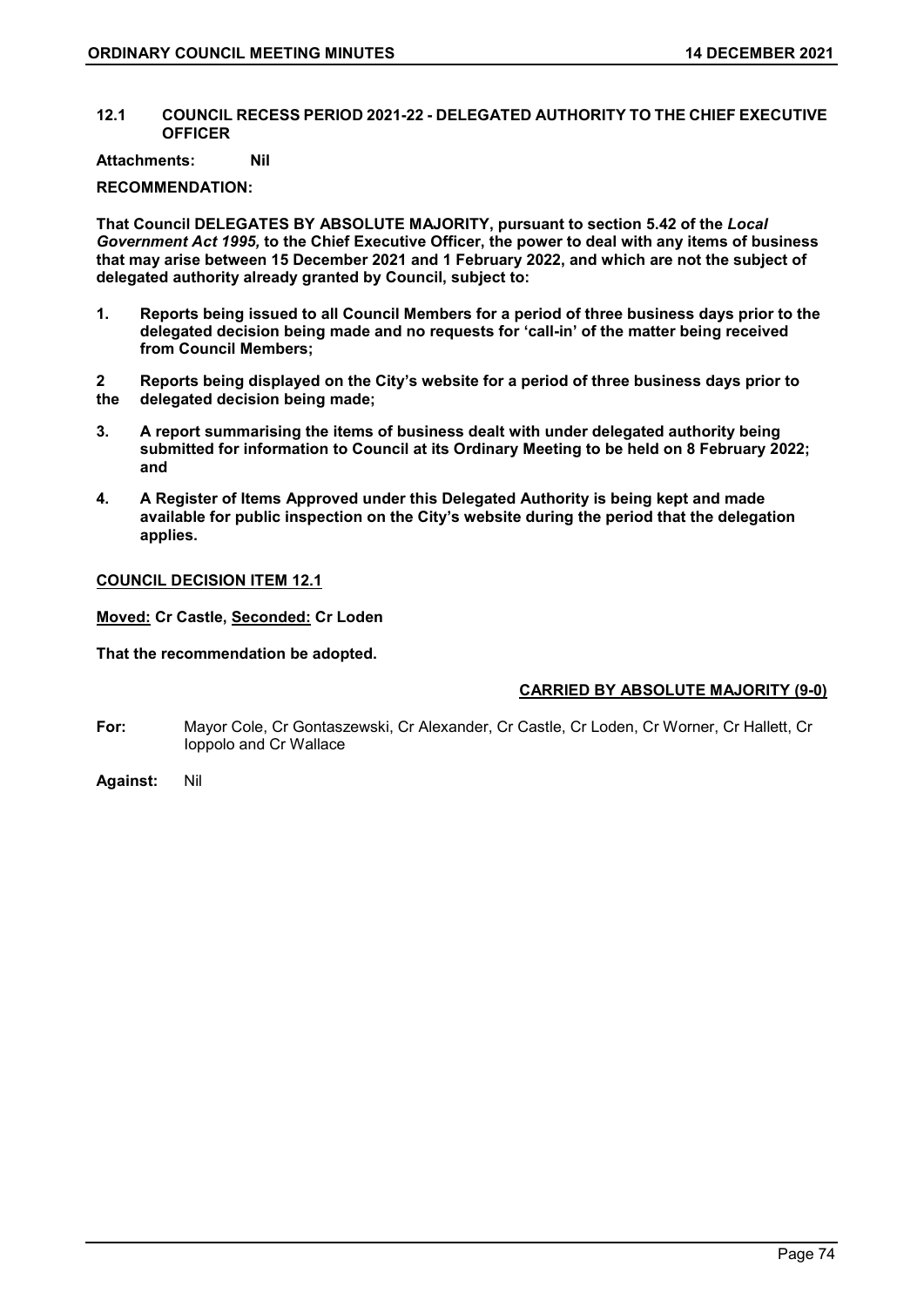### **13 MOTIONS OF WHICH PREVIOUS NOTICE HAS BEEN GIVEN**

Nil

# **14 QUESTIONS BY MEMBERS OF WHICH DUE NOTICE HAS BEEN GIVEN (WITHOUT DISCUSSION)**

Nil

# **15 REPRESENTATION ON COMMITTEES AND PUBLIC BODIES**

Nil

### **16 URGENT BUSINESS**

Nil

## **17 CONFIDENTIAL ITEMS/MATTERS FOR WHICH THE MEETING MAY BE CLOSED**

Nil

### **18 CLOSURE**

**There being no further business, the Presiding Member, Mayor Emma Cole, declared the meeting closed at 11.09pm with the following persons present:**

| <b>PRESENT:</b> | <b>Mayor Emma Cole</b>       | <b>Presiding Member</b>                                               |
|-----------------|------------------------------|-----------------------------------------------------------------------|
|                 | <b>Cr Susan Gontaszewski</b> | <b>South Ward</b>                                                     |
|                 | <b>Cr Ron Alexander</b>      | <b>North Ward</b>                                                     |
|                 | <b>Cr Alex Castle</b>        | <b>North Ward</b>                                                     |
|                 | <b>Cr Dan Loden</b>          | <b>North Ward</b>                                                     |
|                 | <b>Cr Suzanne Worner</b>     | <b>North Ward</b>                                                     |
|                 | <b>Cr Jonathan Hallett</b>   | <b>South Ward</b>                                                     |
|                 | <b>Cr Ross loppolo</b>       | <b>South Ward</b>                                                     |
|                 | <b>Cr Ashley Wallace</b>     | <b>South Ward</b>                                                     |
| IN ATTENDANCE:  | <b>David MacLennan</b>       | <b>Chief Executive Officer</b>                                        |
|                 | <b>Andrew Murphy</b>         | <b>Executive Director Infrastructure &amp;</b><br><b>Environment</b>  |
|                 | Virginia Miltrup             | <b>Executive Director Community &amp;</b><br><b>Business Services</b> |
|                 | John Corbellini              | <b>Executive Director Strategy &amp;</b><br><b>Development</b>        |
|                 | <b>Peter Varris</b>          | <b>Executive Manager Corporate Strategy</b><br>&Governance            |
|                 | <b>Wendy Barnard</b>         | <b>Council Liaison Officer</b>                                        |
|                 |                              |                                                                       |

**Public:** No members of the public.